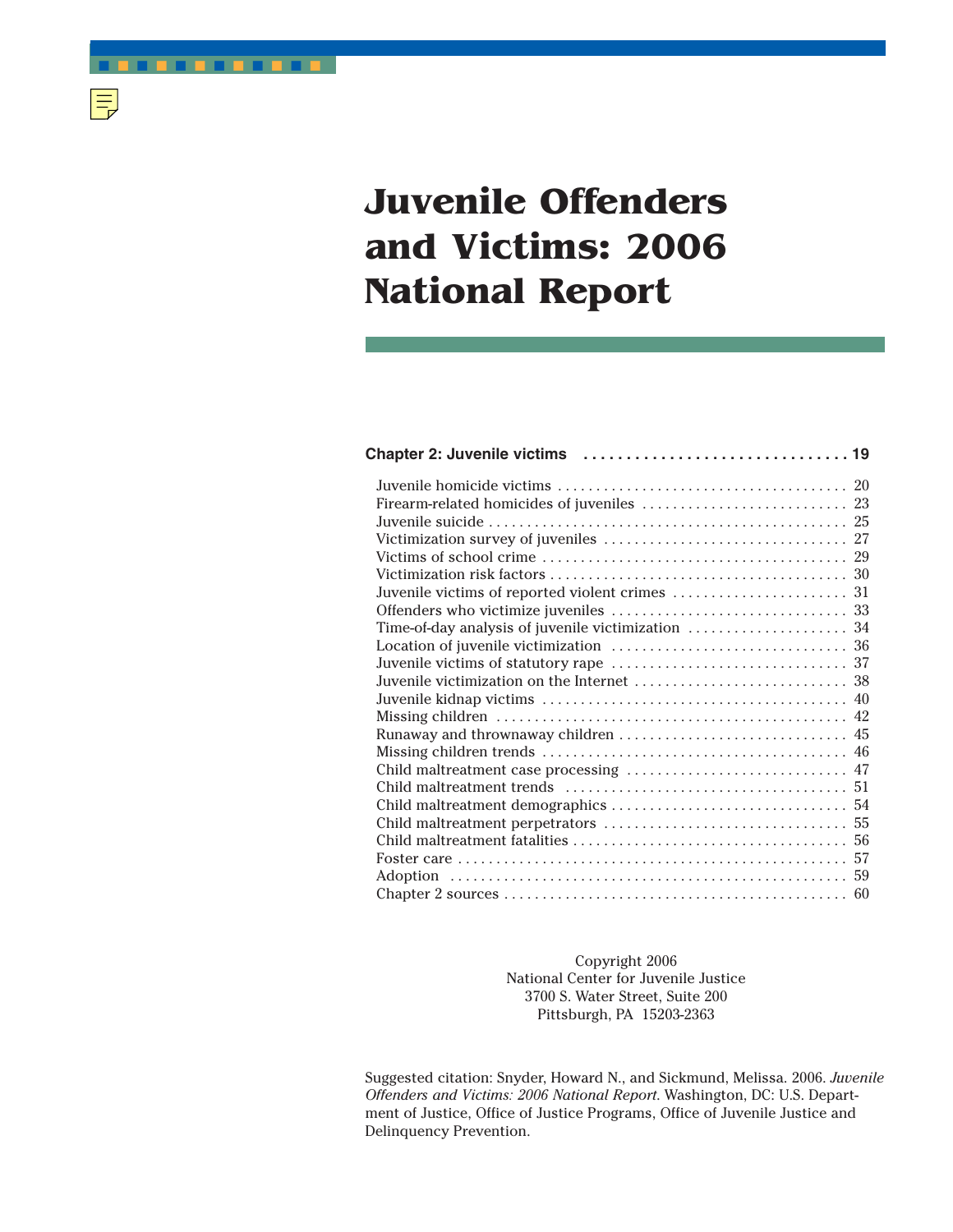# <span id="page-1-0"></span>**Chapter 2**

# **Juvenile victims**

Juveniles of all ages are the victims of violent crime. Some of their offenders are family members; this is often the case for very young victims. Some juveniles are the victims of abuse and neglect at the hands of their caregivers. Research has shown that child victimization and abuse are linked to problem behaviors that become evident later in life. So an understanding of childhood victimization and its trends may lead to a better understanding of juvenile offending.

This chapter summarizes what is known about the prevalence and incidence of juvenile victimizations. It answers important questions to assist policymakers, practitioners, researchers, and concerned citizens in developing policies and programs to ensure the safety and well-being of children. How often are juveniles the victims of crime? How many are murdered each year? How often are firearms involved? Who are their offenders? How many youth commit suicide? How many children are victims of crime at school? What are

the characteristics of school crime? When are juveniles most likely to become victims of crime? What is known about missing and runaway youth? How many children are abused and neglected annually? What are the trends in child maltreatment?

Data sources include the Bureau of Justice Statistics' National Crime Victimization Survey and the Federal Bureau of Investigation's Supplementary Homicide Reporting Program and its National Incident-Based Reporting System. School victimization data are drawn from both the National Center for Education Statistics and the Bureau of Justice Statistics. Child maltreatment is reported by the National Center on Child Abuse and Neglect. Data from the Office of Juvenile Justice and Delinquency Prevention's National Incidence Studies of Missing, Abducted, Runaway, and Thrownaway Children are presented, as well as suicide information from the National Center for Health Statistics.

19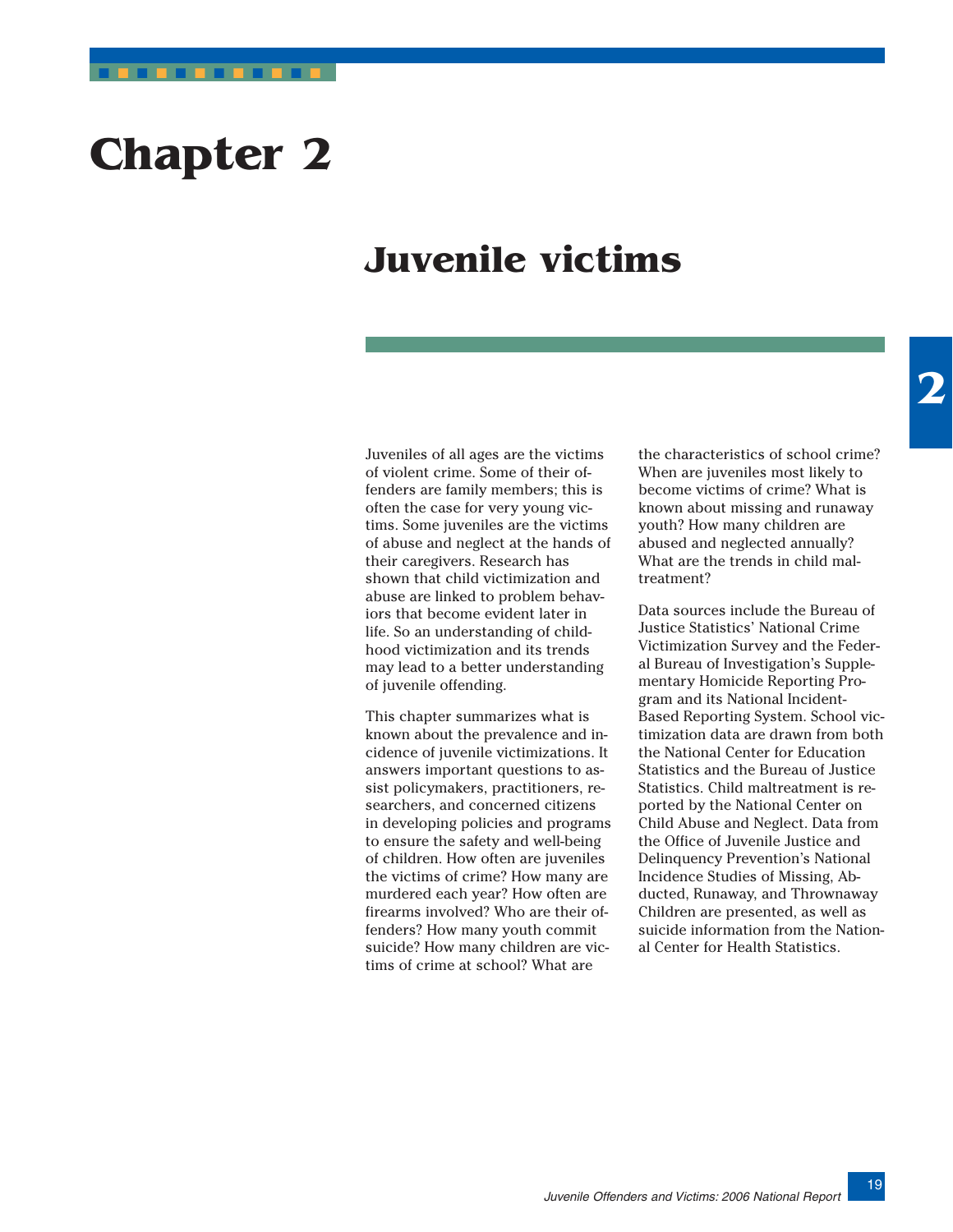# <span id="page-2-0"></span>**On average, between 1980 and 2002 about 2,000 juveniles were murdered annually in the U.S.**

# **Homicide is one of the leading causes of juvenile deaths**

The National Center for Injury Prevention and Control (within the Centers for Disease Control and Prevention) reports that homicide was the fourth leading cause of death for children ages 1–11 in 2002. Only deaths caused by unintentional injury, cancer, and congenital anomalies were more common for these young juveniles. That same year, homicide was the third leading cause of death for juveniles ages 12–17, with the more common causes of death being unintentional injury and suicide.

### **The FBI and NCHS maintain detailed records of murders**

The Federal Bureau of Investigation's (FBI's) Uniform Crime Reporting Program asks local law enforcement agencies to provide detailed information on all homicides occurring within their jurisdiction. These Supplementary Homicide Reports (SHRs) contain information on victim demographics and the method of death. Also, when known, SHRs capture the circumstances surrounding the death, the offender's demographics, and the relationship between the victim and the offender. Although not all agencies report every murder every year, for the years 1980 through 2002, the FBI received SHR records on more than 90% of all homicides in the U.S.

For 2002, the FBI reported that law enforcement identified the offender in 64% of murders nationwide, which means that for many of these crimes, the offenders remain unknown. Based on SHR data from 1980 through 2002, an offender was not identified by law enforcement in 24% of the murders of persons under age 18, in 34% of the murders



Between 1980 and 2002, juvenile offenders participated in 1 of every 4 homicides of juveniles in which the offenders were known to law enforcement. In about one-sixth of the juvenile homicides in which juvenile offenders participated, adult offenders were also involved.

Source: Authors' analyses of the FBI's Supplementary Homicide Reports for the years 1980 through 2002 [machine-readable data files].

# **Between 1980 and 2002, the likelihood of being a murder victim peaked for persons in their early twenties, although for females, the first year of life was almost as dangerous**



■ Until their teen years, boys and girls were equally likely to be a homicide victim.

Source: Authors' analyses of the FBI's Supplementary Homicide Reports for the years 1980 through 2002 [machine-readable data files].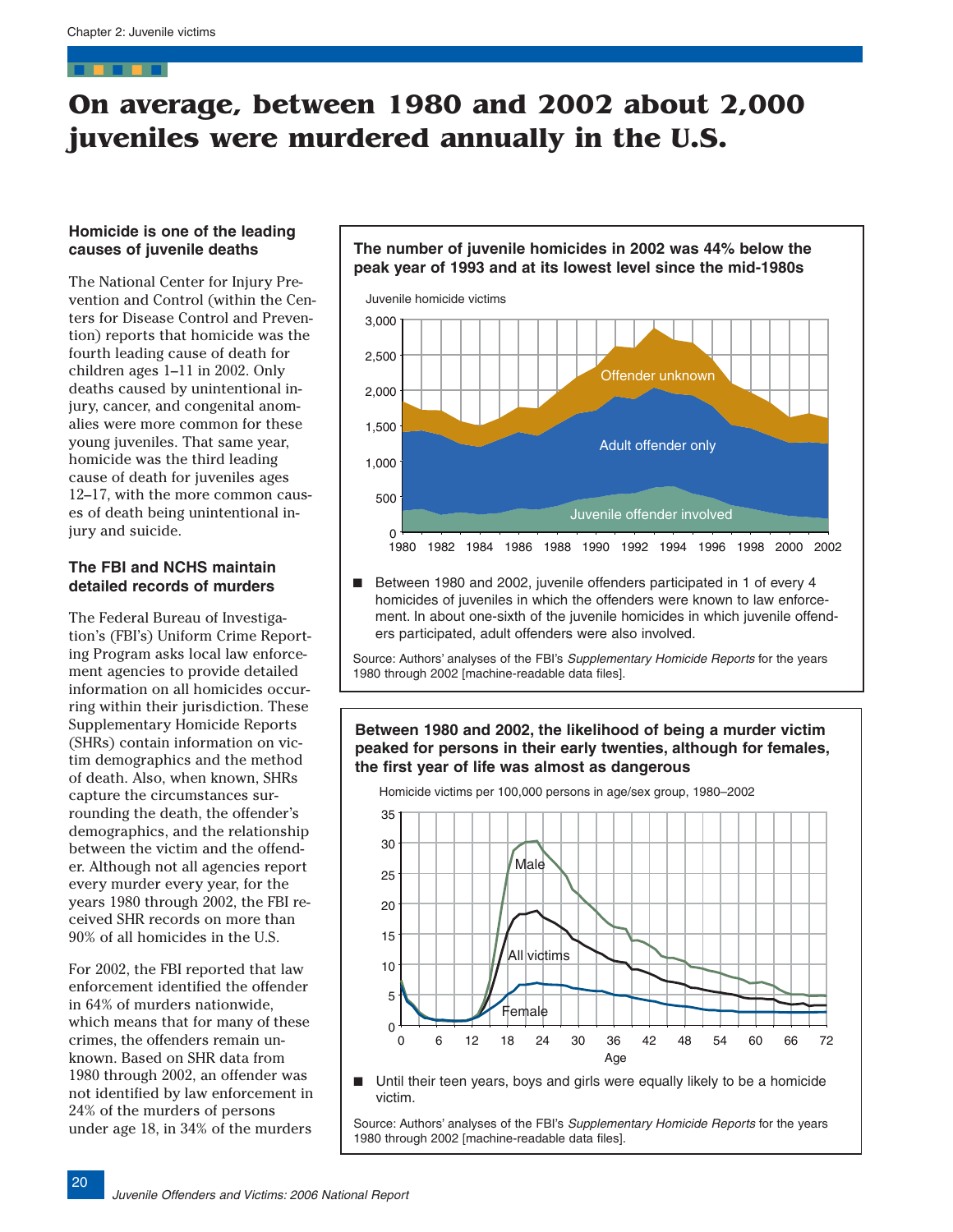



# **In terms of gender, the large increase in juvenile homicides between 1984 and 1993 and the subsequent decline were nearly all attributable to changes in homicides of male juveniles**



■ Unlike the number of male victims, the annual number of juvenile females murdered has not differed substantially between 1980 and 2002.

Source: Authors' analyses of the FBI's Supplementary Homicide Reports for the years 1980 through 2002 [machine-readable data files].

of adults, and in 33% of murders overall.

Within the Centers for Disease Control and Prevention (CDC), the National Center for Health Statistics (NCHS) maintains the National Vital Statistics System. This system receives reports on homicides from coroners and medical examiners. Annual estimates of juvenile homicides by NCHS tend to be about 10% higher than those from the FBI. The reasons for this difference are unclear but are probably related to inconsistent reporting and/or to differences in definitions, updating procedures, and/or imputation techniques.

A critical aspect of this Report is the delineation of patterns among victim and offender characteristics. Because the NCHS data capture no offender information, the discussion that follows is based on the FBI's SHR data.

# **The likelihood of being murdered in 2002 was the same as in 1966**

According to FBI estimates, 16,200 murders occurred in the U.S. in 2002. When compared with trends over the last 40 years, the number of murders in the U.S. was relatively stable between 1999 and 2002, with the 2002 FBI estimate just 4% above the estimate for the historically low year of 1999—when the FBI estimated that 15,500 persons were murdered.\* Before 1999, 1970 is the most recent year with fewer murders than in 2002.

However, the U.S. population grew 40% between 1970 and 2002. So, although the number of murders in

<sup>\*</sup> The 3,047 victims (9 of whom were under age 18) of the terrorist attacks on September 11, 2001, are not in the counts of murder victims.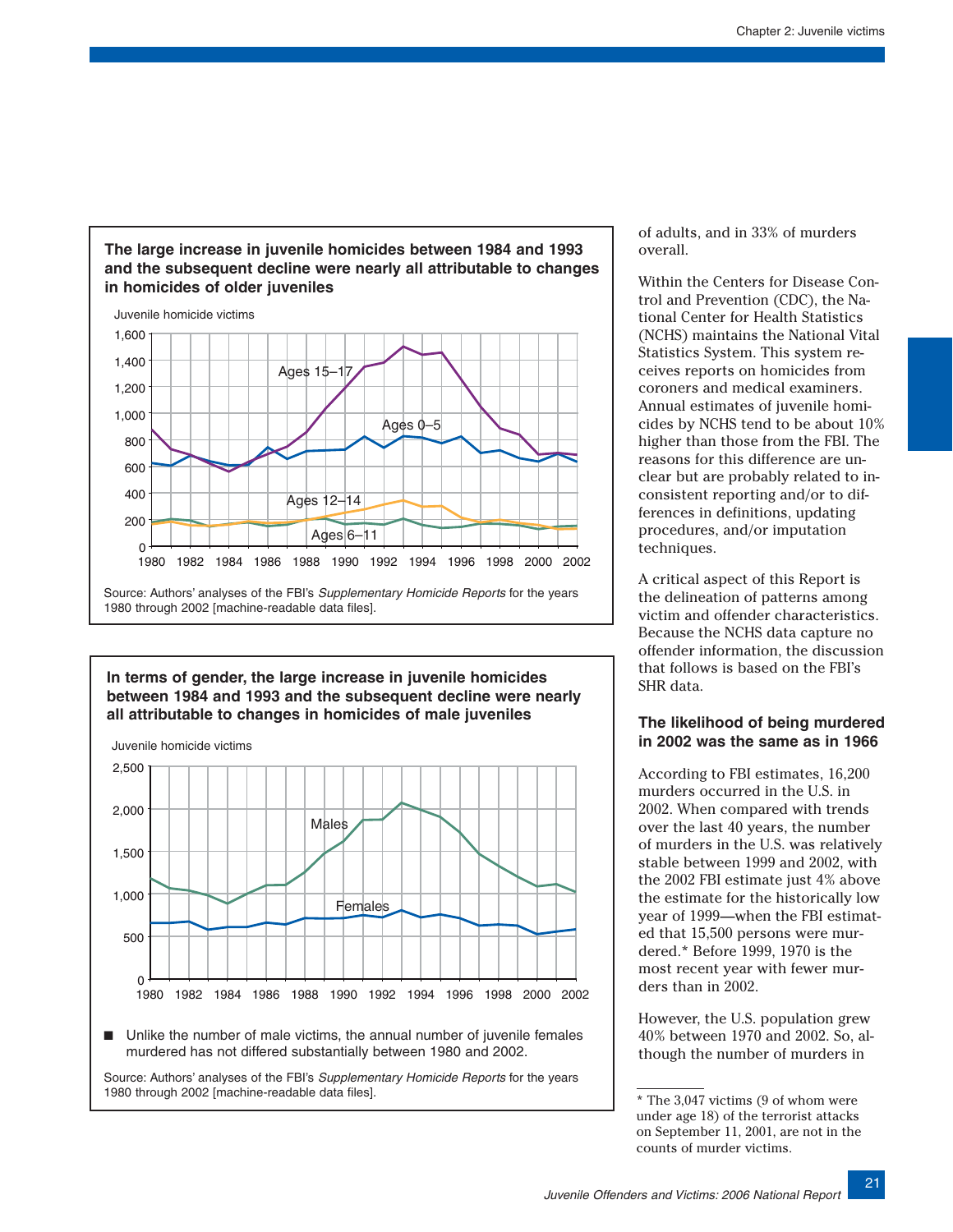1970 and 2002 was about the same, the murder rate in 2002 was actually about 40% lower than in 1970. Before 1999, the most recent year with a murder rate comparable to 2002 (5.6 murders/100,000 persons in the U.S. population) is 1966. This means the probability that a U.S. resident would be murdered was less in 2002 than in nearly all of the previous 35 years.

#### **In 2002, on average, 4 juveniles were murdered daily in the U.S.**

An estimated 1,600 persons under age 18 were murdered in the U.S. in 2002—10% of all persons murdered that year. About one-third (36%) of these juvenile murder victims were female. About 4 in 10 (39%) of these victims were under age 6, 1 in 10 (10%) were ages 6–11, 1 in 10 (8%) were ages 12–14, and 4 in 10 (43%) were ages 15–17.

More than half (51%) of juvenile murder victims in 2002 were white, 45% were black, and 4% were either American Indian or Asian. Given that white youth constituted 78% of the U.S. resident juvenile population in 2002 and black youth 16%, the murder rate for black youth in 2002 was more than 4 times the white rate. This disparity was seen across victim age groups and increased with victim age:

|            | 2002<br>homicide rate* |              |        |  |
|------------|------------------------|--------------|--------|--|
| Victim age | White                  | <b>Black</b> | ratios |  |
| $0 - 17$   | 1.4                    | 6.0          | 4.2    |  |
| $0 - 5$    | 1.9                    | 6.5          | 3.4    |  |
| $6 - 11$   | 0.4                    | 1.6          | 3.6    |  |
| $12 - 14$  | 0.7                    | 2.8          | 4.4    |  |
| $15 - 17$  | 3.3                    | 18.1         | 5.5    |  |

\* Homicide rates are the number of homicides per 100,000 juveniles in the age group.

22





- Black youth accounted for 16% of the juvenile population between 1980 and 2002, but were the victims in 47% of juvenile homicides
- In the early 1980s, the homicide rate for black juveniles was 4 times the rate for white juveniles. This disparity increased so that by 1993 the black rate was 6 times the white rate. The relatively greater decline in black juvenile homicides between 1993 and 2002 dropped the disparity in black-to-white homicide rates back to 4-to-1.

Source: Authors' analyses of the FBI's Supplementary Homicide Reports for the years 1980 through 2002 [machine-readable data files].

# **Of the 46,600 juveniles murdered between 1980 and 2002, most victims under age 6 were killed by a parent, while parents were rarely involved in the killing of juveniles ages 15–17**

| Offender relationship                                                                                                                            |          |         | Age of victim |           |           |      | Victim ages<br>$0 - 17$ |
|--------------------------------------------------------------------------------------------------------------------------------------------------|----------|---------|---------------|-----------|-----------|------|-------------------------|
| to victim                                                                                                                                        | $0 - 17$ | $0 - 5$ | $6 - 11$      | $12 - 14$ | $15 - 17$ |      | Males Females           |
| Offender known                                                                                                                                   | 74%      | 88%     | 81%           | 72%       | 64%       | 72%  | 88%                     |
| Total                                                                                                                                            | 100%     | 100%    | 100%          | 100%      | 100%      | 100% | 100%                    |
| Parent/stepparent                                                                                                                                | 31       | 62      | 40            | 11        | 3         | 26   | 61                      |
| Other family member                                                                                                                              | 7        | 7       | 15            | 11        | 5         | 6    | 7                       |
| Acquaintance                                                                                                                                     | 47       | 28      | 30            | 58        | 66        | 50   | 29                      |
| Stranger                                                                                                                                         | 15       | 3       | 15            | 20        | 25        | 18   | 3                       |
| Offender unknown                                                                                                                                 | 26%      | 12%     | 19%           | 28%       | 36%       | 28%  | 12%                     |
| Over the 23-year period, strangers were involved in at least 15% of the<br>murders of inveniles This figure is probably greater than 15% because |          |         |               |           |           |      |                         |

murders of juveniles. This figure is probably greater than 15% because strangers are likely to account for a disproportionate share of crimes in which the offender is unknown.

Note: Detail may not total 100% because of rounding.

Source: Authors' analyses of the FBI's Supplementary Homicide Reports for the years 1980 through 2002 [machine-readable data files].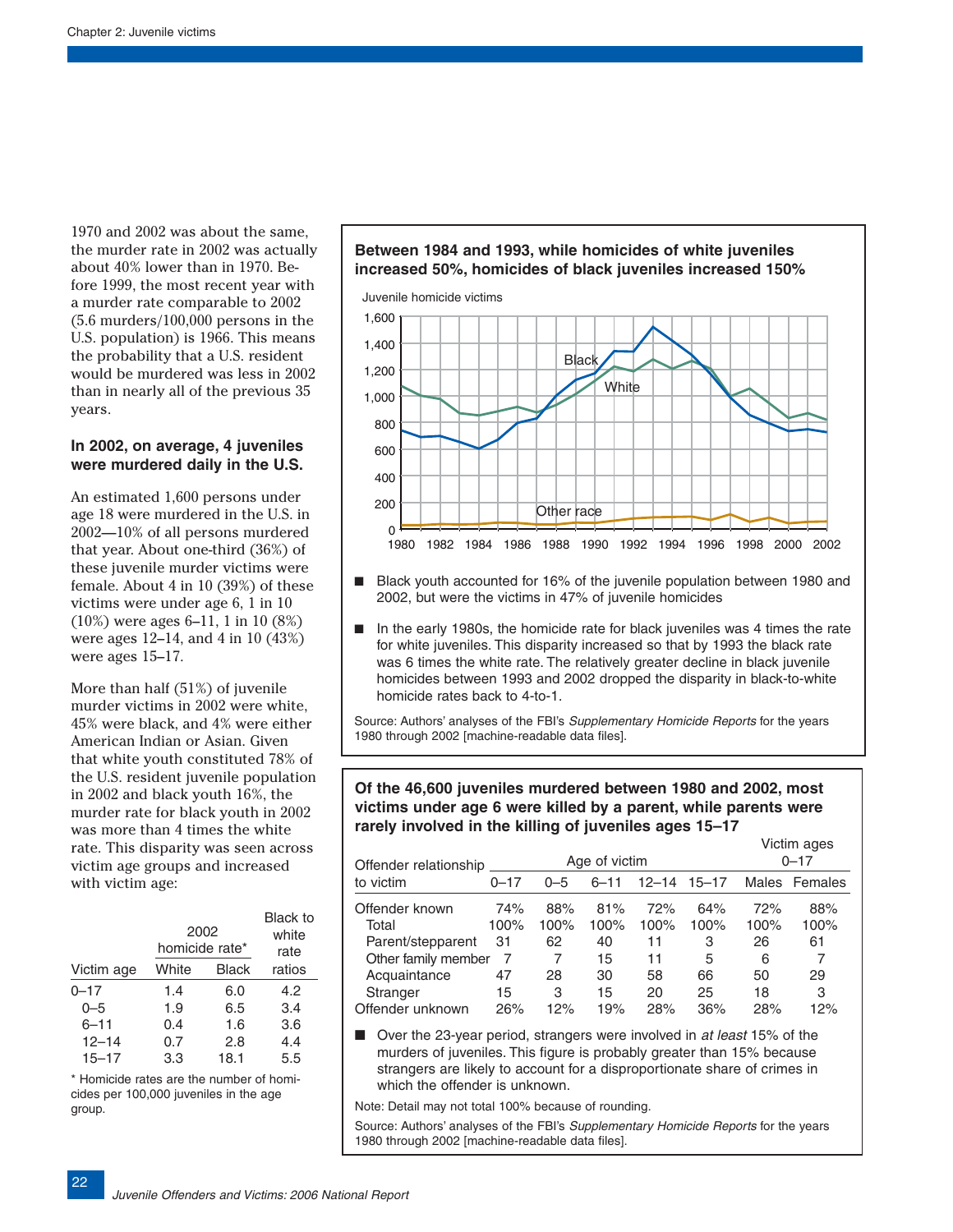# <span id="page-5-0"></span>**Between 1980 and 2002, at least 3 of every 4 murder victims ages 15–17 were killed with a firearm**

### **Trends in the number of juvenile homicides are tied to homicides involving firearms**

Almost half (48%) of all juveniles murdered in 2002 were killed with a firearm, 22% were killed by the offender's hands or feet (e.g., beaten/ kicked to death or strangled), and 11% were killed with a knife or blunt object. The remaining 19% of juvenile murder victims were killed with another type of weapon, or the type of weapon used is unknown.

Firearms were used less often in the killings of young children. In 2002, firearms were used in 17% of murders of juveniles under age 12 but in 78% of the murders of juveniles ages 12–17. In 2002, a greater percentage of black than white juvenile murder victims were killed with a firearm (54% vs. 44%). In 2002, firearms were used more often in the murders of juvenile males (57%) than in the murders of juvenile females (33%).

Between 1980 and 2002, the deadliest year for juveniles was 1993, when an estimated 2,880 were murdered. Within the period, 1993 was also the year when the proportion of murdered juveniles killed with a firearm was the largest (61%). In fact, across the period, the annual number of juveniles murdered by means other than a firearm generally declined—a remarkable pattern when compared with the large increase and subsequent decline in the number of firearm-related murders of juveniles. Except for killings of young children and killings of juveniles by family members, murder trends in all demographic segments of the juvenile population between 1980 and 2002 were linked primarily to killings by firearms.

# **The large drop in the number of juveniles killed with a firearm after 1993 resulted in the overall number of juvenile homicides in 2002 falling to its lowest level since 1984**

Juvenile homicide victims



#### **The proportion of homicides committed with firearms differed with victim demographics**



- More so than for adults, the period from 1980 through 2002 saw big changes in the use of firearms in the murders of older juveniles.
- The proportions of firearm-related murders of male and female juveniles showed similar growth and decline patterns over the period.
- Although firearms were involved in a greater proportion of black juvenile homicides than white, trends in the proportion of firearm-related homicides were similar for the racial groups.

Source: Authors' analyses of the FBI's Supplementary Homicide Reports for the years 1980 through 2002 [machine-readable data files].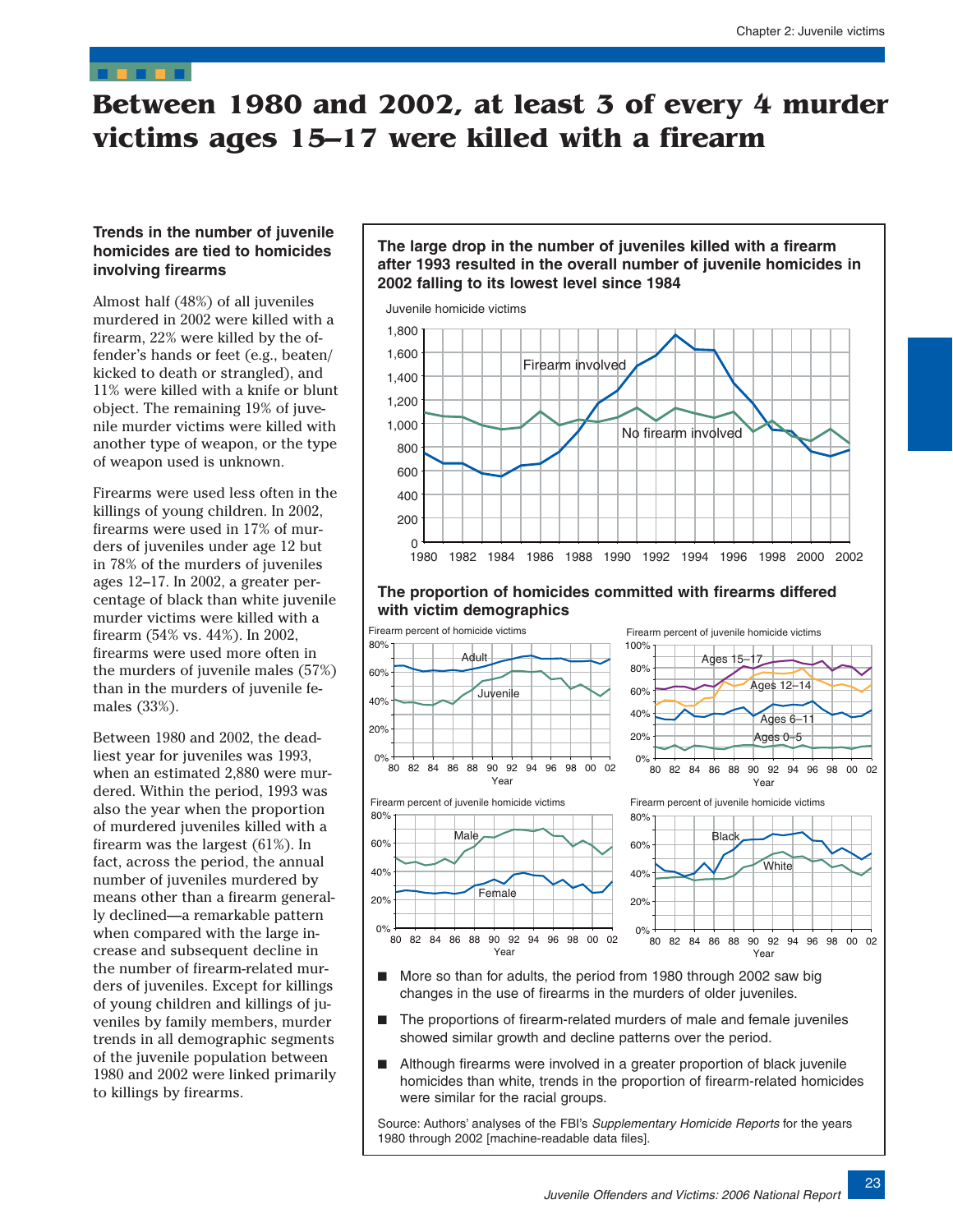# **Young children are killed by family members—older juveniles by acquaintances**

In the 2002 SHR data, the offender information is missing for 27% of juvenile murder victims either because the offender is unknown or because the information was not recorded on the data form. The proportion of unknown offenders in 2002 increased substantially with victim age: ages 0–5 (13%), ages 6–11 (15%), ages 12–14 (21%), and ages 15–17 (43%).

Considering only murders in 2002 for which the offender is known, a stranger killed 4% of murdered children under age 6, while parents killed 61%, other family members 7%, and acquaintances 28%. Older juveniles were far more likely to be murdered by nonfamily members. Five percent (5%) of victims ages 15–17 were killed by parents, 5% by other family members, 32% by strangers, and 58% by acquaintances.

Differences in the characteristics of the murders of juvenile males and juvenile females are linked to the age profiles of the victims. Between 1980 and 2002, the annual numbers of male and female victims were very similar for victims at each age under 13. However, older victims were disproportionately male. For example, between 1980 and 2002, 84% of murdered 17-year-olds were male. In general, therefore, a greater proportion of female murder victims are very young. So, while it is true that female victims were more likely to be killed by family members than were male victims (51% vs. 32%), this difference goes away within specific age groups. For example, for victims under age 6, 68% of males and 70% of females were killed by a family member between 1980 and 2002.

# **Between 1980 and 2002, murder victims most likely to be killed by firearms were those age 16, regardless of gender**



1980 through 2002 [machine-readable data files].

# **Of the 46,600 juveniles murdered between 1980 and 2002, half (50%) were murdered with a firearm**

|                    | Age of victim |         |          |      |                     | Victim ages<br>$0 - 17$ |               |
|--------------------|---------------|---------|----------|------|---------------------|-------------------------|---------------|
| Weapon             | $0 - 17$      | $0 - 5$ | $6 - 11$ |      | $12 - 14$ $15 - 17$ |                         | Males Females |
| Total              | 100%          | 100%    | 100%     | 100% | 100%                | 100%                    | 100%          |
| Firearm            | 50            | 10      | 41       | 66   | 78                  | 60                      | 30            |
| Knife/blunt object | 14            | 11      | 19       | 17   | 14                  | 13                      | 17            |
| Personal           | 19            | 48      | 11       | 5    | 2                   | 15                      | 27            |
| Other/unknown      | 17            | 31      | 29       | 12   | 6                   | 12                      | 26            |

- Nearly half (48%) of murder victims under age 6 were killed by offenders using only their hands, fists, or feet (personal).
- More than three-fourths (78%) of victims ages 15–17 were killed with a firearm.
- Juvenile male victims were twice as likely as juvenile female victims to be murdered with a firearm.

Note: Detail may not total 100% because of rounding.

Source: Authors' analyses of the FBI's Supplementary Homicide Reports for the years 1980 through 2002 [machine-readable data files].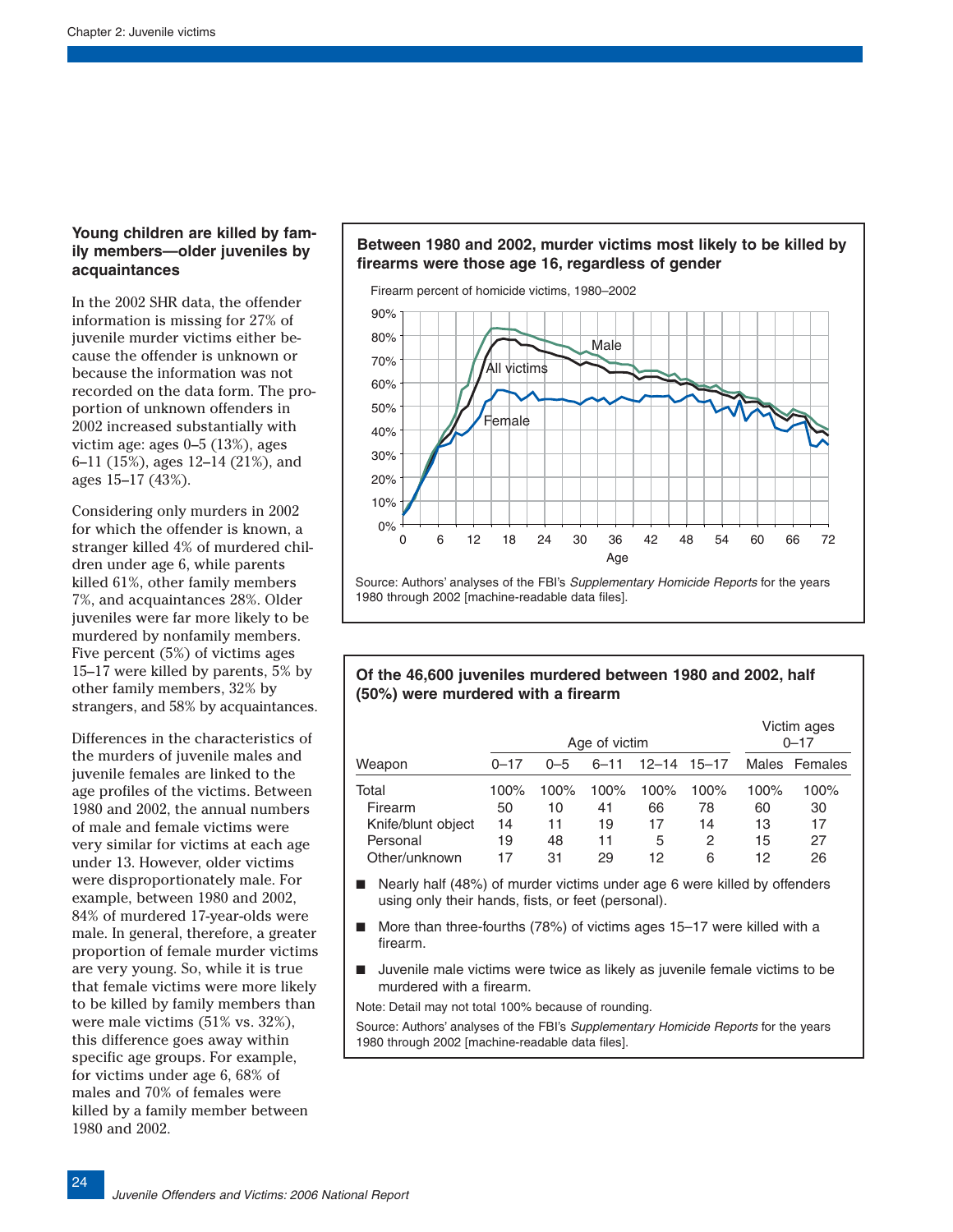# <span id="page-7-0"></span>**Persons ages 7–17 are about as likely to be victims of suicide as they are to be victims of homicide**

### **Since the early 1980s, for every 1 juvenile female suicide there were 4 juvenile male suicides**

Through its National Vital Statistics System (NVSS), NCHS collects information from death certificates filed in state vital statistics offices, including causes of death of juveniles. NVSS indicates that 23,900 juveniles ages 7–17 died by suicide in the U.S. between 1981 and 2001. For all juveniles ages 7–17, suicide was the fourth leading cause of death over this period, trailing only unintentional injury (140,600), homicide (30,300), and cancer (27,600)—with the numbers of homicide, cancer, and suicide deaths being very similar. Suicide was the third leading cause of death for males ages 7–17 and the fourth leading cause of death for females in that age group.

Between 1981 and 2001, 79% of all juvenile suicide victims were male, with the annual proportion remaining remarkably stable over the period. Consequently, suicide trends were similar for juvenile males and females.

Sixty percent (60%) of all juvenile suicides between 1981 and 2001 were committed with a firearm, 27% by some form of suffocation (e.g., hanging), and 9% by poisoning. The method of suicide differed for males and females, with males more likely than females to use a firearm and less likely to use poison.

Method of suicide by persons ages 7–17, 1981–2001:

| Method      | Male   | Female |
|-------------|--------|--------|
| Total       | 100.0% | 100.0% |
| Firearm     | 63.5   | 49.0   |
| Suffocation | 27.7   | 23.2   |
| Poisoning   | 5.6    | 22.5   |
| Other       | 3.3    | 5.3    |

Note: Detail may not total 100% because of rounding.

# **Between 1981 and 2001, juveniles ages 12–15 were about as likely to be a suicide victim as they were to be a murder victim**



500



10 12 14 16 18 20 22 24  $\Omega$ Age 10 12 14 16 18 20 22 24 0 Age ■ Far more males than females ages 12–16 were victims of suicide or murder between 1981 and 2001. However, for each gender, the number of suicides

500

Homicide

- Between 1990 and 2001, suicide was more prevalent than homicide for non-Hispanic white juveniles, while the reverse was true for Hispanic juveniles and non-Hispanic black juveniles.
- At each age between 12 and 24, suicide was more common than murder for non-Hispanic whites between 1990 and 2001, in sharp contrast to patterns for Hispanics and non-Hispanic blacks. More specifically, for every 10 white homicide victims ages 10–17 there were 26 suicide victims (a ratio of 10 to 26); the corresponding ratio was 10 to 1 for black juveniles and 10 to 3 for Hispanic juveniles.

Note: White victims and black victims are not of Hispanic ethnicity.

was about the same as the number of murders.

Source: Authors' analysis of the National Center for Health Statistics' WISQARS (Webbased Injury Statistics Query and Reporting System) [interactive database system].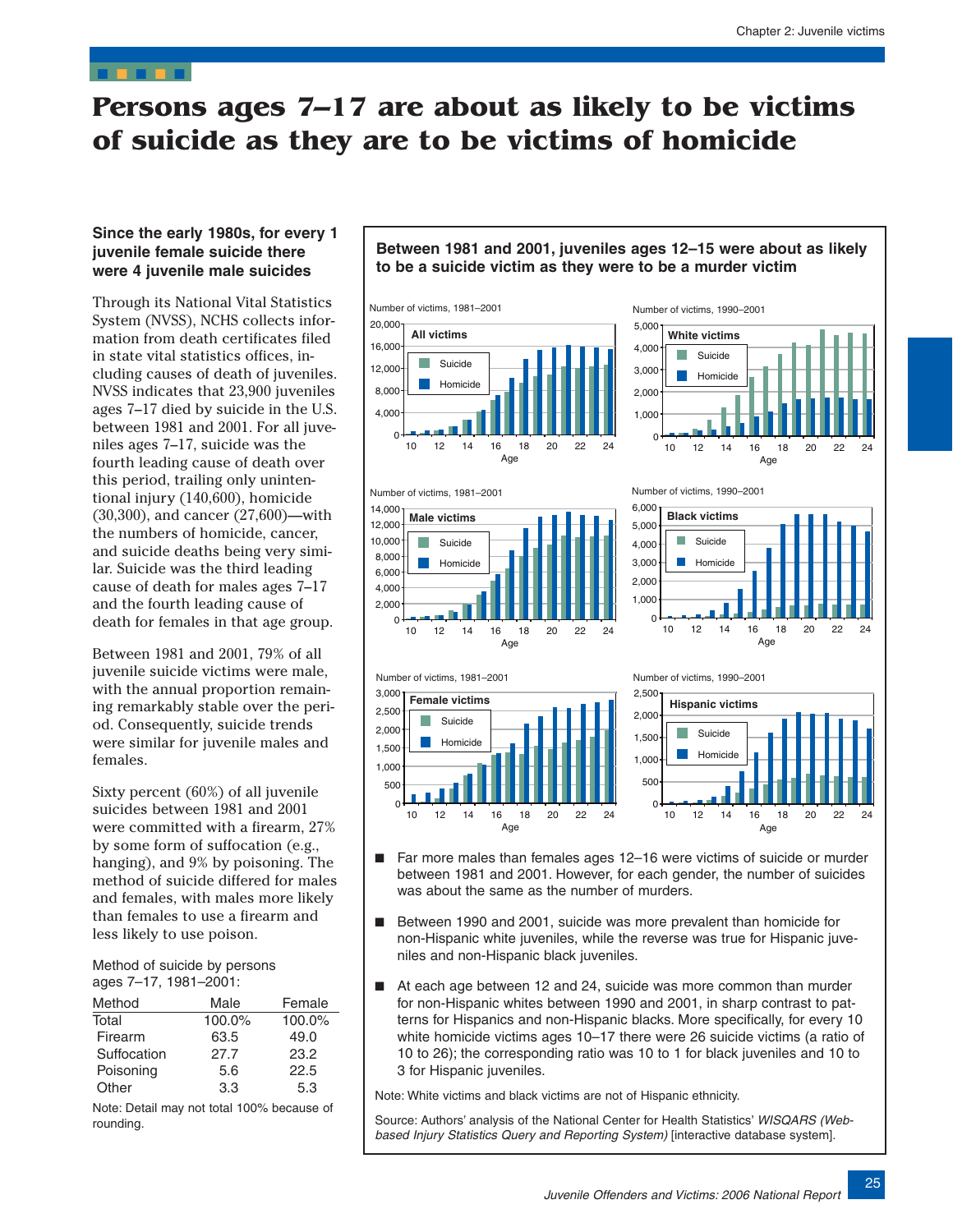

Notes: The suicide rate is the average annual number of suicides of youth ages 7–17 divided by the average annual population of youth ages 7–17 (in millions). The suicide/homicide ratio is the total number of suicides of youth ages 7–17 divided by the total number of homicides of youth ages 7–17. A ratio of more than 1.0 indicates that the number of suicides was greater than the number of homicides.

Source: Authors' analysis of the National Center for Health Statistics' WISQARS (Webbased Injury Statistics Query and Reporting System) [interactive database system].

# **American Indians have the highest juvenile suicide rate**

Beginning with the 1990 data, NVSS distinguished fatalities by the victim's Hispanic ethnicity, enabling racial and ethnic comparisons of juvenile suicides. Between 1990 and 2001, the juvenile suicide rate for white non-Hispanic youth (i.e., suicides per million persons ages 7–17 in this race/ethnicity group) was 30.9. The suicide rates were substantially lower for Hispanic (20.0), black non-Hispanic (18.6), and Asian non-Hispanic (17.9) juveniles ages 7–17. In contrast, the suicide rate for American Indian juveniles (59.5) was nearly double the white non-Hispanic rate and triple the rates for the other racial/ethnic groups.

# **Over the period 1981 to 2001, the juvenile suicide rate rose and fell**

The juvenile suicide rate grew almost 50% between 1981 and 1988. The increase over this period was similar for males and females but was much larger for black than for white juveniles. The juvenile suicide rate remained essentially constant between 1988 and 1994 and then began to fall. By 2001, the overall rate had returned to its levels of the early 1980s. This general pattern was reflected in the trends of white and black juveniles and those of males and females. The proportion of juvenile suicides committed with a firearm peaked in 1994 at 69% and then fell so that by 2001 less than half (44%) of juvenile suicides involved a firearm.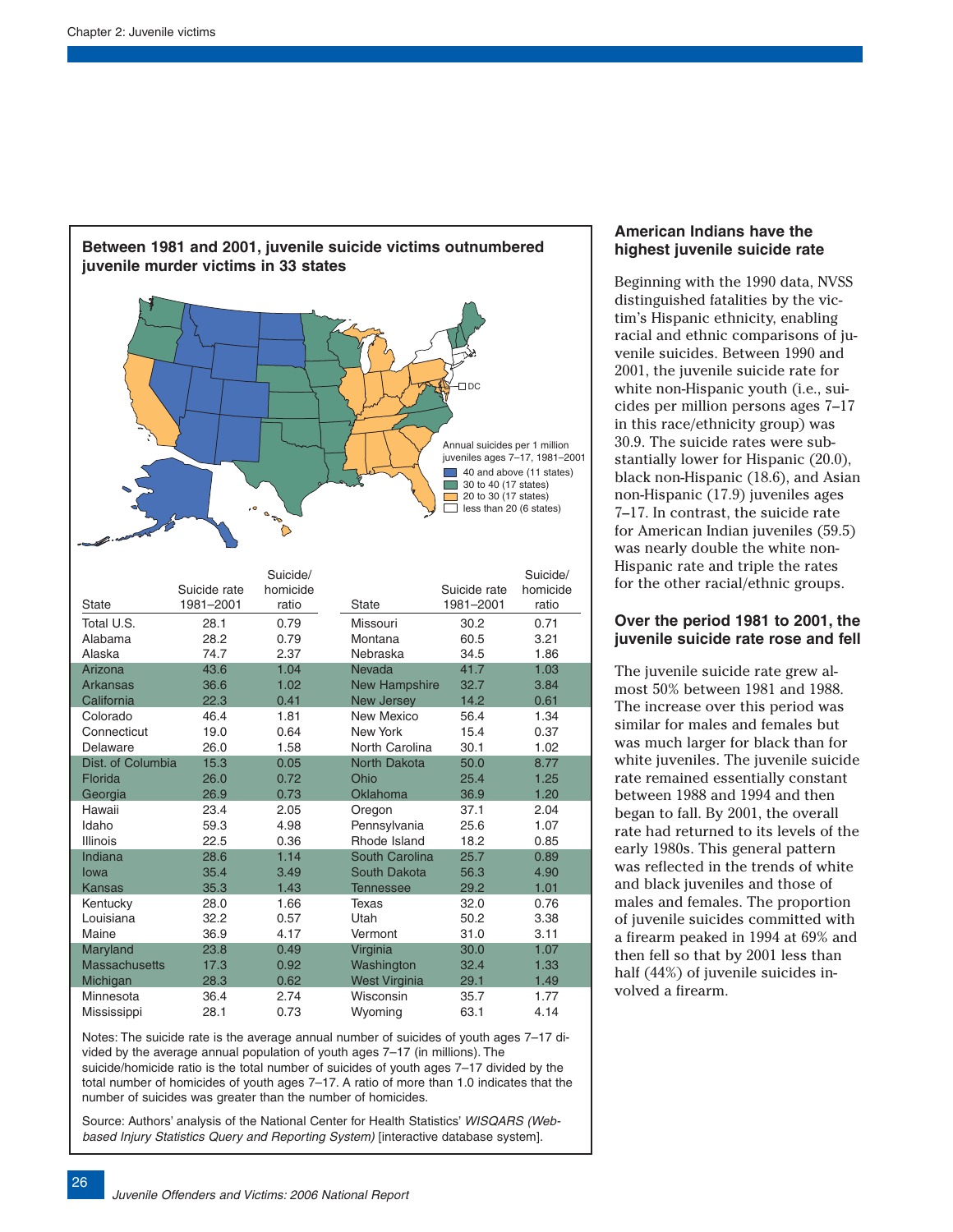# <span id="page-9-0"></span>**The nonfatal violent victimization rate of youth ages 12–17 in 2003 was half the rate in 1993**

### **NCVS tracks crime levels**

Since 1973, the Bureau of Justice Statistics (BJS) has used the National Crime Victimization Survey (NCVS) to monitor the level of violent crime in the U.S. NCVS gathers information on crimes against persons ages 12 or older from a nationally representative sample of households. For those interested in juvenile justice, NCVS is critical for understanding the volume and nature of crimes against juveniles ages 12–17 as well as trends in these crimes. A major limitation, however, is that crimes against youth younger than age 12 are not captured.

### **Juveniles are more likely than adults to be victims of violence**

NCVS monitors nonfatal violent victimizations (i.e., the crimes of rape, sexual assault, robbery, aggravated assault, and simple assault). A 2005 BJS report summarized NCVS data for the years 1993–2003 to document the trends in nonfatal violent victimizations of youth ages 12–17. The report found that these youth experienced relatively high levels of violent crimes during these years and that their rate of nonfatal violent victimization had declined substantially over the period.

On average from 1993 through 2003, juveniles ages 12–17 were about 2.5 times more likely than adults (i.e., ages 18 and older) to be the victim of a nonfatal violent crime. That means that in a typical group of 1,000 youth ages 12–17, 84 experienced nonfatal violent victimizations, compared with 32 per 1,000 persons ages 18 and older.

The victimization rate from 1993 to 2003 was higher among juveniles than adults for each nonfatal violent crime. Compared with adults, youth ages 12–17 were twice as likely to







Serious violent victimizations per 1,000 juveniles ages 12–17





From 1980 through 2003, the serious violent crime victimization rate for youth ages 15–17 averaged about 25% more than the rate for youth ages 12–14, the average rate for juvenile males was more than double the female rate, and the rate for black juveniles averaged 67% above the white rate.

Notes: **Serious violent crimes** include aggravated assault, rape, robbery, and homicide. Aggravated assault, rape, and robbery data are from NCVS and homicide data are from the FBI's Uniform Crime Reporting Program.

Source: Federal Interagency Forum on Child and Family Statistics' America's Children: Key National Indicators of Well-Being, 2005.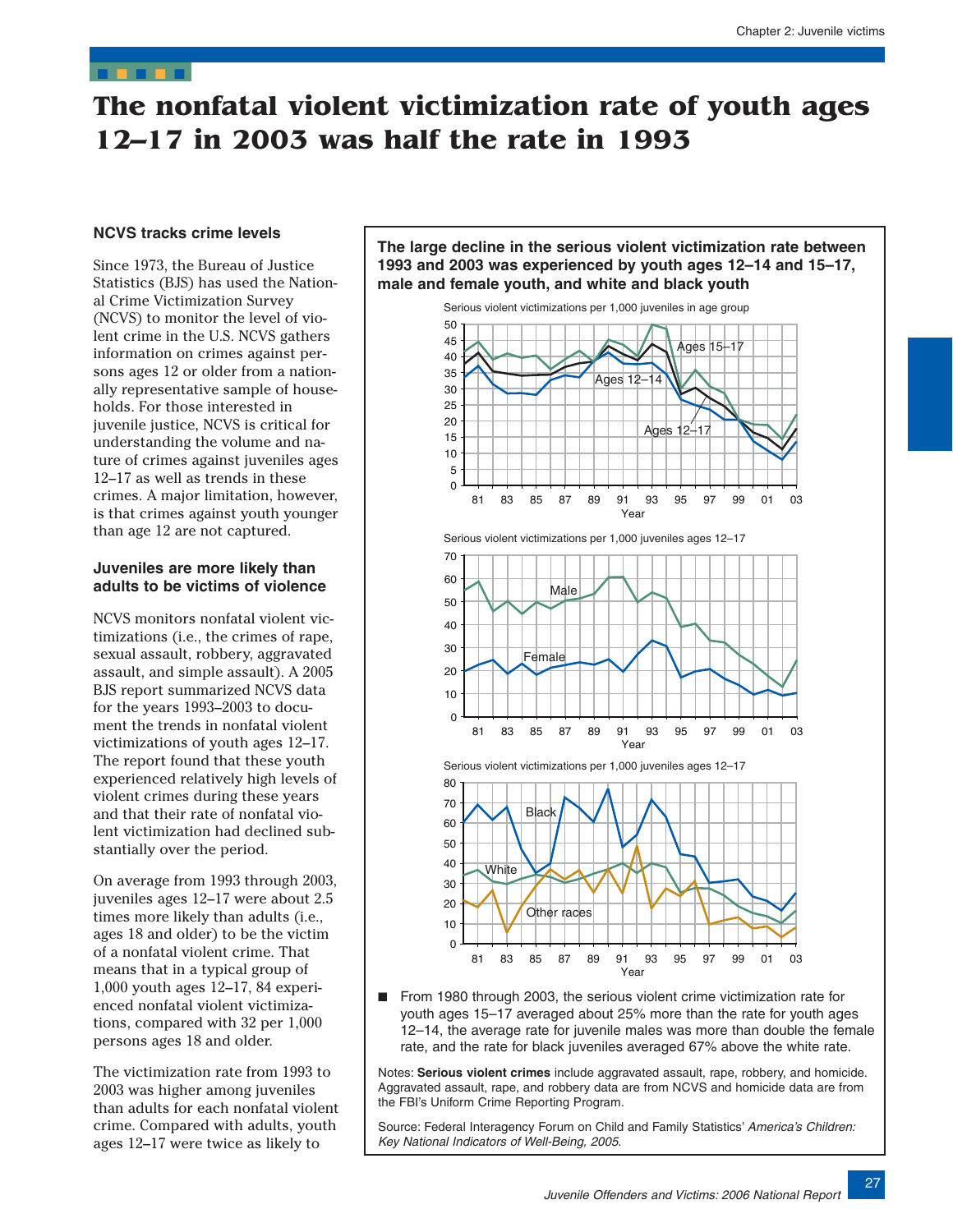be robbery or aggravated assault victims, 2.5 times as likely to be victims of a rape or sexual assault, and almost 3 times as likely to be victims of a simple assault.

Between 1993 and 2003, most offenders whose victims were youth ages 12–14 and ages 15–17 were acquaintances or others well known to the victim (61% and 47%, respectively). For these two age groups, a small proportion of offenders were family members or intimates (5% and 10%, respectively). Youth ages 12–14 were less likely than youth ages 15–17 to experience nonfatal violent victimizations in which the offender was a stranger (34% vs. 43%).

Between 1993 and 2003, a weapon (e.g., firearm, knife, or club) was involved in 23% of violent crimes with victims ages 12–17, with the proportion being greater for youth ages 15–17 (27%) than youth ages 12–14 (18%). Older youth were 3 times as likely as younger youth to be victims of crimes involving firearms (9% vs. 3%). In 28% of the violent victimizations of both younger and older youth, an injury (mostly minor) occurred. Serious injuries (including rape injury) occurred in 2.5% of violent crimes with younger victims and 4.5% of crimes with victims ages 15–17.

School was the most common setting for violent victimizations: 53% of the victimizations of youth ages 12–14 and 32% of victimizations of youth ages 15–17 occurred at or in school. The NCVS data also showed that the riskiest period for youth ages 12–17 was after school (between 3 p.m. and 6 p.m.). Finally, between 1993 and 2003, 57% of the offenders of victims ages 12–14 and 40% of the offenders of victims ages 15–17 were the victims' schoolmates. From 1993 to 2003, about one quarter of all nonfatal violent victimizations against youth ages 12–14 were reported to law enforcement. About one-third of similar victimizations against youth ages 15–17 were reported

### **Victimization rates are higher for juvenile males and urban youth**

From 1993 through 2003, the nonfatal violent victimization rate for males ages 12–17 (100.4) was about 50% greater than that for females (66.4). Over this 11-year period, urban youth ages 12–17 had a significantly higher nonfatal violent victimization rate (98.5) than did suburban (83.4) and rural (65.9) youth.

Over the 1993–2003 period, the nonfatal violent victimization rates of non-Hispanic white (86.7) and non-Hispanic black (87.0) youth ages 12–17 were similar, and these rates were somewhat higher than the Hispanic rate (76.9). However, when the crime of simple assault was excluded from the victimization rate (a statistic that BJS labels the serious violent victimization rate), the rate for black youth was more than 50% greater than the rate for white youth.

#### **Declines in violent victimizations were similar for juveniles and adults**

To study trends in juvenile violent victimization over the 1993–2003 period, BJS compared the average rate for 1993–1995 to the average for 2001–2003. The rate of nonfatal violent victimization for youth ages 12–17 decreased about 55%, similar to the decline experienced by adults (52%). More specifically, the declines over the 1993–2003 period in robbery and simple assault victimization rates were similar for

juveniles and adults; in contrast, the aggravated assault victimization rate declined more for juveniles than for adults. Between 1993 and 2003, the rape/sexual assault victimization rate for youth ages 12–17 fell 46%. The percent change in the overall adult rape/sexual assault victimization rate was not specifically reported, but the declines in the rates for persons ages 18–24 (42%) and for older adults (55%) imply that the overall decline in the adult rate was similar to that for youth ages 12–17.

Percent change in victimization rate from 1993–1995 to 2001–2003:

|                        | Ages      | Ages 18   |
|------------------------|-----------|-----------|
| Type of crime          | $12 - 17$ | and older |
| Nonfatal violence      | $-55%$    | $-52%$    |
| Rape/sex assault       | -46       | ΝA        |
| Robbery                | $-59$     | $-59$     |
| Aggravated assault -64 |           | $-55$     |
| Simple assault         | -52       | -50       |

Declines in the nonfatal violent victimization rates were also similar for juveniles and adults within subpopulations (i.e., male, female, white, black, Hispanic, urban, suburban, rural).

The nonfatal violent victimization rate from 1993 through 2003 declined more for youth ages 12–14 (59%) than for youth ages 15–17 (50%), a pattern replicated in robbery, aggravated assault, and simple assault victimizations.

Percent change in victimization rate from 1993–1995 to 2001–2003:

|                    | Ages      | Ages      |
|--------------------|-----------|-----------|
| Type of crime      | $12 - 14$ | $15 - 17$ |
| Nonfatal violence  | $-59%$    | $-50%$    |
| Robbery            | -66       | -53       |
| Aggravated assault | -69       | $-61$     |
| Simple assault     | -57       | -46       |

Note: NCVS samples were too small to produce reliable estimates of rape/sexual assault trends for these two age groups.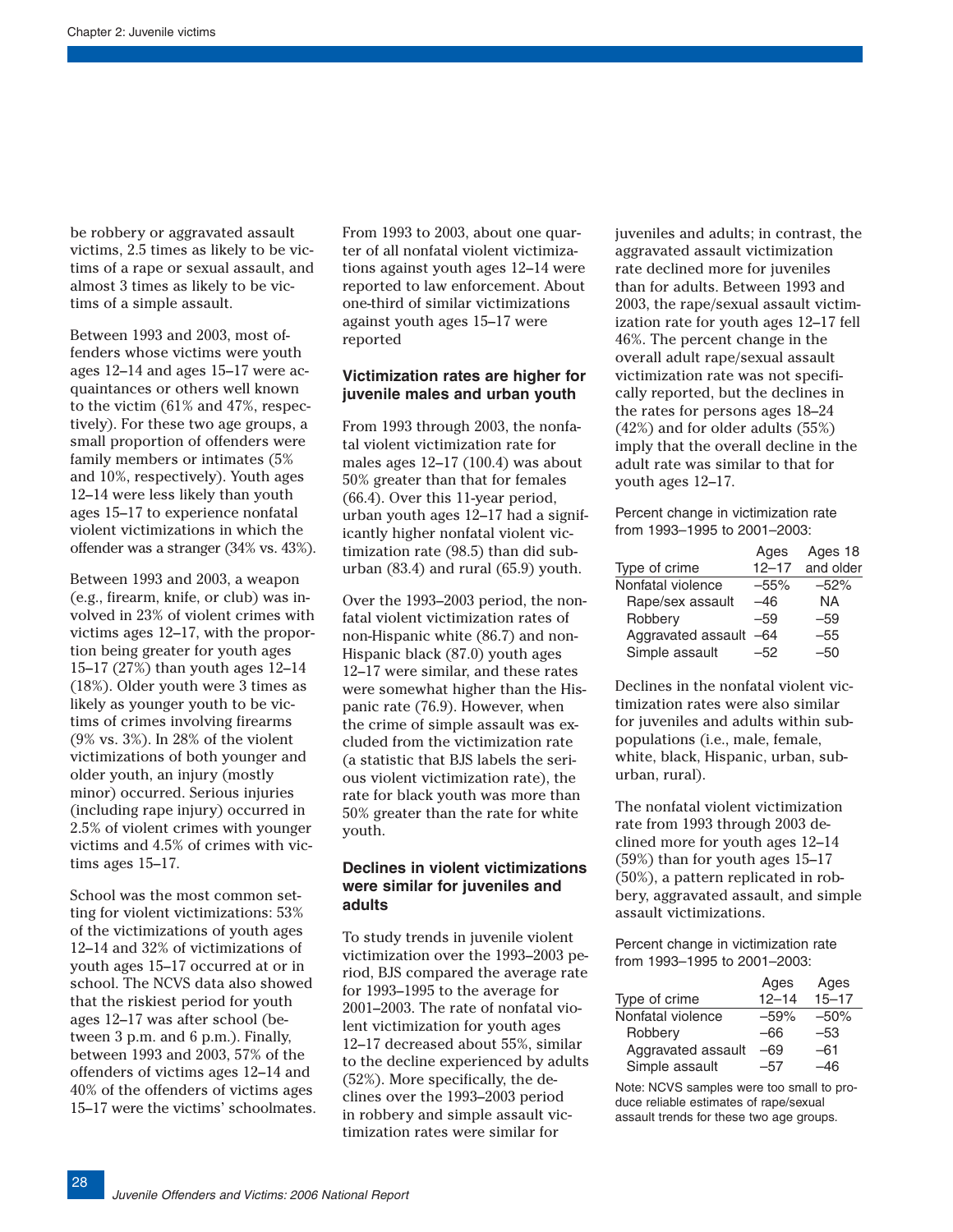# <span id="page-11-0"></span>**In 2001, students were safer in school and on their way to and from school than they were in 1992**

# **Crimes against juveniles fell substantially between 1992 and 2001 both in and out of school**

For several years, a joint effort by the National Center for Education Statistics and the Bureau of Justice Statistics has monitored the amount of nonfatal crime that students ages 12–18 experience when they are in (or on their way to and from) school and when they are away from school. Findings indicate that between 1992 and 2001, the rates of violent crime and theft each declined substantially both in and away from school.

From 1992 to 2001, the rate of nonfatal crimes against students ages 12–18 occurring away from school fell about 60%, while the violent crime rate in school fell about 40%. In 2001, these youth experienced roughly equal numbers of violent crimes in and out of school. From 1992 to 2001, the rate of theft against students ages 12–18 fell about 50% both in and out of school. During this period, about 3 in 5 thefts occurred in school.

In 2001, the violent victimization rate in school did not differ significantly for males and females; for whites, blacks, and Hispanics; or for students living in urban, suburban, and rural areas. In comparison, while the violent victimization rate out of school was again similar for males and females, it was greater for students living in urban areas than for those living in other areas and greater for black students than for white students. In 2001, white students experienced significantly more theft in school than did black or Hispanic students, while male and urban students experienced more theft out of school.



**Both male and female students ages 12–18 experienced far fewer** 

- Male and female students also experienced large declines in victimizations outside of school over the same period.
- In 2001, about half of all violent crimes experienced by male students and by female students (and almost 3 of every 5 thefts) occurred in school or on the way to and from school.
- Serious violence accounted for about 20% of all violent victimization as measured by NCVS. In 2001, 35% of all serious violent crimes experienced by male and female students occurred in school or on the way to and from school.

Source: Authors' adaptation of the Bureau of Justice Statistics' National Crime Victimization Survey for the years 1992 through 2001.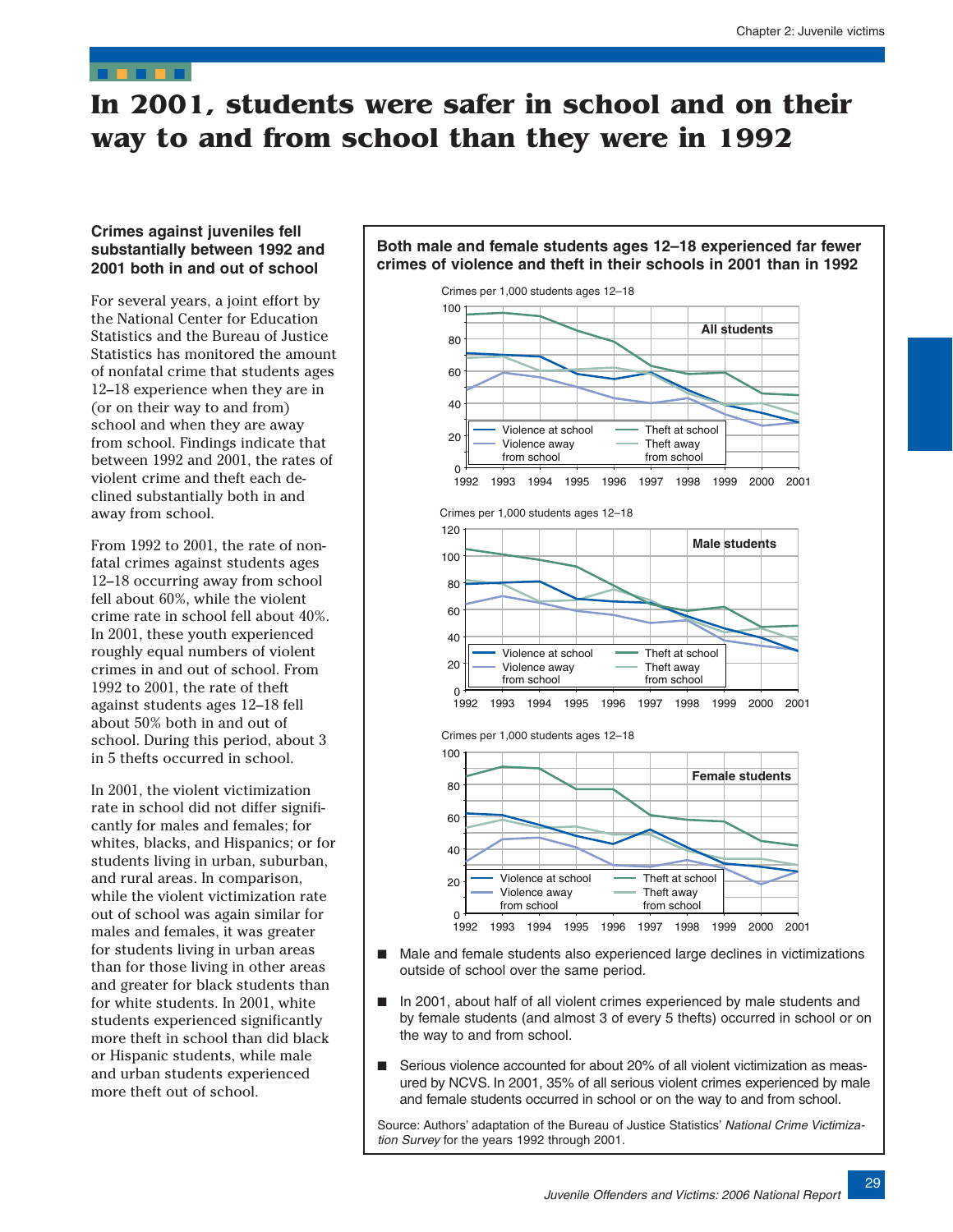# <span id="page-12-0"></span>**A youth's risk of being a violent crime victim is tied to family and community characteristics, not race**

### **Factors related to the risk of juvenile victimization are difficult to disentangle**

Research has shown that a juvenile's risk of becoming a victim of a violent crime is potentially related to many factors. In general, factors can be grouped under three categories: individual characteristics (e.g., age, gender, race, lifestyle, and friendship patterns); family characteristics (e.g., family structure, income, and level of supervision); and community characteristics (e.g., crime and poverty levels and the age profile of the community's population). Even though researchers know these factors predict victimization, it has been difficult to determine their relative importance. For example, when juveniles report higher levels of violent victimization, is it mostly due to their individual factors, to their family factors, or to their community factors? To assess the relative impact of these various factors, research must capture information on the factors simultaneously, and this has been hard to do. But if it could be done, some factors (such as race) might be shown to be no longer predictive once other factors are taken into account.

# **New research documents the large influence of community characteristics on victimization**

A recent study by Lauritsen has succeeded in looking at individual, family, and community factors simultaneously. With expanded access to the 1995 National Crime Victimization Survey data, the researcher linked self-reports of youth ages 12–17 and their family information with data on the communities in which the youth lived.

The study found that youth in single-parent families experienced a 50% greater risk of violence than youth in two-parent families. Youth were also more likely to be the victim of a violent crime if they lived in disadvantaged communities (i.e., high percentages of persons living in poverty, single-parent families with children, unemployment, and households receiving public assistance). The research found that youth were at greater risk if they lived in communities with a high concentration of single-parent families and young persons and when they lived in families who had recently moved into the community.

Most importantly, the study found that after controlling for family and community influences, there were no racial or ethnic differences in the risk of violent victimization. Also, income was not related to victimization risk. This is important because it suggests that youth in single-parent families are not at greater risk because they are poor.

These findings indicate that prevention programs should be located on the basis of areas' family and age composition rather than racial, ethnic, or economic factors. Youth are at greater risk when they have lower levels of supervision, live in a community with high proportions of young people, and have not yet learned the neighborhood's rules and problem areas because they are new to the community.



- The different types of communities in which youth live can explain racial and ethnic differences in juvenile victimization.
- Unlike youth from single-parent families, youth living in two-parent families appear to be much better protected from the negative consequences of living in the most disadvantaged areas.

Note: Community disadvantage is an index that captures the relative level of socioeconomic disadvantage in an area. The average community disadvantage index for white youth, black youth, and Latino youth is indicated.

Source: Authors' adaptation of Lauritsen's How families and communities influence youth victimization, OJJDP Juvenile Justice Bulletin.

# **Living in a disadvantaged community strongly influences a youth's risk of victimization only if the community is severely disadvantaged**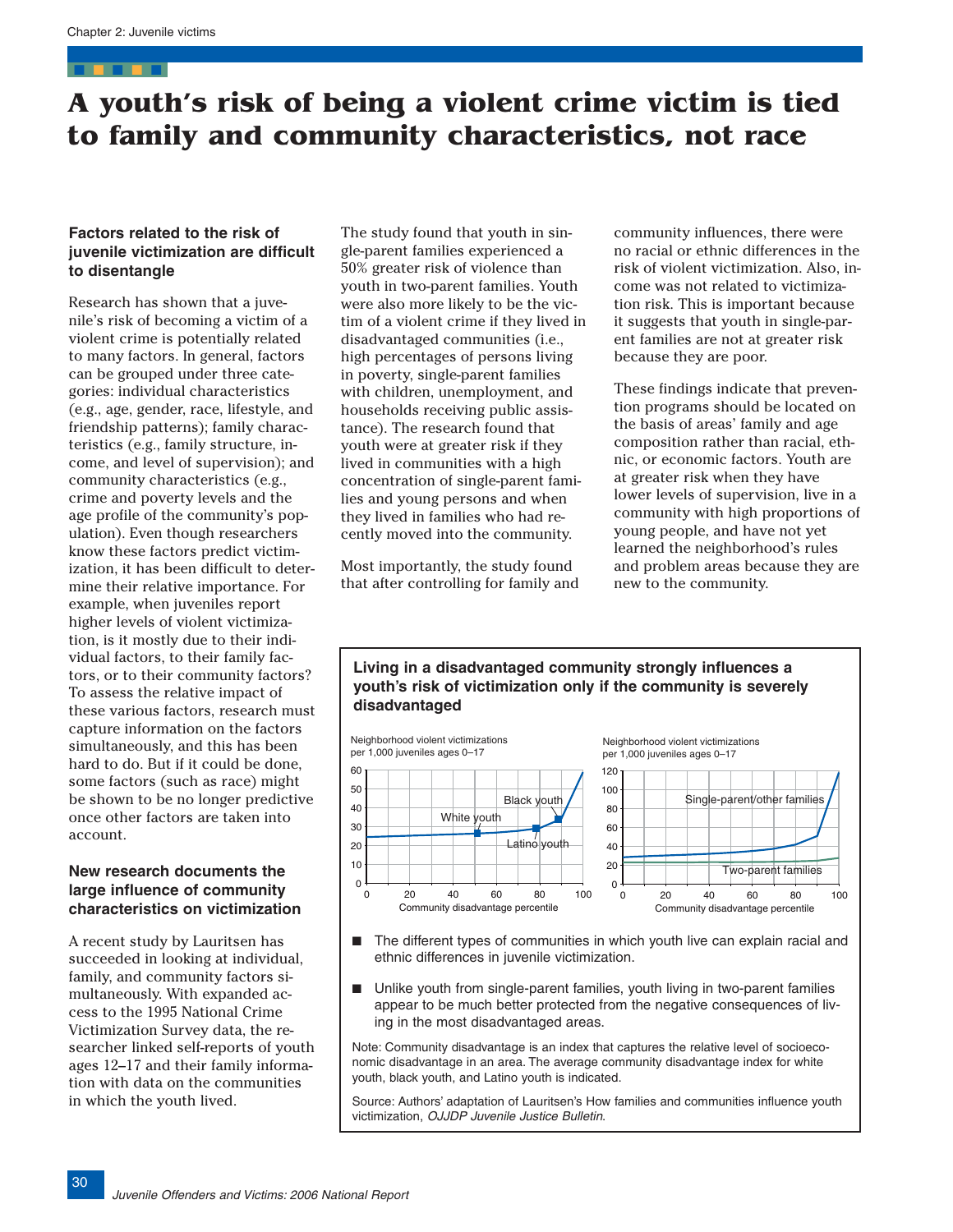# <span id="page-13-0"></span>**1 in 4 violent crime victims known to law enforcement is a juvenile, and most juvenile victims are female**

# **Juvenile victims are common in violent crimes handled by law enforcement**

Not all crimes committed are reported to law enforcement. Those that are reported can be used to produce the portrait of crime as seen by the nation's justice system. As noted earlier, based on the FBI's Supplementary Homicide Reports, 10% of all persons murdered in 2002 were under age 18 and 36% of these murdered juveniles were female. No other data source with comparable population coverage characterizes the victims of other violent crimes reported to law enforcement. However, data from the National Incident-Based Reporting System (NIBRS) covering incidents in 2000 and 2001 capture information on more than 418,000 violent crime victims known to law enforcement in 22 states. From these data, an arguably representative description of violent crime victims can be developed.

# **Sexual assaults accounted for just over half of the juvenile victims of violent crime known to law enforcement**

Defining violent crime to include murder, violent sexual assault, robbery, and aggravated assault, NIBRS indicates that 26% of the victims of violent crime reported to law enforcement agencies in 2000 and 2001 were juveniles—persons under age 18. More specifically, juveniles were the victims in 10% of murders, 70% of sexual assaults, 11% of robberies, and 17% of aggravated assaults reported to law enforcement. Of all juvenile victims of violent crime known to law enforcement, fewer than one-half of 1% were murder victims, 8% were robbery victims, 39% were victims of aggravated assault, and 52% were victims of sexual assault.

# **In sexual assaults reported to law enforcement, 67% of female victims and 88% of male victims were under age 18**



The modal age for sexual assault victims was age 14 for female victims but age 5 for male victims.

Source: Authors' analyses of the FBI's National Incident-Based Reporting System master files for the years 2000 and 2001 [machine-readable data files].

### **The number of robbery victims known to law enforcement increased with age through the juvenile years, peaking at age 19**

Victims (per 1,000 total robbery victims)



■ Persons under age 18 accounted for 14% of all male robbery victims and 6% of all female robbery victims.

Source: Authors' analyses of the FBI's National Incident-Based Reporting System master files for the years 2000 and 2001 [machine-readable data files].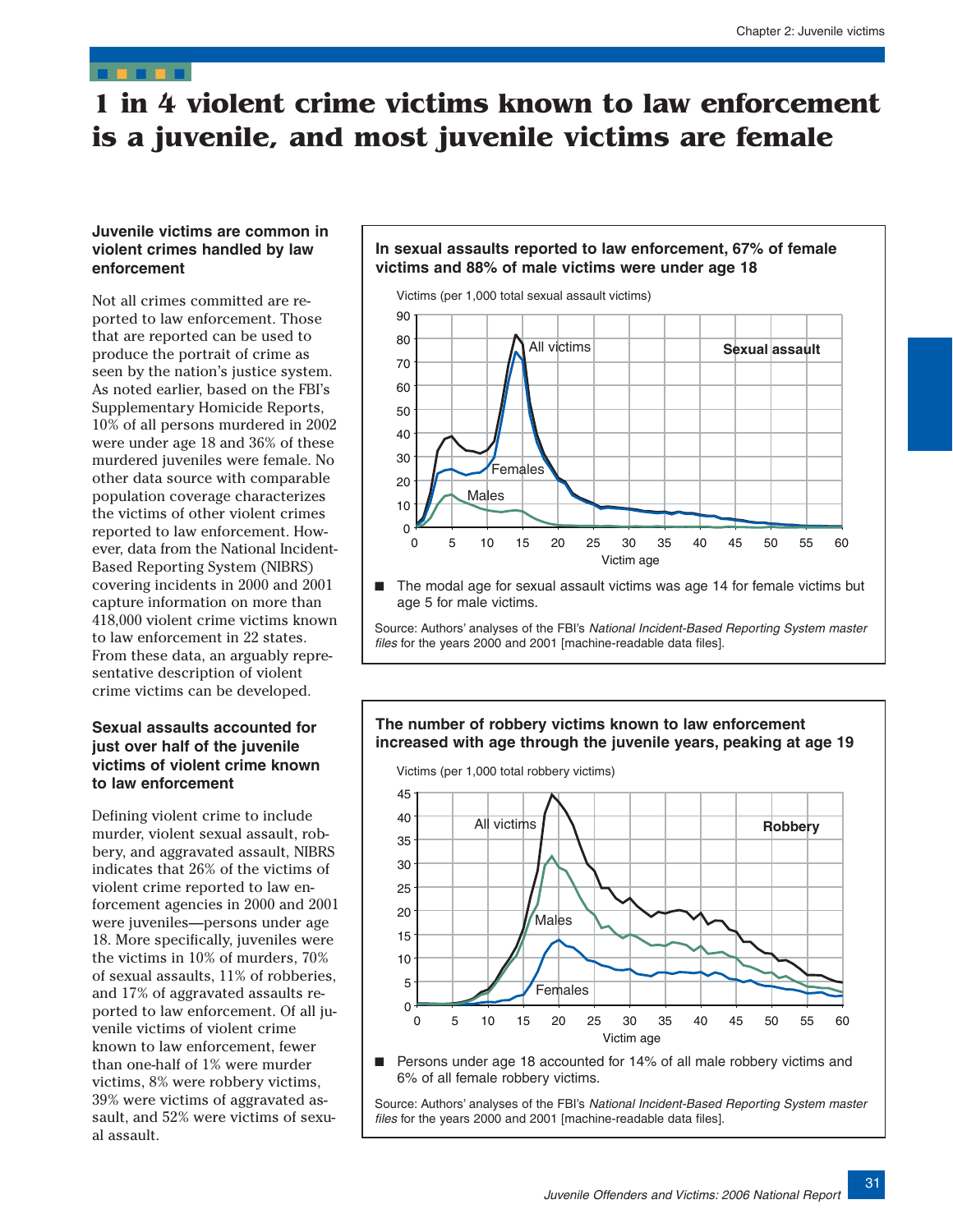

# **In aggravated assaults reported to law enforcement, 18% of male victims and 16% of female victims were under age 18**

■ Unlike the pattern for simple assaults, more males than females were victims of aggravated assault at each victim age.

Source: Authors' analyses of the FBI's National Incident-Based Reporting System master files for the years 2000 and 2001 [machine-readable data files].



Until age 16, more simple assault victims were male; at age 20, twice as many females as males were simple assault victims, a pattern that continued until at least age 50.

Source: Authors' analyses of the FBI's National Incident-Based Reporting System master files for the years 2000 and 2001 [machine-readable data files].

# **Sexual assault accounted for 3 in 4 female juvenile victims and 1 in 4 male juvenile victims of violent crime**

The majority (59%) of the juvenile victims of violent crimes known to law enforcement in 2000 and 2001 were female. Victims under age 18 accounted for 32% of all female victims of violent crime known to law enforcement but only 21% of all male victims. The types of violent crimes committed against male and female juvenile victims differed. For juvenile female victims, 72% of the crimes known to law enforcement were sexual assaults, 25% were aggravated assaults, and just 3% were robberies. In contrast, for juvenile male victims, 59% of crimes were aggravated assaults, 16% were robberies, and 24% were sexual assaults.

# **More than one-third of the juvenile victims of violent crime were under age 12**

The age profile of juvenile victims became clearer with the introduction of NIBRS. Other sources of information on victims had to limit their focus to persons old enough to respond reliably to the questions of interviewers or items on survey instruments. NIBRS data for 2000 and 2001 show that 17% of the juvenile victims of violent crimes known to law enforcement were younger than age 6, 20% were ages 6–11, 27% were ages 12–14, and 36% were ages 15–17. Victims under age 12 represented half (50%) of all juvenile murder victims, 47% of juvenile sexual assault victims, 14% of juvenile robbery victims, and 28% of juvenile victims of aggravated assault.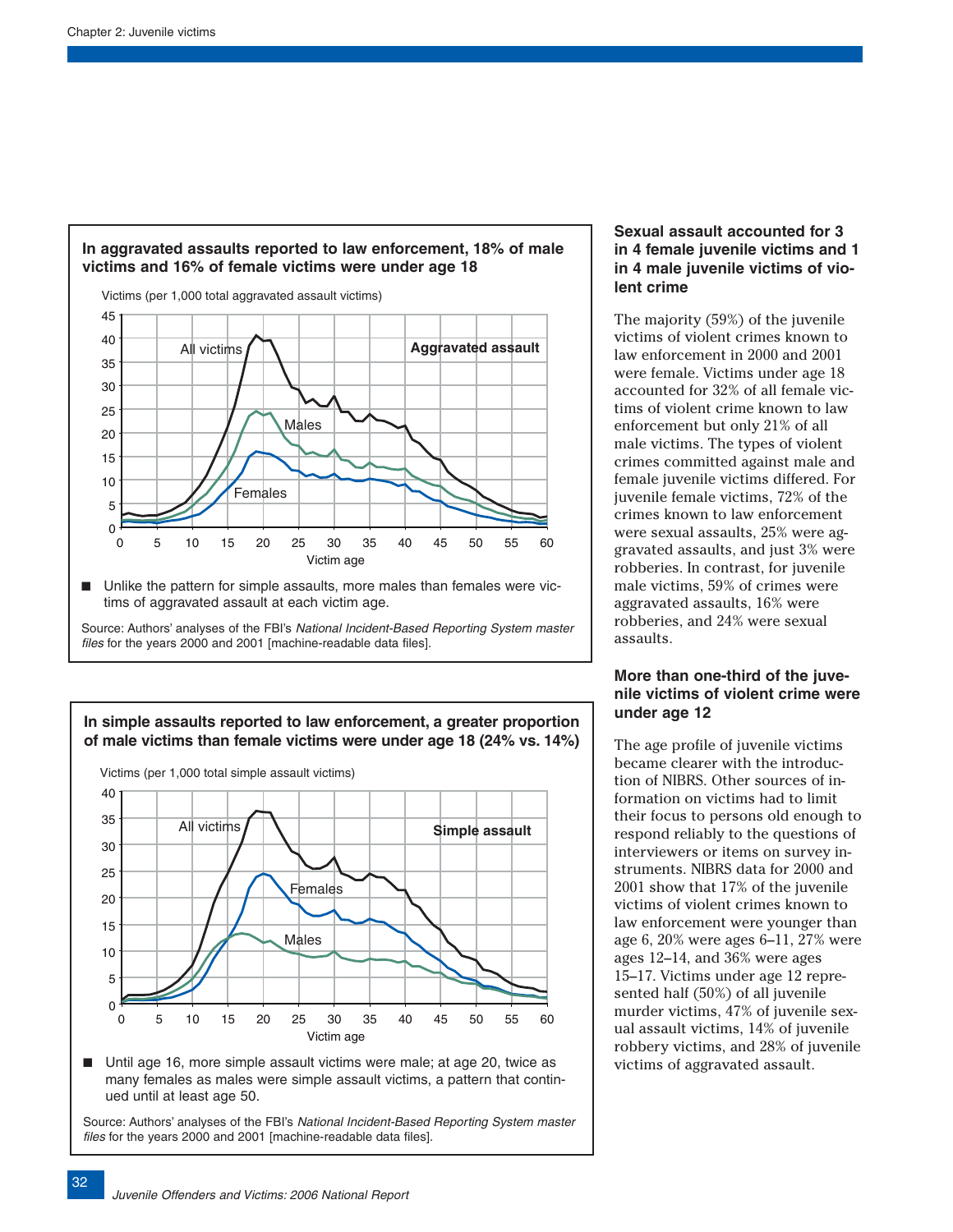# <span id="page-15-0"></span>**As juveniles age, offenders who violently victimize them are less likely to be family members**

# **Offenders in juvenile victimizations are likely to be adults**

Analyses of the 2000 and 2001 NIBRS data files provide an understanding of the offenders who victimize juveniles in violent crime incidents known to law enforcement. Although these data may not be nationally representative, the NIBRS sample, which includes incidents involving more than 328,000 juvenile victims of violent crime (including simple assault), is large enough to give credence to patterns derived from NIBRS data.

Based on NIBRS data, an adult (i.e., a person over age 17) was the primary offender against 60% of all juvenile victims of violent crime (i.e., murder, kidnapping, sexual assault, robbery, aggravated assault, and simple assault) known to law enforcement in 2000 and 2001. Adult offenders were more common in juvenile kidnappings (90%), murders (86%), and sexual assaults (63%) and less common in juvenile aggravated assaults (53%), robberies (51%), and simple assaults (48%).

The proportion of adult offenders in juvenile victimizations varied with the juvenile's age. In general, the proportion was greater for the youngest juveniles (under age 6) and the oldest juveniles (ages 15–17) than for those between ages 6 and 14. This pattern held for juvenile murder, aggravated assault, simple assault, and robbery (although robbery of the youngest juveniles was very rare). The pattern was different for sexual assaults of juveniles (the proportion of adult offenders generally increased with victim age) and for kidnapping (the proportion declined consistently with victim age). Due in part to these age and offense variations, female juvenile violent crime victims were more likely than male victims to have an adult offender.

#### **Who are the offenders of juvenile violent crime victims?**

|                                                              | Percent of all offenders |                                       |                       |                                    |                                                        |                           |                                 |
|--------------------------------------------------------------|--------------------------|---------------------------------------|-----------------------|------------------------------------|--------------------------------------------------------|---------------------------|---------------------------------|
| Victim-offender<br>relationship                              | All<br>juvenile          |                                       |                       | Victim age                         |                                                        | Juvenile<br>victim gender |                                 |
| by offense                                                   | victims                  | $0 - 5$                               | $6 - 11$              | $12 - 14$                          | $15 - 17$                                              | Female                    | Male                            |
| Violent crime<br>Family<br>Acquaintance<br>Stranger          | 100%<br>31<br>57<br>12   | 100%<br>59<br>37<br>5                 | 100%<br>43<br>49<br>8 | 100%<br>23<br>66<br>11             | 100%<br>17<br>65<br>17                                 | 100%<br>33<br>59<br>8     | 100%<br>27<br>56<br>17          |
| Sexual assault<br>Family<br>Acquaintance<br>Stranger         | 100%<br>35<br>60<br>5    | 100%<br>56<br>42<br>$\overline{2}$    | 100%<br>47<br>49<br>3 | 100%<br>24<br>71<br>5              | 100%<br>19<br>74<br>$\overline{7}$                     | 100%<br>34<br>61<br>5     | 100%<br>41<br>55<br>3           |
| Robbery<br>Family<br>Acquaintance<br>Stranger                | 100%<br>1<br>35<br>64    | 100%<br>$\star$<br>$\star$<br>$\star$ | 100%<br>1<br>34<br>66 | 100%<br>1<br>40<br>59              | 100%<br>1<br>34<br>66                                  | 100%<br>1<br>29<br>70     | 100%<br>$\mathbf 0$<br>37<br>63 |
| Aggravated assit. 100%<br>Family<br>Acquaintance<br>Stranger | 27<br>61<br>12           | 100%<br>59<br>31<br>10                | 100%<br>33<br>58<br>9 | 100%<br>24<br>65<br>11             | 100%<br>20<br>66<br>15                                 | 100%<br>33<br>58<br>9     | 100%<br>23<br>63<br>14          |
| Simple assault<br>Family<br>Acquaintance<br>Stranger         | 100%<br>27<br>65<br>7    | 100%<br>65<br>30<br>4                 | 100%<br>30<br>63<br>7 | 100%<br>22<br>70<br>$\overline{7}$ | 100%<br>25<br>67<br>8<br>Percent of juvenile offenders | 100%<br>31<br>64<br>6     | 100%<br>24<br>66<br>9           |
|                                                              | All                      |                                       |                       |                                    |                                                        | Juvenile                  |                                 |

|                   | All      |         |            |           |           | Juvenile |               |
|-------------------|----------|---------|------------|-----------|-----------|----------|---------------|
|                   | juvenile |         | Victim age |           |           |          | victim gender |
| Offense           | victims  | $0 - 5$ | $6 - 11$   | $12 - 14$ | $15 - 17$ | Female   | Male          |
| Violent crime     | 40%      | 34%     | 45%        | 46%       | 33%       | 34%      | 49%           |
| Sexual assault    | 37       | 47      | 43         | 35        | 22        | 33       | 51            |
| Robbery           | 49       | $\star$ | 76         | 68        | 35        | 30       | 53            |
| Aggravated assit. | 47       | 12      | 53         | 62        | 42        | 41       | 50            |
| Simple assault    | 52       | 14      | 56         | 68        | 45        | 47       | 57            |

- Although relatively uncommon overall, the proportion of juvenile victims victimized by strangers is greater in robberies than in other violent crimes.
- Aggravated and simple assaults of juvenile females are more likely to involve a family member than are assaults of juvenile males.
- In crimes reported to law enforcement, the youngest juveniles (those under age 6) are far more likely than the oldest juveniles (those ages 15–17) to be assaulted by a family member: sexual assault (56% vs. 19%), aggravated assault (59% vs. 20%), and simple assault (65% vs. 25%).
- \* Too few victims in sample (fewer than 100) to obtain reliable percentage.

Source: Author's analyses of the FBI's National Incident-Based Reporting System master files for the years 2000 and 2001 [machine-readable data files].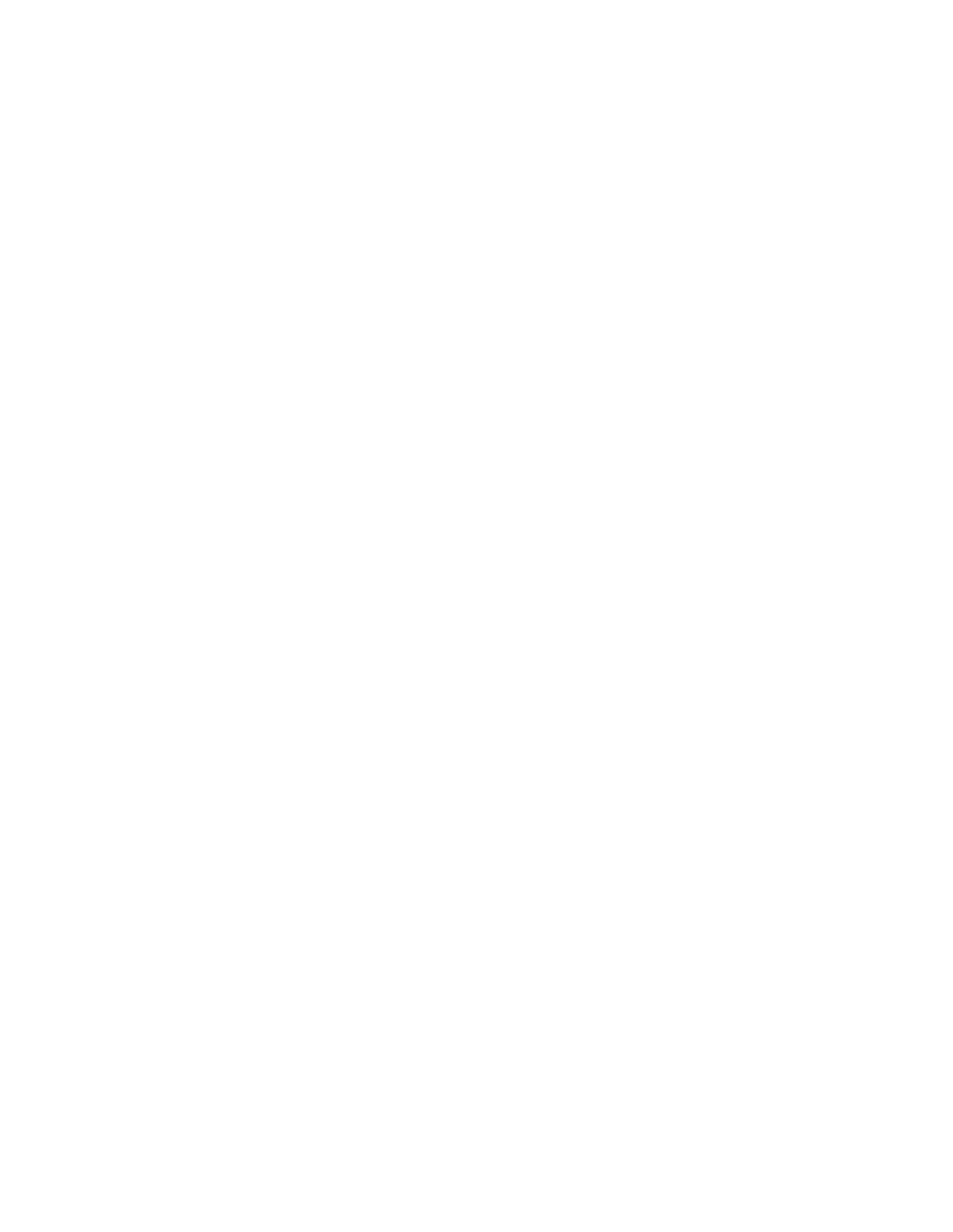# <span id="page-18-0"></span>**About two-thirds of violent crimes with juvenile victims occur in a residence**

### **Where juvenile violence occurs varies with crime and victim age**

A portrait of violence against juveniles requires an understanding of where these crimes occur. The NIBRS data capture locations of crimes reported to law enforcement agencies. The 2000 and 2001 data show that the location of violent crime against juveniles varies with the nature of the crime and the age of the victim.

Overall, 64% of violent crimes (i.e., murders, sexual assaults, robberies, and aggravated assaults) with a juvenile victim occurred in a residence, 19% occurred outdoors, 10% in a commercial area, and 6% in a school. Most sexual and aggravated assaults occurred in a residence (81% and 51%, respectively) and most robberies occurred outdoors (51%).

|            | Sexual  | Aggravated |         |  |
|------------|---------|------------|---------|--|
| Location   | assault | Robbery    | assault |  |
| Total      | 100%    | 100%       | 100%    |  |
| Residence  | 81      | 17         | 51      |  |
| Outdoors   | 6       | 51         | 30      |  |
| Commercial |         | 27         | 11      |  |
| School     | 6       |            | 8       |  |

Note: Detail may not total 100% because of rounding.

The location of juvenile violence varied with victim age. For example, 88% of violence with victims under age 6 occurred in residences, compared with 50% of crimes with victims ages 15–17. Compared with other juveniles, victims ages 12–14 had the largest proportion of crimes committed in schools.

|            |      |           | Under Ages Ages Ages   |      |
|------------|------|-----------|------------------------|------|
| Location   |      |           | age 6 6-11 12-14 15-17 |      |
| Total      | 100% | 100% 100% |                        | 100% |
| Residence  | 88   | 75        | 59                     | 50   |
| Outdoors   | 6    | 15        | 21                     | 26   |
| Commercial | 5    | 5         | 9                      | 17   |
| School     | 2    | 4         | 10                     |      |

Note: Detail may not total 100% because of rounding.

# **Violent crime with juvenile victims peaked in residences in the afterschool hours**



- Violent victimization of juveniles outdoors also peaked between 3 and 4 p.m.
- Violent victimization of juveniles in commercial areas peaked between 9 and 10 p.m.

# **The proportion of juvenile victimizations occurring outdoors remained relatively constant between 3 and 10 p.m.**

Percent of violent crimes with juvenile victims within hour



Note: The detailed NIBRS coding structure of location can be simplified for analyses into four general locations: a residence (that may be the victim's, the offender's, or someone else's); the outdoors (streets, highways, roads, woods, fields, etc.); schools (including colleges); and commercial areas (such as parking lots, restaurants, government buildings, office buildings, motels, and stores).

Source: Authors' analyses of the FBI's National Incident-Based Reporting System master files for the years 2000 and 2001 [machine-readable data files].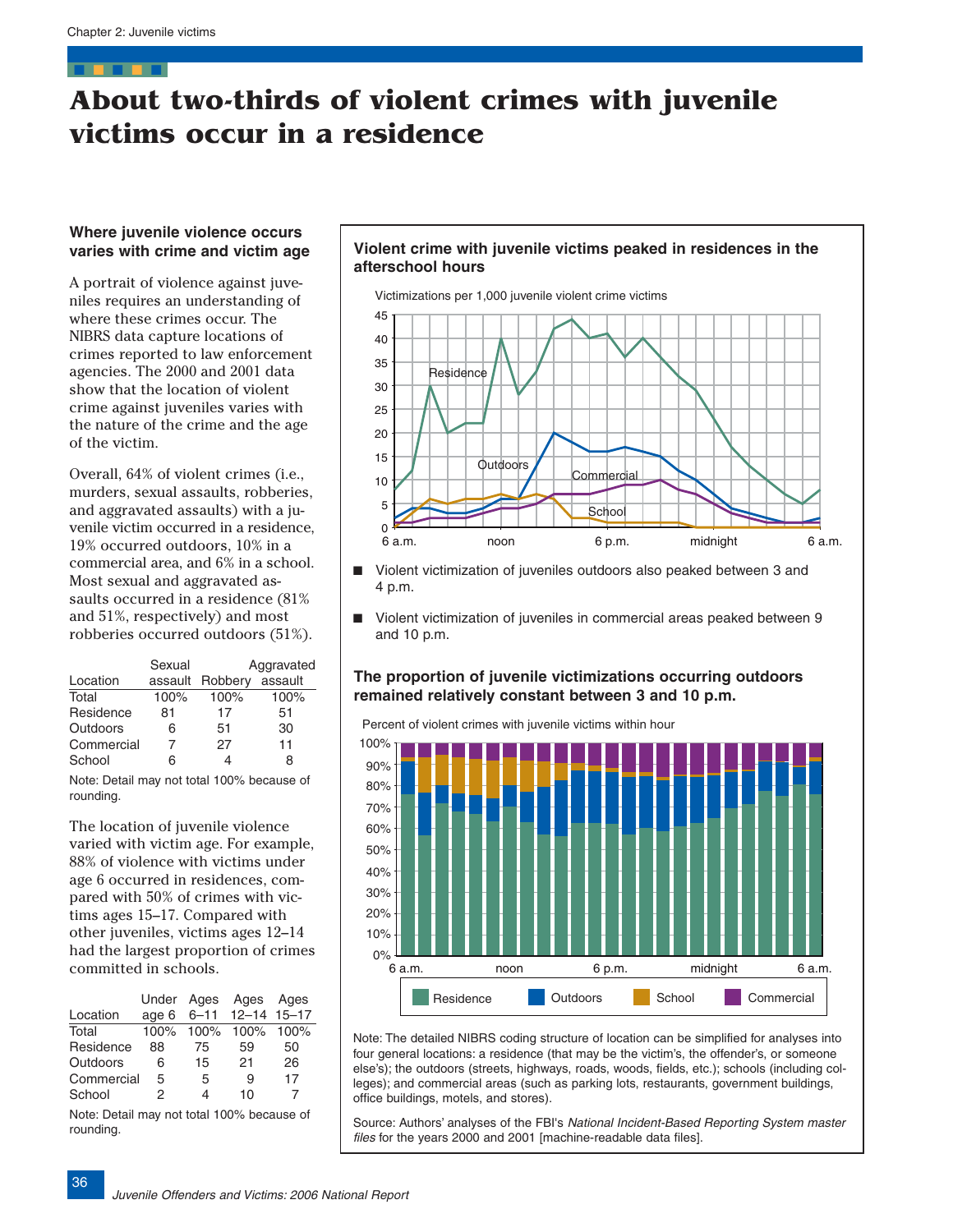# <span id="page-19-0"></span>**Few statutory rapes reported to law enforcement involve both juvenile victims and juvenile offenders**

### **Statutory rape victims are considered incapable of giving informed consent**

Statutory rape occurs when individuals have voluntary and consensual sexual relations and one is either too young or otherwise unable (e.g., mentally retarded) to legally consent to the behavior. The victims of statutory rape are primarily juveniles, and the crime has some attributes of child abuse.

A recent study exploring the victim and offender characteristics in statutory rapes known to law enforcement analyzed the 1996 through 2000 data from the FBI's NIBRS. In that work, the FBI's definition of statutory rape was used: nonforcible sexual intercourse with a person who is under the statutory age of consent.

To develop a rough idea of the annual number of statutory rapes in the U.S., the researchers counted the number of statutory rapes and the number of forcible rapes with juvenile victims in the NIBRS data. They found 1 statutory rape for every 3 forcible rapes. If this ratio holds nationally, then an estimated 15,700 statutory rapes were reported to law enforcement in 2000.

# **The majority of victims were females ages 14 or 15**

Although a small proportion (5%) of statutory rape victims were male, most were female. Fifty-nine percent (59%) of female victims and 56% of male victims were either age 14 or age 15, with roughly equal proportions in each age group.

Some of the attributes of statutory rape incidents and forcible rape

incidents are similar. For example, the vast majority of forcible rapes (83%) and statutory rapes (85%) took place in a residence. (From the data, it is impossible to tell if the residence is that of the victim, an offender, or someone else.) Locations of the other statutory rapes (from most frequent to least frequent) were hotels/motels, fields/ woods, streets/highways, parking lots, and schools.

### **Male offenders were much older than their female victims**

In the NIBRS data for 1996 through 2000, almost all (over 99%) of the offenders of female statutory rape victims were male, while 94% of the offenders of male victims were female.

Numerous incidents undoubtedly involve underage juveniles having consensual sexual relations with persons close to their ages, but these are not the typical statutory rape incidents reported to law enforcement. Overall, 82% of the offenders of female victims were age 18 or older (i.e., adults). The offender was an adult in 99% of the incidents involving a 17-year-old female victim. The proportion of adult offenders declined as the victim's age declined: age 16 (98%), age 15 (87%), and age 14 (86%). Even for the youngest female victims (under age 14), two-thirds (68%) of the offenders in statutory rape incidents were adults.

Not only were most offenders adults, most were substantially older than their victims. Almost half (48%) of the offenders of 17-year-old females were over age 24—at least a 7-year difference in age. About 4 of every 10 (42%) of the offenders of

16-year-old female victims were age 24 or older, as were  $1$  in  $4$  (25%) of the offenders of 15-year-old victims. In general, about half of the male offenders of female victims in statutory rapes reported to law enforcement were at least 6 years older than their victims. For male victims, the difference was even larger; in these incidents, half of the female offenders were at least 9 years older than their victims.

### **The probability of arrest increased with offender age**

In the NIBRS data used in this study, an arrest occurred in 35% of forcible rape incidents and 42% of statutory rape incidents. The probability of arrest in statutory rape incidents was related to several factors. First, the younger the victim, the more likely the offender was arrested. For example, arrests occurred in 30% of incidents with 17-year-old victims and 42% of incidents with 14-yearold victims. The probability of arrest increased with offender age. For example, 37% of offenders ages 15–17 were arrested, compared with 45% of offenders over age 20.

Arrest was also related to the nature of the relationship between the victim and the offender. In statutory rape incidents, law enforcement coded the victim/offender relationship as boyfriend/girlfriend in 3 of every 10 (29%) of the incidents, as acquaintances in 6 of every 10 (62%), and as a family member in about 1 of every 10 (7%). Incidents involving boyfriends and girlfriends were less likely to result in arrest than were those involving acquaintances or family members (37%, 44%, and 47%, respectively).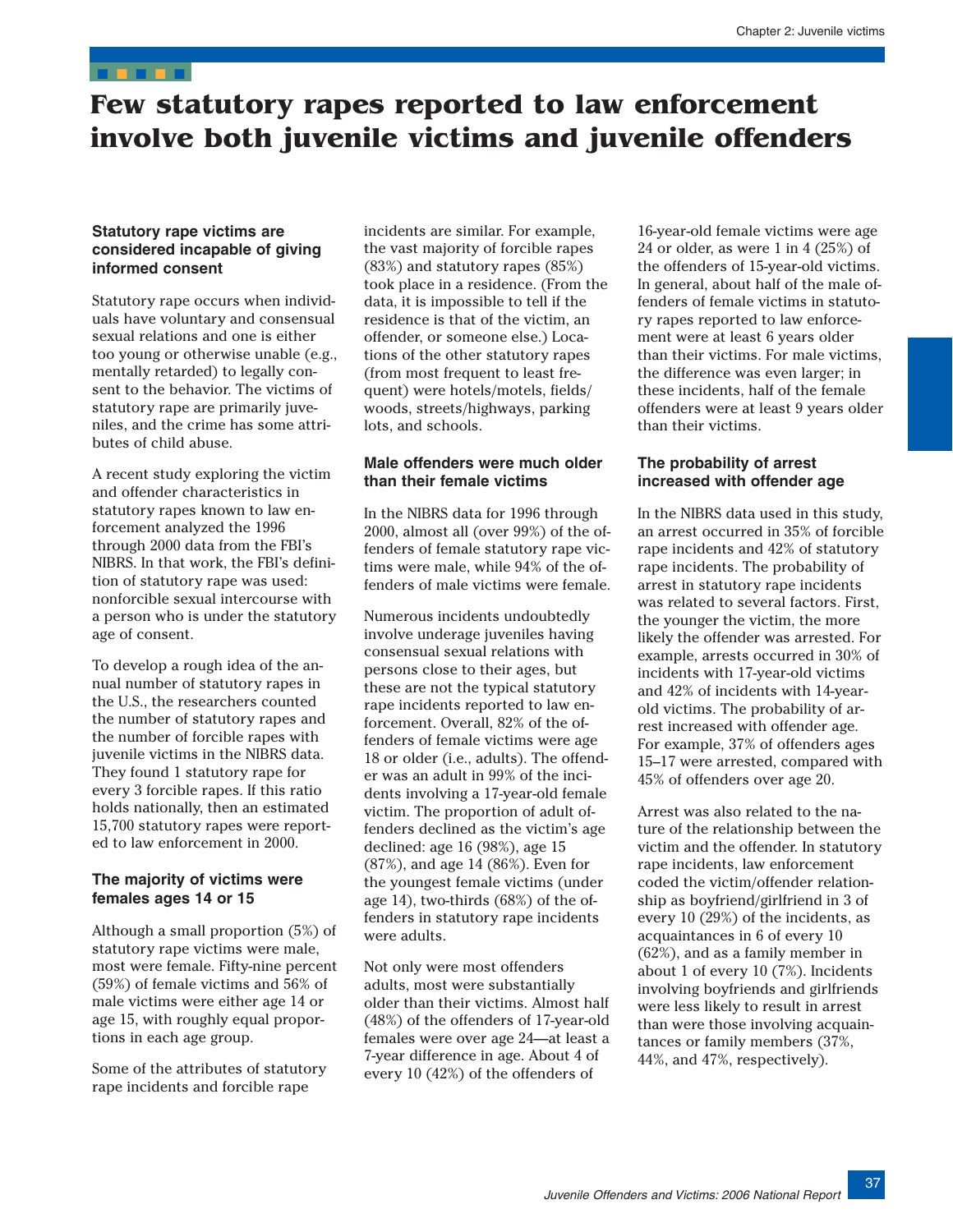# <span id="page-20-0"></span>**Many youth are subjected to inappropriate and potentially dangerous experiences on the Internet**

### **Study highlights several different types of online victimization**

In 1999, the Youth Internet Safety Survey collected information about incidents of possible online victimization. The survey conducted telephone interviews with a national sample of 1,500 youth ages 10–17 who used the Internet at least once a month for the prior 6 months. More than three-quarters of the respondents said they had used the Internet in the past week. About half of the respondents were male (53%); most were non-Hispanic whites (73%), 10% were black, and 2% were Hispanic. The survey addressed three main issues: sexual solicitations and approaches, unwanted exposure to sexual material, and harassment.

# **Unwanted or inappropriate online sexual solicitations of youth were relatively common**

Although nearly 1 in 5 Internet users ages 10–17 surveyed said they had received an unwanted sexual solicitation in the past year, none of the solicitations led to an actual sexual contact or assault. Most of the youth who were solicited appeared to brush off the encounter, treating it as a minor annoyance. A small proportion (5%) of the surveyed youth said they received a solicitation that made them feel very or extremely upset or afraid. A smaller proportion (3%) were solicited by someone who asked to meet them somewhere, called them on the telephone, or regularly sent them something (mail, money, or gifts). Females were twice as likely as males to be solicited; females accounted for 2 in 3 youth solicited. Most of those who were solicited were teens 14–17 years old (76%), but younger youth (ages 10–13) were more likely to be upset by the solicitation.

The majority of these unwanted solicitations happened when the youth was using a computer at home (70%), and most of the remaining 30% happened at someone else's home. Chat rooms accounted for the bulk of solicitations (66%), and 24% were received through instant messages (e-mail messages sent and received in real time).

# **Solicitors often did not fit the stereotype of an older male predator**

Youth reported that most of the solicitors were strangers (97%). Because identities are easy to disguise on the Internet, the solicitors may not have been the age or gender they claimed to be. According to the youth, adults (age 18 or older) made 24% of all solicitations and 34% of aggressive solicitations. Juveniles made 48% of all solicitations and 48% of aggressive solicitations. The age of the solicitor was unknown in the remaining incidents. Two-thirds of all solicitations came from males. One-quarter of aggressive solicitations came from females.

# **Youth often did not tell anyone about unwanted solicitations**

In almost half of incidents (49%), the youth did not tell anyone about the solicitation. In 29% of incidents, the youth told a friend or sibling, and in 24% the youth told a parent. In most incidents, the youth ended the solicitations, using strategies like logging off, leaving the site, or blocking the person. Only 10% were reported to an authority such as a teacher, an Internet service provider, or a law enforcement agency. Even with aggressive episodes, youth did not tell anyone in 36% of incidents and only 18% were reported to an authority.

# **What is online victimization?**

People can be victimized online in many ways. The Youth Internet Safety Survey asked respondents about three kinds of victimization that have been prominent in discussions of youth and the Internet: sexual solicitation and approaches, unwanted exposure to sexual material, and harassment.

**Sexual solicitations and approaches:** Requests to engage in sexual activities or sexual talk or give personal sexual information that were unwanted or, whether wanted or not, made by an adult.

**Aggressive sexual solicitation:**  Sexual solicitations involving offline contact with the perpetrator through regular mail, by telephone, or in person or attempts at or requests for offline contact.

**Unwanted exposure to sexual material:** When doing online searches, surfing the Web, or opening e-mail or e-mail links, and without seeking or expecting sexual material, being exposed to pictures of naked people or people having sex.

**Harassment:** Threats or other offensive behavior (not sexual solicitation) sent online to the youth or posted online about the youth for others to see.

Not all such incidents were distressing to the youth who experienced them. **Distressing incidents** were episodes in which youth rated themselves as very or extremely upset or afraid as a result of the incident.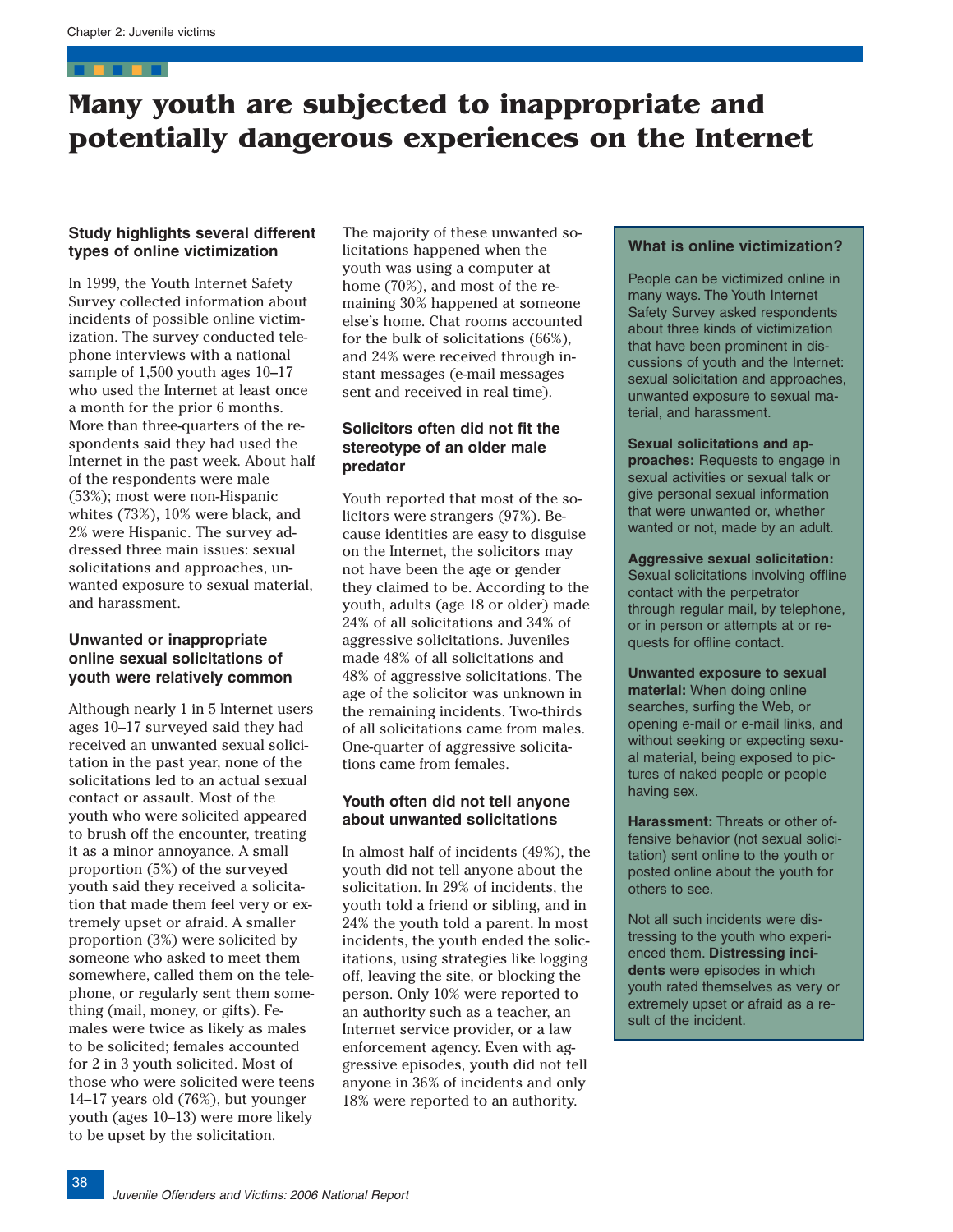# **Unwanted exposure to sexual material via the Internet was more common than unwanted solicitation**

One-quarter of the surveyed youth said they had been exposed to sexually explicit pictures online in the past year without seeking or expecting it. Most of these exposures occurred while the youth was searching or surfing the Internet (71%), and 28% happened while the youth was opening e-mail or clicking on links in e-mail or instant messages. More than 60% of the unwanted exposures happened to youth age 15 or older. Seven percent (7%) happened to 11- and 12-year-old youth. None of the 10-year-olds reported unwanted exposures to sexual images.

Approximately one-quarter of both boys and girls were exposed to unwanted sexual material. To what sorts of images were youth exposed?

- 94% of the images were of naked persons.
- 38% showed people having sex.
- 8% involved violence, in addition to nudity and/or sex.
- 23% of the incidents of unwanted exposure were described as very or extremely upsetting; however, most incidents were not reported to be distressing.

In 67% of the incidents, youth were at home when the unwanted exposure occurred; in 15%, they were at school; in 13%, they were at someone else's home; and in 3%, they were at a library. Youth reported 39% of episodes to parents; 44% of incidents were undisclosed.

# **Most families did not use filtering or blocking software**

At the time of the survey, most of the families with youth who used the Internet regularly did not use filtering or blocking software. Thirtyeight percent (38%) had used such software at some time in the past year, but 5% had discontinued its use.

# **Some youth experienced online harassment**

A small proportion of the survey respondents (6%) reported harassment incidents (threats, rumors, or other offensive behavior) during the past year. Two percent (2%) of the surveyed youth reported episodes of distressing harassment (i.e., the incident made them feel very or extremely upset or afraid).

The harassment took the form of instant messages (33%), chat room exchanges (32%), and e-mails (19%); 76% of incidents occurred when the youth was logged on at home. Boys and girls were about equally likely to say they were harassed (51% and 48%). Seven in 10 episodes happened to youth age 14 or older;

fewer than 2 in 10 targeted youth were age 12 or younger. Most harassment perpetrators were reported to be male (54%), but 20% were reportedly female. In 26% of instances, the gender was unknown.

Nearly two-thirds (63%) of harassment perpetrators were other juveniles. Almost a quarter (24%) of harassment perpetrators lived near the youth (within an hour's drive). In distressing episodes, 35% of perpetrators lived near the youth. In contrast to the sexual solicitation episodes, where only 3% of perpetrators were known to the youth offline, 28% of the harassment episodes involved known perpetrators. Of the harassment episodes involving perpetrators who were not face-to-face acquaintances of the youth, 12% included an actual or attempted contact by telephone, regular mail, or in person.

Parents were told about harassment episodes half the time. Slightly more than a third of youth told friends. More than one-quarter of the episodes were reported to Internet service providers, teachers, or a law enforcement agency, but onequarter were undisclosed. It is noteworthy that, compared to sexual solicitations and unwanted exposures, a larger proportion of the harassment episodes were reported to parents and authorities. As with solicitation, in most incidents, the harassment ended when the youth used strategies like logging off, leaving the site, or blocking the person.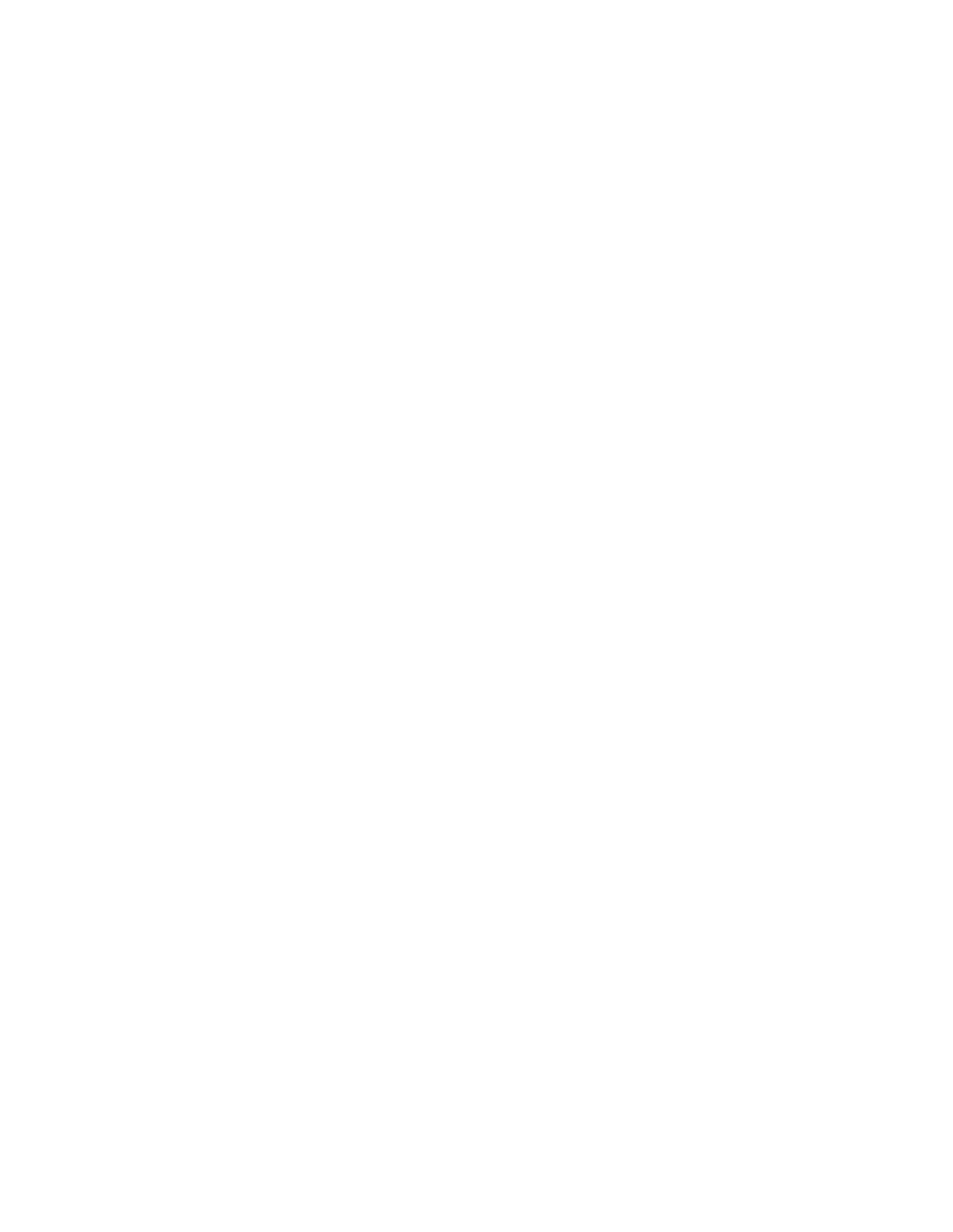# <span id="page-24-0"></span>**Only a small fraction of missing children are abducted—most by family members**

# **A child can be "missing" because of a range of circumstances**

The stereotypical missing child scenario involves a nonfamily abduction where the child is transported at least 50 miles away, held overnight or for ransom, abducted with the intent to keep the child permanently, or killed. This scenario is a parent's worst nightmare and attracts much media attention, but it represents an extremely small proportion of all missing children.

The most recent National Incidence Studies of Missing, Abducted, Runaway, and Thrownaway Children (NISMART–2) provided national estimates of missing children based on surveys of households, law enforcement agencies, and juvenile residential facilities. In conceptualizing the missing child problem, NISMART–2 researchers noted that, "fundamentally, whether a child is 'missing' depends on the knowledge and state of mind of the child's caretaker, rather than the child's actual condition or circumstance." They counted two basic categories of missing children:

**Caretaker missing.** The child's whereabouts were unknown to the primary caretaker and the caretaker was alarmed for at least 1 hour and tried to locate the child.

**Reported missing.** The child's whereabouts were unknown to the primary caretaker and the caretaker contacted police or a missing children's agency to locate the child.

NISMART–2 researchers considered several different types of episodes that might cause a child to become missing: nonfamily abductions (including stereotypical kidnappings); family abductions; runaway/thrownaway; missing involuntary, lost, or injured; and missing benign explanation. (See box.)

# **The types of missing-child episodes that were counted in NISMART–2 ranged from abduction-homicides to benign situations involving caretaker-child miscommunication**

**Nonfamily abduction.** A nonfamily abduction occurs when a nonfamily perpetrator takes a child by the use o f physical force or threat of bodily harm or detains a child for at least one hou r in an isolated place by the use of physical force or threat of bodily harm without lawful authority or parental permission; or when a child who is younger than 15 years old or is mentally incompetent, without lawful authority or parental permission, is taken or detained by or voluntarily accompanies a nonfamily perpetrator who conceals the child's whereabouts, demands ransom, or express es the intention to keep the child permanently.

**Stereotypical kidnapping.** A stereotypical kidnapping occurs when a stranger or slight acquaintance perpe trates a nonfamily abduction in which the child is detained overnight, transported at least 50 miles, held for ransom, abducted with intent to keep the child permanently, or killed.

**Family abduction.** A family abductio n occurs when, in violation of a custody order, a decree, or other legitimate custodial rights, a member of the child's family, or someone acting on behalf of a family member, takes or fails to return a child, and the child is concealed or transported out of state with the intent to prevent contact or deprive the caretaker of custodial rights indefinitely or permanently. (For a child 15 or older, unless mentally in competent, there must be evidence that the perpetrator used physical force or threat of bodily harm to take or detain the child.)

**Runaway/thrownaway**. A runaway in cident occurs when a child leaves home without permission and stays

away overnight; or a child 14 years old or younger (or older and mentally incompetent) who is away from home chooses not to return when supposed to and stays away overnight; or a child 15 years old or older who is away from home chooses not to return and stays away two nights. A thrownaway incident occurs when a child is asked or told to leave home by a parent or another household adult, no adequate alternative care is arranged for the child by a household adult, and the child is out of the household overnight; or a child who is away from home is prevented from returning home by a parent or another household adult, no adequate alternative care is arranged for the child by a household adult, and the child is out of the household overnight.

**Missing involuntary, lost, or injured.**  A missing involuntary, lost, or injured episode occurs when a child's whereabouts are unknown to the child's caretaker and this causes the caretaker to be alarmed for at least one hour and try to locate the child, under one of two conditions: (1) the child was trying to get home or make contact with the caretaker but was unable to do so because the child was lost, stranded, or injured; or (2) the child was too young to know how to return home or make contact with the caretaker.

**Missing benign explanation.** A missing benign explanation episode occurs when a child's whereabouts are unknown to the child's caretaker and this causes the caretaker to (1) be alarmed, (2) try to locate the child, and (3) contact the police about the episode for any reason, as long as the child was not lost, injured, abducted, victimized, or classified as runaway/ thrownaway.

Source: Sedlak et al.'s National estimates of missing children: An overview.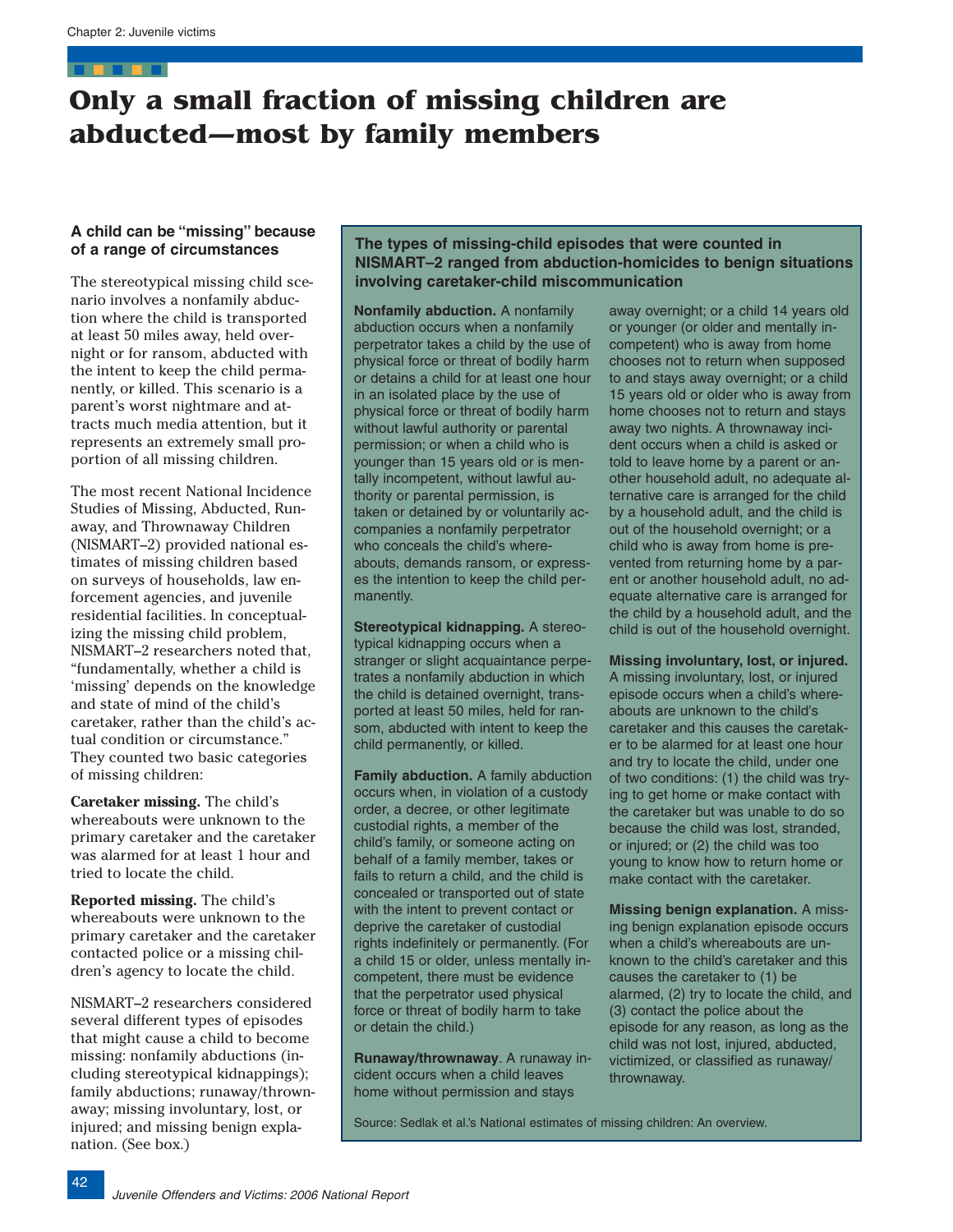# **In 1999, the annual missing child rate was 19 per 1,000 children ages 0–17 in the general population**

According to NISMART–2, in 1999, an estimated 1.3 million children were missing from their caretakers. This figure includes those who were reported missing and those who were not. It represents a rate of 19 per 1,000 children ages 0–17. An estimated 797,500 children were reported missing (11 per 1,000). Thus, about 60% of children missing from caretakers were reported missing to police or a missing children's agency.

According to NISMART–2 researchers, "only a fraction of 1 percent of the children who were reported missing had not been recovered by the time they entered the study data. Thus, … although the number of caretaker missing children is fairly large and a majority come to the attention of law enforcement or missing children's agencies, all but a very small percentage are recovered fairly quickly."

### **Children may not be where they are supposed to be, but may not be considered "missing"**

For example, NISMART–2 estimated that there were 1,682,900 runaway or thrownaway children in 1999, but only 37% were counted as caretaker missing and 21% were reported missing. The others may have run away, but either their caretakers did not realize they were gone, knew they were away from home but knew where they were, or were not alarmed or did not try to find them.

# **Runaway/thrownaway episodes were the most common type of missing children episode, accounting for almost half of cases**

| Episode type          | National<br>estimate | 95% confidence<br>interval* | Percent | Rate per<br>1,000 |
|-----------------------|----------------------|-----------------------------|---------|-------------------|
| Caretaker missing     | 1,315,600            | 1,131,100-1,500,100         | 100%    | 19                |
| Runaway/thrownaway    | 628,900              | 481,000-776,900             | 48      | 9                 |
| Missing benign        |                      |                             |         |                   |
| explanation           | 374,700              | 289,900-459,500             | 28      | 5                 |
| Missing involuntary,  |                      |                             |         |                   |
| lost, or injured      | 204,500              | 131,300-277,800             | 15      | 3                 |
| Family abduction      | 117,200              | 79,000-155,400              | 9       | $\overline{c}$    |
| Nonfamily abduction** | 33,000               | 2,000-64,000                | 3       | ا>                |
| Reported missing      | 797,500              | 645,400-949,500             | 100%    | 11                |
| Runaway/thrownaway    | 357,600              | 238,000-477,200             | 45      | 5                 |
| Missing benign        |                      |                             |         |                   |
| explanation           | 340,500              | 256,000-425,000             | 43      | 5                 |
| Missing involuntary,  |                      |                             |         |                   |
| lost, or injured      | 68,100               | 24,800-111,300              | 8       |                   |
| Family abduction      | 56,500               | 22,600-90,400               | 7       |                   |
| Nonfamily abduction** | 12,100               | $< 100 - 31,000$            | 2       | <1                |

- 48% of caretaker missing children and 45% of reported missing children were missing because of a runaway/thrownaway episode.
- The second most common category was children who became missing because of benign explanation circumstances (28% of caretaker missing and 43% of reported missing).
- Children abducted by family members were less than 10% of missing children (9% of caretaker missing and 7% of reported missing children).
- The least common category was children abducted by nonfamily members. Nonfamily abductions accounted for just 3% of caretaker missing children and 2% of reported missing children.

Note: Estimates are rounded to the nearest 100. Detail sums to more than totals because children could experience more than one episode type.

\*The 95% confidence interval indicates that if the study were repeated 100 times, 95 of the replications would produce estimates within the ranges noted.

\*\*Estimates of nonfamily abductions are based on an extremely small sample of cases; therefore, their precision and confidence intervals are unreliable.

Source: Authors' adaptation of Sedlak et al.'s National estimates of missing children: An overview; and Sedlak et al.'s National estimates of children missing involuntarily or for benign reasons.

43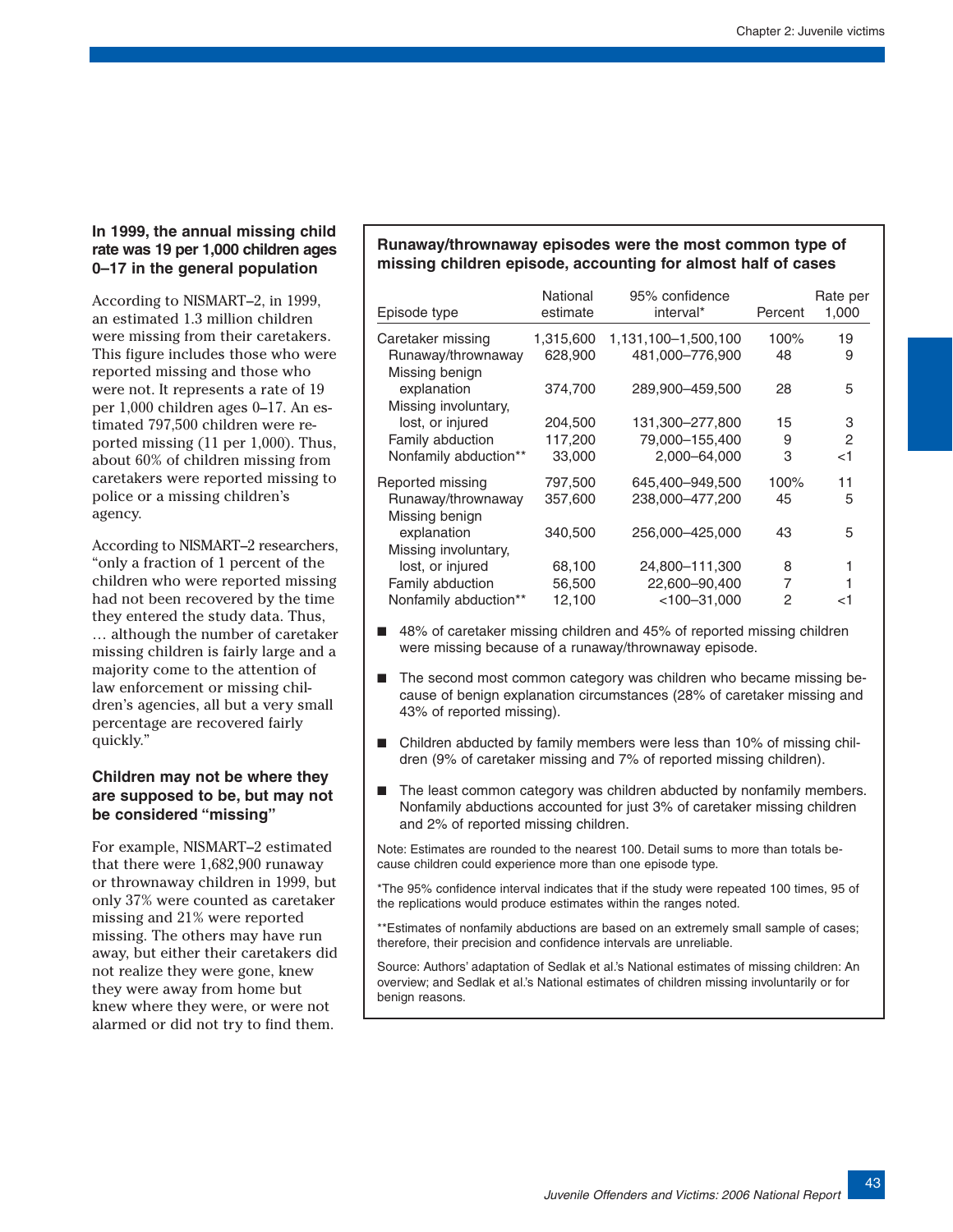# **NISMART–2 profiles family abduction episodes**

NISMART–2 estimated that family members abducted 203,900 children during 1999. Of these, 117,200 were considered missing by their caretakers; 56,500 of them were reported to authorities. The remaining children abducted by family members (86,700) were not considered missing because their caretakers knew of their whereabouts but were unable to recover them.

# **NISMART–2 family abduction caretaker screening questions**

- Was there any time when anyone tried to take the child away from you against your wishes?
- In the past 12 months, did any family member outside your household, such as a spouse, an ex-spouse, an ex-partner, brother, sister, parent, in-law, or any other person you consider a family member or someone acting for them, do any of the following things:
	- ◆ Take or try to take the child in violation of a custody order, an agreement, or other child living arrangement?
	- ◆ Keep or try to keep the child from you when you were supposed to have him/her even if for just a day or weekend?
	- ◆ Conceal the child or try to prevent you from having contact with him/her?
	- ◆ Kidnap or try to kidnap the child?

Source: Authors' adaptation of Hammer et al.'s Children abducted by family members: National estimates and characteristics.

Most children abducted by family members were taken by a perpetrator acting alone (61%), in most cases their biological father (53%). Many family-abducted children were younger than 6 (44%); substantially fewer were age 12 or older (21%). Nearly half were gone less than 1 week (46%), and very few had not been returned by the time of the survey.

# Characteristics of

| family abductions         | Percent |
|---------------------------|---------|
| Total (n=203,900)         | 100%    |
| Age of child              |         |
| $0 - 2$                   | 21      |
| $3 - 5$                   | 23      |
| $6 - 11$                  | 35      |
| $12 - 17$                 | 21      |
| Gender of child           |         |
| Male                      | 49      |
| Female                    | 51      |
| Race/ethnicity of child   |         |
| White, not Hispanic       | 59      |
| <b>Black</b>              | 12      |
| Hispanic                  | 20      |
| Other/no information      | 10      |
| Perpetrators              |         |
| One                       | 61      |
| Two or more               | 35      |
| No information            | 4       |
| Relationship to child     |         |
| Father                    | 53      |
| Mother (or her boyfriend) | 27      |
| Grandparent               | 14      |
| Stepparent/other relative | 7       |
| Child's prior location    |         |
| Own home/yard             | 36      |
| Other home/yard           | 37      |
| Other location            | 28      |
| Duration of episode       |         |
| Less than 1 day           | 23      |
| 1-6 days                  | 23      |
| 1 week-1 month            | 24      |
| 1 month or more           | 21      |
| Located, but not returned | 6       |
| No information            | 3       |

Note: Detail may not total 100% because of rounding.

Source: Authors' adaptation of Hammer et al.'s Children abducted by family members: National estimates and characteristics.

### **Stereotypical kidnappings of children are extremely rare**

NISMART–2 researchers caution that nonfamily abductions are so rare that "the estimates of the number of caretaker missing and reported missing children abducted by a nonfamily perpetrator are not very reliable and have very large confidence intervals." As noted earlier, the stereotypical kidnapping is the type of nonfamily abduction that receives the most public attention; however, these kidnappings account for a tiny proportion of all missing children. Most nonfamily child abductions do not include the elements of the extremely alarming kind of crime that comes to mind when we think about kidnapping by strangers. According to NISMART–2, an estimated 115 of the children abducted by nonfamily members were stereotypical kidnappings (with the true figure somewhere between 60 and 170) and 90 of those were reported missing (with the true figure somewhere between 35 and 140). (Even stereotypical kidnappings might not be reported if no one notices the child is missing or if the discovery of the child's body is the first evidence of the episode.)

Contrary to public perceptions, NISMART–2 found that the majority of victims of stereotypical and other nonfamily abductions were teens—not younger children—and most were kidnapped by someone they knew somewhat—not by strangers or slight acquaintances. The NISMART–2 researchers point out the implications these findings have for prevention efforts, which have tended to focus on "stranger danger" and have targeted young children.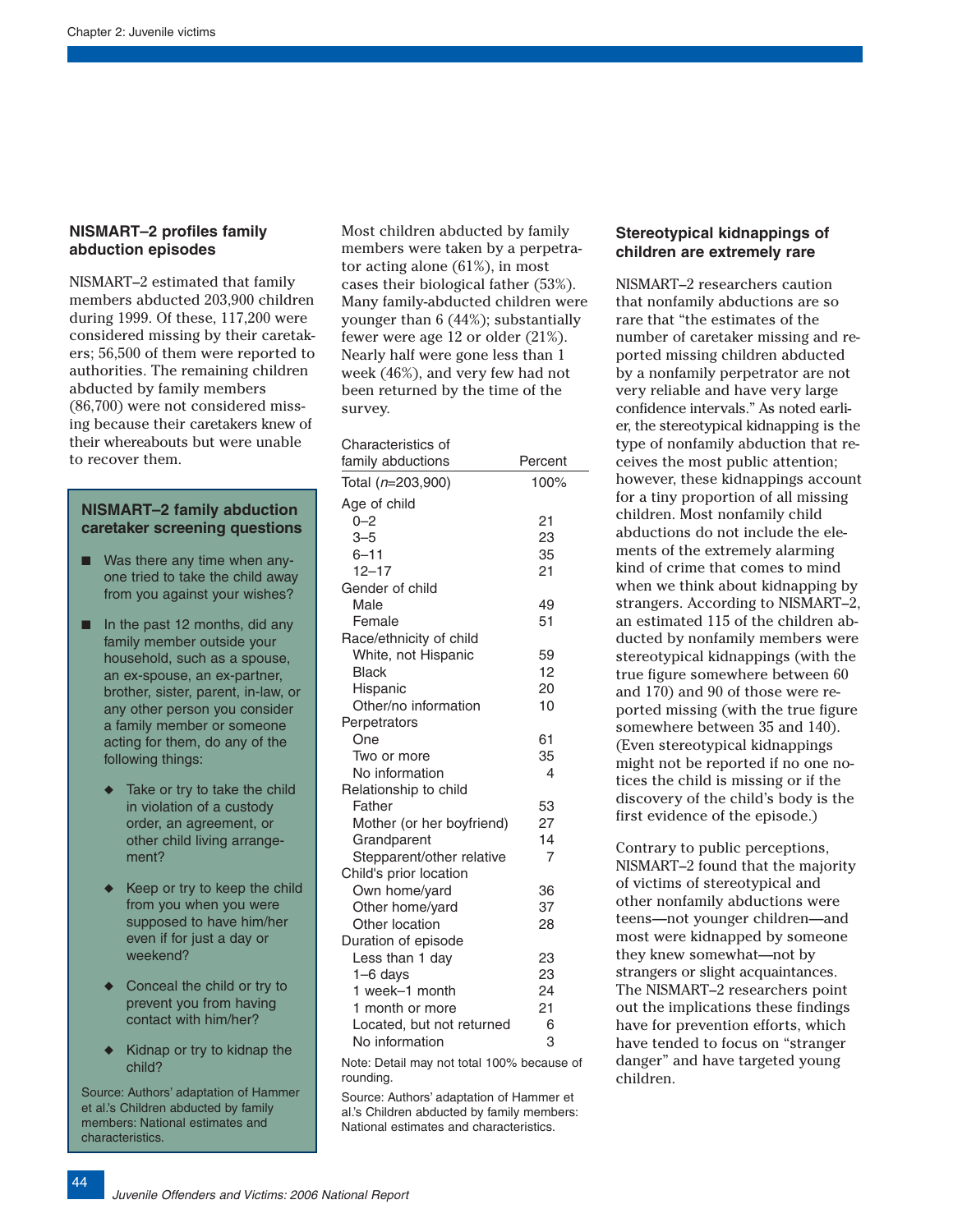# <span id="page-27-0"></span>**An estimated 1.7 million youth had a runaway or thrownaway episode; fewer than 4 in 10 were "missing"**

# **Most runaway/thrownaway youth were older teens**

Teens ages 15–17 accounted for 68% of the estimated 1.7 million youth in 1999 who were gone from their homes either because they had run away or because their caretakers threw them out. Males and females were equally represented. Most runaway/thrownaway youth were non-Hispanic whites (57%).

| Characteristics of                           |          |
|----------------------------------------------|----------|
| runaways/thrownaways                         | Percent  |
| Total (n=1,682,900)                          | 100%     |
| Age of child                                 |          |
| $7 - 11$                                     | 4        |
| $12 - 14$                                    | 28       |
| $15 - 17$                                    | 68       |
| Gender of child                              |          |
| Male                                         | 50       |
| Female                                       | 50       |
| Race/ethnicity of child                      |          |
| White, not Hispanic                          | 57       |
| <b>Black</b>                                 | 17       |
| Hispanic                                     | 15       |
| Other/no information                         | 11       |
| Season                                       |          |
| Summer<br>Fall                               | 39<br>20 |
| Winter                                       | 20       |
| Spring                                       | 20       |
| Police contact                               | 32       |
| Miles traveled                               |          |
| Not more than 1                              | 8        |
| More than 1 to 10                            | 30       |
| More than 10 to 50                           | 31       |
| More than 50 to 100                          | 10       |
| More than 100                                | 13       |
| No information                               | 9        |
| Duration of episode                          |          |
| Less than 1 day                              | 19       |
| $1-6$ days                                   | 58       |
| 1 week to less than 1 month                  | 15<br>7  |
| 1 month or more<br>Located, but not returned | ا>       |
| Not located                                  | $<$ 1    |
|                                              |          |

Note: Detail may not total 100% because of rounding.

Source: Authors' adaptation of Hammer et al.'s Children abducted by family members: National estimates and characteristics.

The most common time of year for youth to run away was the summer (39%). Less than one-quarter of runaways/thrownaways traveled 50 miles or more from home; 9% left their home state. The vast majority of youth who ran away or were thrown away were gone less than 1 week (77%).

# **Runaway/thrownaway episodes vary greatly in their seriousness or dangerousness**

The stereotype of a runaway is a youth roaming the streets of a large, unfamiliar city alone or in the company of drug dealers or pimps. NISMART–2 data show that not all runaway/thrownaway youth experience episodes filled with such dangers. Some youth stay with friends or relatives who care for them.

For 21% of the 1.7 million runaway/ thrownaway youth, their episode involved abuse (physical or sexual) at home prior to their leaving or fear of abuse upon their return. For these youth, being returned home may increase rather than decrease their risk of harm.

Substantial numbers of youth were considered endangered during their episode because they reported that they were substance dependent (19%), were in the company of someone known to abuse drugs (18%), or were using hard drugs (17%). Youth were also considered endangered if they spent time in a place where criminal activity was known to occur (12%) or engaged in criminal activity during the course of the episode (11%). Runaway/ thrownaway youth may also be at risk of physical assault—7% were with a violent person, 4% were victims of assault (actual or attempted). Four percent (4%) of youth had previously attempted suicide, which also put them at risk of harm. A substantial

# **NISMART–2 runaway/ thrownaway caretaker screening questions**

In the last year, did the child leave home without permission and stay away for at least a few hours?

Did the child stay away for at least one night?

Did the child choose not to come home from somewhere when he/she was supposed to, and stay away for at least two nights?

Did you or any adult member of your household force or tell the child to leave home, or decide not to allow him/her back in the home?

Did the child leave for at least one night?

Was there any time when having the child in your home became a lot of trouble and he/she left?

Other than anything you have already told me about, has there been any time, either currently or during the past 12 months, when you did not know where the child was living?

Source: Authors' adaptation of Hammer et al.'s Runaway/thrownaway children: National estimates and characteristics.

number of runaway/thrownaway youth missed at least 5 days of school (70,500 or 4%).

Fewer than 1% of youth reported that they exchanged sex for money, drugs, food, or shelter. One percent (1%) of runaway/thrownaway youth reported that they were victims of sexual assault (actual or attempted) and 2% were with a sexually exploitative person. NISMART–2 estimated that 38,600 youth were at risk of some form of sexual endangerment or exploitation because they were runaways/thrownaways.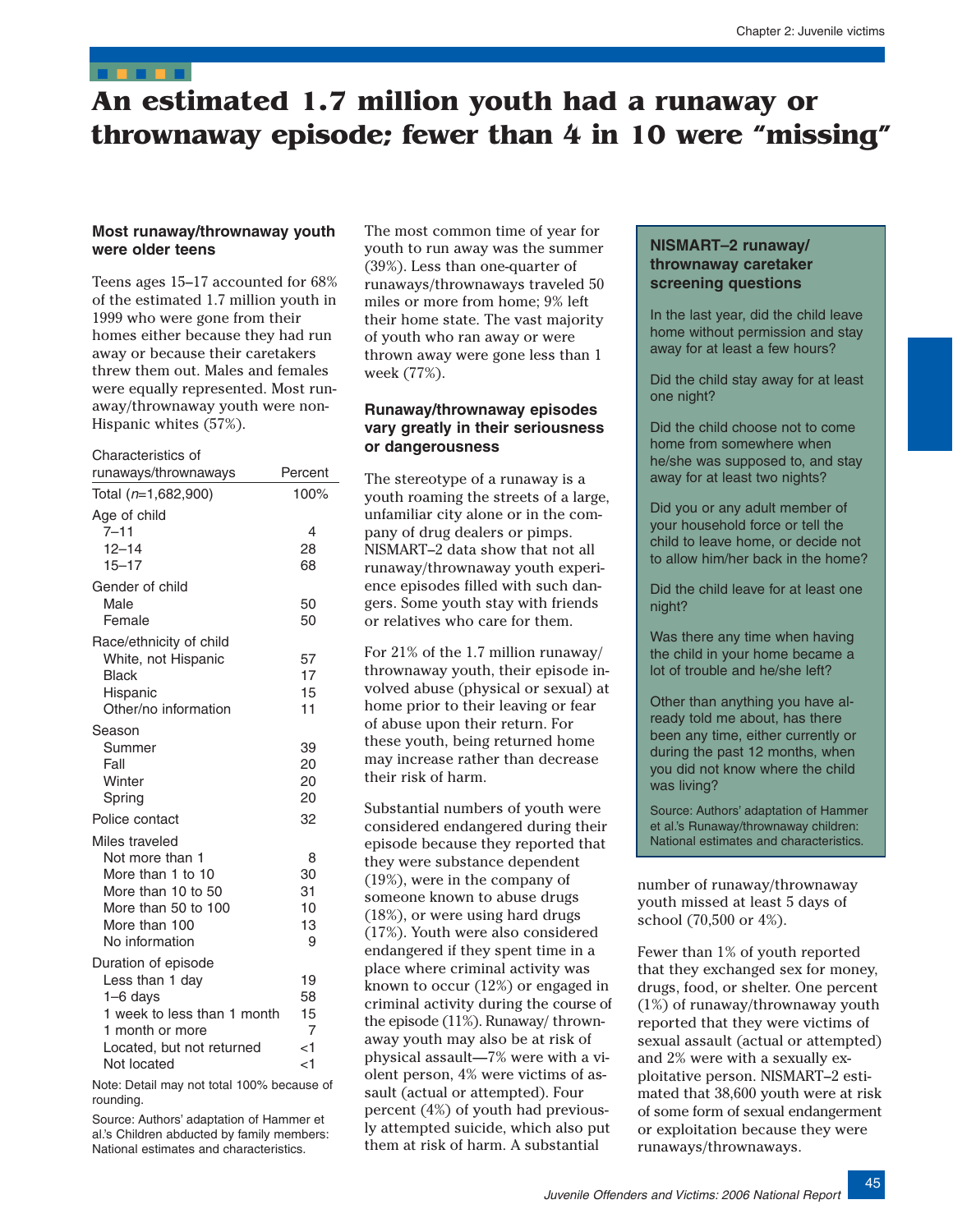# <span id="page-28-0"></span>**Comparisons of NISMART–1 and –2 find no evidence of an increase in the incidence of missing children**

# **NISMART–2 enabled comparisons of missing children for 1988–1999**

NISMART–1 provided estimates of children reported missing for 1988. NISMART–2 provided estimates for 1999. Although researchers changed definitions and methodology for the second study based on what was learned in the first study, they also conducted analyses using the original definitions to permit comparisons between 1988 and 1999 for family abductions, runaways, and lost, injured, or otherwise missing children. Nonfamily abductions and thrownaway children were excluded from the trend analyses because differences between the NISMART–2 and NISMART–1 definitions of these

categories of missing children and the methods used to develop incidence estimates could not be reconciled.

# **Incidence rates for broadly defined family abductions and lost, injured, or otherwise missing children declined**

The incidence rate for children who experienced broadly defined family abductions went from 5.62 per 1,000 children ages 0–17 in 1988 to 4.18 in 1999—a statistically significant decline. For the broadly defined category of lost, injured, or otherwise missing, the incidence rate drop from 1988 to 1999 was also

statistically significant (from 6.95 per 1,000 children to 3.40).

Although the incidence rate for broadly defined runaways in 1999 (5.28) was lower than the rate for 1988 (7.09), the difference was not statistically significant. The observed difference in estimated rates may have resulted merely from chance (or sampling error) and not from a decline in the actual rate.

None of the incidence rates for more serious types of family abductions, runaways, and lost, injured, or otherwise missing children showed a statistically significant change from 1988 to 1999.

# **NISMART–1 definitions used in trend analysis distinguished two levels of seriousness for several types of missing child episodes**

#### **Broadly defined:**

#### **Parental/family abduction**

A family member took a child or failed to return a child at the end of an agreed-upon visit in violation of a custody agreement/decree, with the child away at least overnight.

#### **Runaway**

A child who left home without permission and stayed away at least overnight or who was already away and refused to return home.

#### **Otherwise missing**

Children missing for varying periods depending on age, disability, and whether the absence was due to injury.

#### **Defined as serious:**

A family member took the child out of state or attempted to conceal/prevent contact with the child, or an abductor intended to keep the child or permanently change custodial privileges.

A runaway who during a runaway episode was without a secure and familiar place to stay.

An otherwise missing child case where police were called.

Source: Authors' adaptation of Finkelhor, Hotaling, and Sedlak's Missing, Abducted, Runaway, and Thrownaway Children in America. First Report: Numbers and Characteristics, National Incidence Studies.

# **The NISMART trends are encouraging, but …**

The authors of the NISMART–2 trends bulletin comment that, "The period between 1988 and 1999 saw a significant mobilization on behalf of missing children. Law enforcement officers received special training, and public awareness grew as a result of media coverage and educational programs disseminated to schools and families . . . Although the findings reported [here] are encouraging, they are no cause for complacency. The . . . estimates for 1999 . . . reveal large numbers of children and youth still caught up in circumstances of crisis and vulnerability. The family and community problems these statistics reflect are unlikely to disappear anytime soon."

Source: Authors' adaptation of Hammer et al.'s National estimates of missing children: Selected trends, 1988–1999.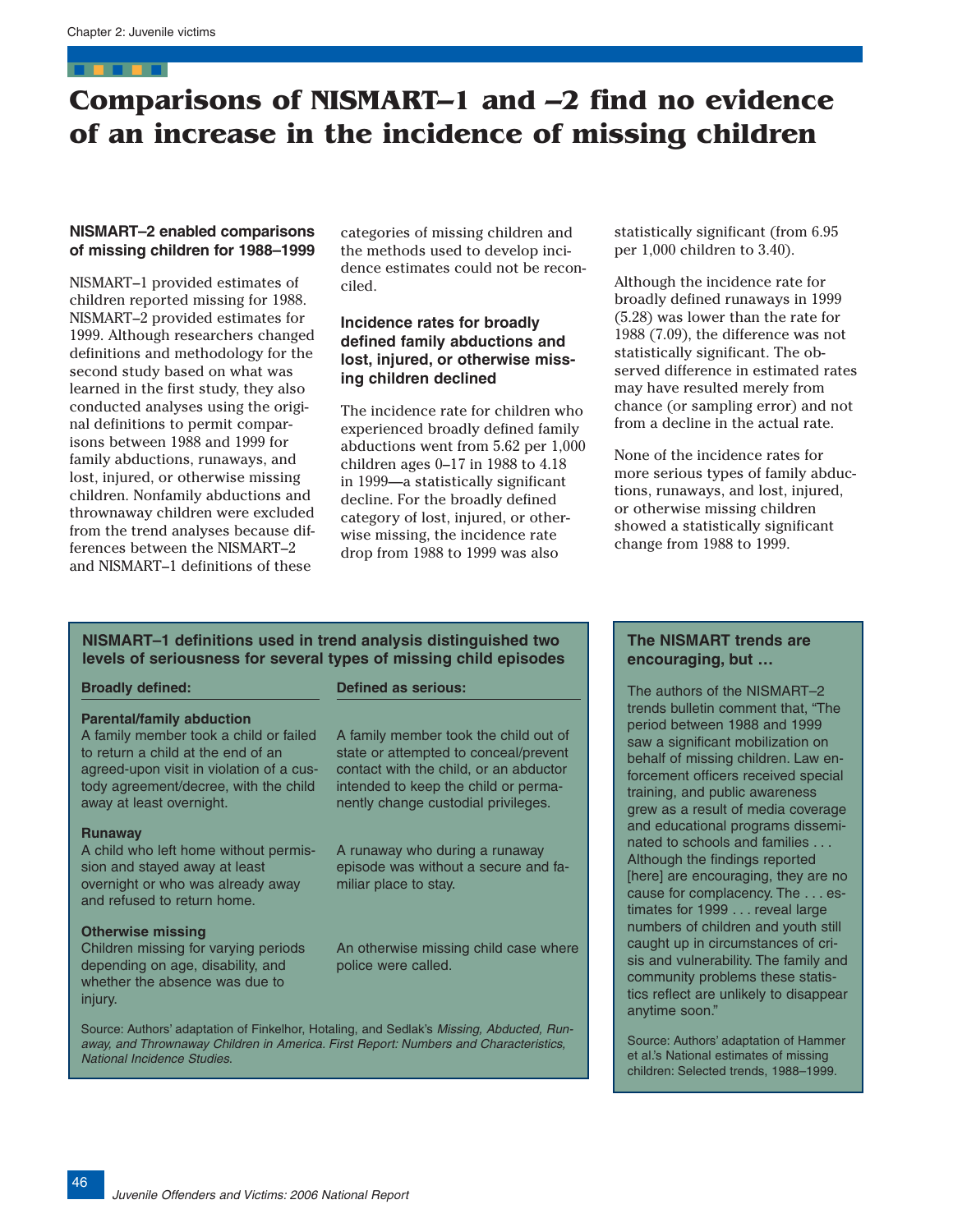# <span id="page-29-0"></span>**Most abuse and neglect cases enter the child welfare system through child protective services agencies**

# **What are child protective services?**

The term "child protective services" generally refers to services provided by an agency authorized to act on behalf of a child when parents are unable or unwilling to do so. In all states, laws require these agencies to conduct assessments or investigations of reports of child abuse and neglect and to offer rehabilitative services to families where maltreatment has occurred or is likely to occur.

Although the primary responsibility for responding to reports of child maltreatment rests with state and local child protective services (CPS) agencies, prevention and treatment of abuse and neglect can involve professionals from many disciplines and organizations.

States vary in the way child maltreatment cases are handled and in the terminology that is used to describe that processing. Although variations exist among jurisdictions, community responses to child maltreatment generally share a common set of decision points and can thus be described in a general way.

# **State laws require many professions to notify CPS of suspected maltreatment**

Individuals likely to identify maltreatment are often those in a position to observe families and children on an ongoing basis. This may include educators, law enforcement personnel, social services personnel, medical professionals, probation officers, daycare workers, mental health professionals, and the clergy, in addition to family members, friends, and neighbors.

Professionals who come into contact with children as part of their

jobs, such as medical and mental health professionals, educators, childcare providers, social services providers, law enforcement personnel, and clergy, are required by law to notify CPS agencies of suspicions of child maltreatment. Some states require reporting by any person having knowledge of child maltreatment.

CPS or law enforcement agencies usually receive the initial referral alleging abuse or neglect, which may include the identity of the child, information about the nature and extent of maltreatment, and information about the parent or other person responsible for the child. The initial report may also contain information identifying the individual suspected of causing the alleged maltreatment, the setting in which maltreatment occurred, and the person making the report.

# **CPS agencies "screen in" most referrals as reports to be investigated or assessed**

Protective services staff must determine whether the referral constitutes an allegation of abuse or neglect and how urgently a response is needed. If the intake worker determines that the referral does not constitute an allegation of abuse or neglect, the case may be closed. If there is substantial risk of serious physical or emotional harm, severe neglect, or lack of supervision, a child may be removed from the home under provisions of state law. Most states require that a court hearing be held shortly after the removal to approve temporary custody by the CPS agency. In some states, removal from the home requires a court order.

Some referrals are out-of-scope for CPS and may be referred to other

agencies. Other referrals lack sufficient information to enable followup. Agency workload and resources may also influence screening decisions. For these and other reasons, CPS agencies "screen out" about a third of all referrals.

Once a referral is accepted or "screened in," CPS must determine whether the child was maltreated. CPS may initiate an investigation or assessment of the alleged incident, or it may pursue an alternate response. Whether the agency investigates or seeks another response, it must decide if action is required to protect the child. The CPS agency also determines if the child and family are in need of services and which services are appropriate.

The initial investigation involves gathering and analyzing objective information from and about the child and family to determine if the allegations are substantiated. Protective services agencies may work with law enforcement and other agencies during this period. Caseworkers generally respond to reports of abuse and neglect within 2 to 3 days. A more immediate response may be required if it is determined that a child is at imminent risk of injury or impairment.

Following the initial investigation, the protective services agency decides whether the evidence substantiates the allegations. Should sufficient evidence not exist to support an allegation of maltreatment, additional services may still be provided if it is believed there is risk of abuse or neglect in the future. In a few states, the agency may determine that maltreatment or the risk of maltreatment is indicated even if sufficient evidence to conclude or substantiate the allegation does not exist. Some states use an alternative response system that provides for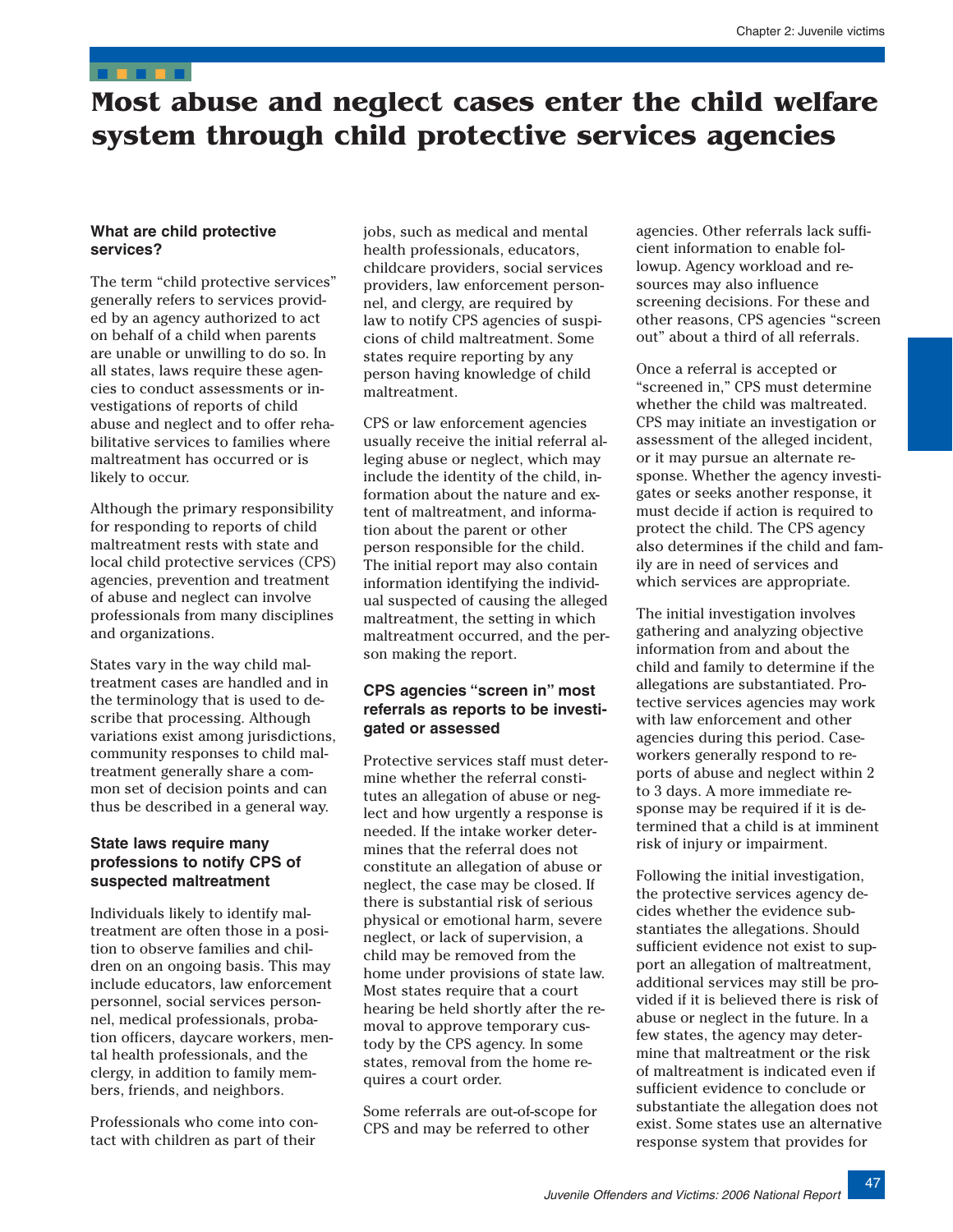responses other than substantiated, indicated, and unsubstantiated. In these states, children may or may not be determined to be maltreatment victims.

# **CPS agencies assess child and family needs before developing case plans**

Protective services staff attempt to identify the factors that contributed to the maltreatment and determine what services would address the most critical treatment needs.

CPS staff then develop case plans in conjunction with other treatment providers and the family in an attempt to alter the conditions and/or behaviors resulting in child abuse or neglect. Together with other

treatment providers, CPS staff then implement the treatment plan for the family. If the family is uncooperative, the case may be referred for court action.

# **Protective services agencies are also responsible for evaluating and monitoring family progress**

After the treatment plan has been implemented, protective services and other treatment providers evaluate and measure changes in family behavior and the conditions that led to child abuse or neglect, assess changes in the risk of maltreatment, and determine when services are no longer necessary. Case managers often coordinate the information from several service providers when assessing a case's progress.

### **CPS agencies provide both preventive and remedial services**

Preventive services are targeted toward families with children at risk of maltreatment and are designed to improve caregivers' child-rearing competencies. Types of preventive services include such things as respite care, parenting education, substance abuse treatment, home visits, counseling, daycare, and homemaker help. CPS agencies offer postinvestigation (remedial) services on a voluntary basis. Courts may also order services to ensure children's safety. Postinvestigation services are designed to address the child's safety and are typically based on an assessment of the family's strengths, weaknesses, and needs. These services might include counseling, in-home family

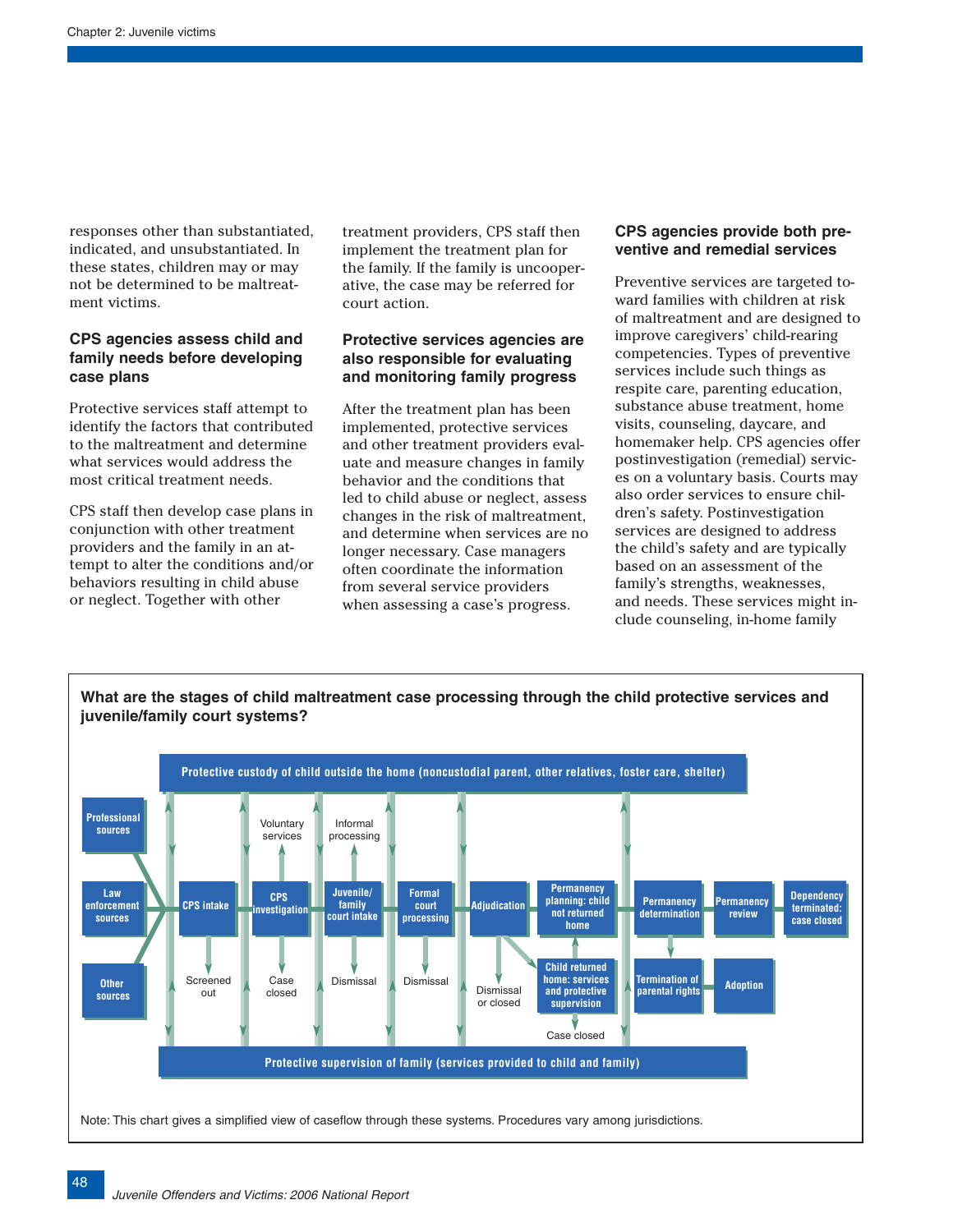preservation services, foster care services, or other family-based or court services.

Some cases are closed because, although the family resists intervention efforts, the child is considered to be at low risk of harm. Other cases are closed when it has been determined that the risk of abuse or neglect has been eliminated or sufficiently reduced to a point where the family can protect the child from maltreatment without further intervention.

If it is determined that the family will not be able to protect the child, the child may be removed from the home and placed in foster care. If the child cannot be returned home to a protective environment within a reasonable timeframe, parental rights may be terminated so that a permanent alternative for the child can be found.

# **One option available to child protective services is referral to juvenile court**

Substantiated reports of abuse and neglect may not lead to court involvement if the family is willing to participate in the CPS agency's treatment plan. The agency may, however, file a complaint in juvenile court if it thinks the child is at serious and imminent risk of harm and an emergency removal (without parental consent) is warranted or if the parents are otherwise uncooperative.

Emergency removals require the scheduling of a shelter care hearing typically 1 to 3 working days before removal. If an emergency removal is not requested, the timing of court proceedings is more relaxed—often 10 days or more after the filing of court documents alleging child

maltreatment. The juvenile court holds a preliminary hearing to ensure that the child and parent(s) are represented by counsel and determine whether probable cause exists, whether the child should be placed or remain in protective custody, the conditions under which the child can return home while the trial is pending, and the types of services (including visitation) that should be provided in the interim. At this stage, the parents may decide to cooperate, and the court may agree to handle the case informally.

# **Adjudicatory hearings focus primarily on the validity of the allegations—dispositional hearings address the case plan**

If sufficient probable cause exists, the petition is accepted. The court will hold an adjudicatory hearing or trial to determine whether the evidence supports the maltreatment allegations and the child should be declared a dependent of the court.

If petition allegations are sustained, the court proceeds to the disposition stage and determines who will have custody of the child and under what conditions. The disposition hearing may immediately follow adjudication or may be scheduled within a short time period (typically no longer than 30 days). Although adjudication and disposition should be separate and distinct decisions, the court can consider both at the same hearing. Preferred practice in many jurisdictions is to hold a bifurcated hearing where dispositional issues are addressed immediately after adjudication.

If the court finds that the child is abused or neglected, typical dispositional options include both shortterm and long-term aspects and address the basic issue of whether the child should be returned home and if not, where the child should be placed:

- Reunification or protective services provided by protective services agencies are designed to enable the child to return home safely—subject to specific conditions including ongoing case involvement and/or supervision by the agency.
- Custody may be granted to the state child protective agency, the noncustodial parent or other relative, or foster care if the court decides that returning the child home could be dangerous.

At the disposition hearing, the agency presents its written case plan, which addresses all aspects of the agency's involvement with the family. In many states, statutes require the court to approve, disapprove, or modify provisions contained in the plan. These include changes in parental behavior that must be achieved, services to be provided to help achieve these changes, services to be provided to meet the special needs of the child, terms and conditions of visitation, and the timelines and responsibilities of each party in achieving individual case plan objectives.

# **Juvenile courts often maintain case oversight responsibility beyond the disposition hearing**

Although not all abuse and neglect cases come before the court, the juvenile court is playing an increasingly significant role in determining case outcomes. In the vast majority of instances, the court will keep continuing jurisdiction of the case after disposition and monitor efforts by the agency to reunify the family.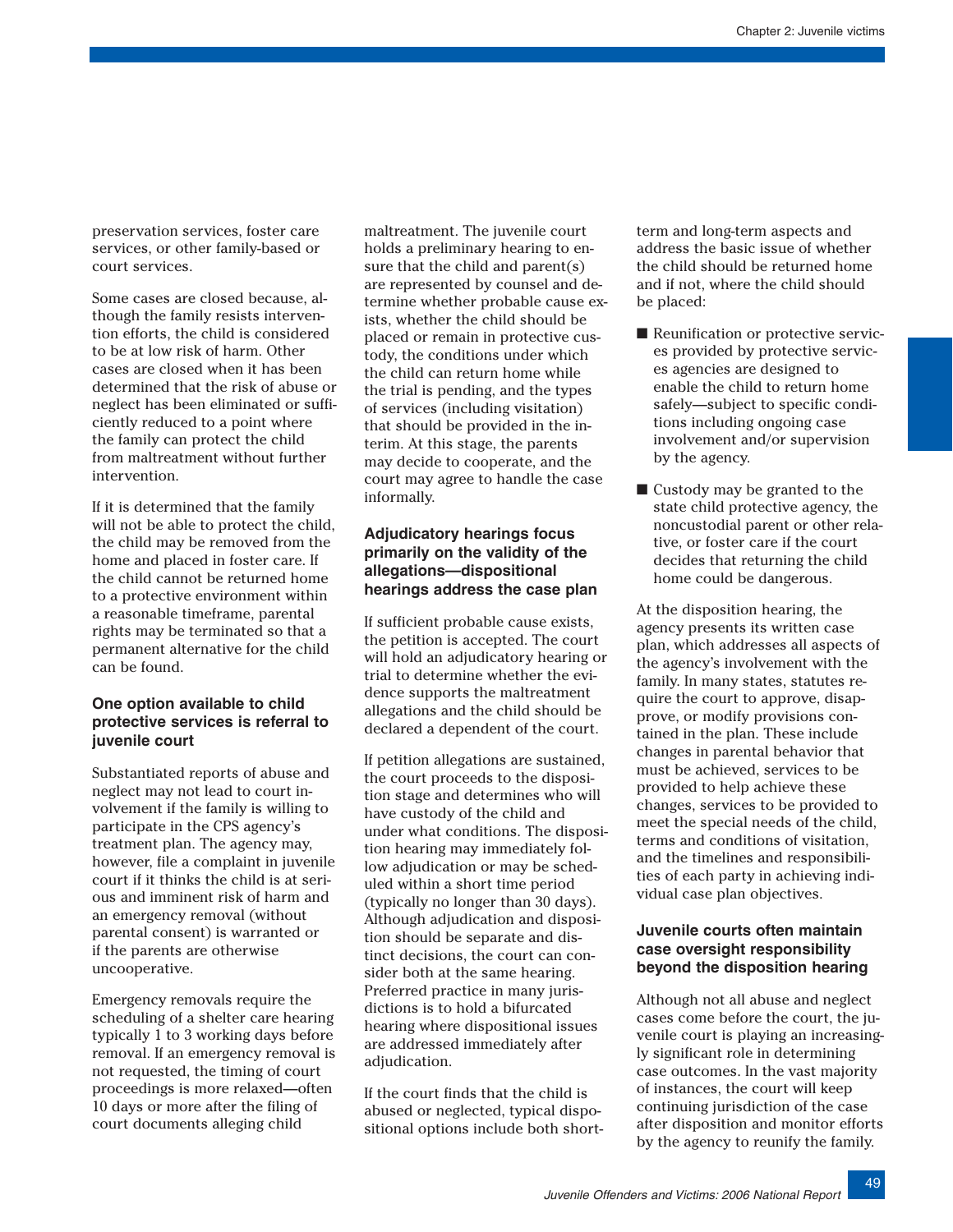The Federal Adoption Assistance and Child Welfare Act of 1980 (Public Law 96–272) required greater judicial oversight of CPS agency performance. This legislation was passed in an attempt to keep children from being needlessly placed in foster care or left in foster care indefinitely. The goal of the legislation was to enable the child to have a permanent living arrangement (e.g., return to family, adoption, or placement with other relatives) as soon as possible. More recently, the Federal Adoption and Safe Families Act (ASFA) of 1997 (Public Law 103–89) amended the federal foster care law to make safety and permanency the primary focus of the law. ASFA was enacted to remedy chronic problems with the child welfare system. The regulations went into effect in March 2000.

Courts routinely conduct review hearings to revisit removal decisions and assess progress with agency case plans both before and after a permanency plan has been

developed. The court must also decide whether to terminate parental rights in cases involving children unable to return home. Courts maintain ongoing involvement until the child either is returned home; placed in a permanent, adoptive home; or reaches the age of majority.

# **Federal law establishes permanency preferences**

After the initial disposition (placement of the child, supervision of the child and family, and services delivered to the child and family), the court holds review hearings to assess the case service plan and determine if the case is progressing. After 12 months, during which time the child and family receive services and the family must comply with conditions set forth by the court, the court must make a permanency determination. The court considers five basic permanency choices in the following hierarchy:

- 1. Reunification with the family is the preferred choice.
- 2. Adoption is considered when family reunification is not viable (termination of parental rights is required).
- 3. Permanent legal guardianship (a judicially created relationship that includes certain parental rights) is considered when neither reunification nor adoption is possible .
- 4. Permanent placement with a fit and willing relative is considered if reunification, adoption, and guardianship are not feasible.
- 5. An alternative planned permanent living arrangement (APPLA) may be found, but the agency must document "compelling reasons" why the other four choices are not in the best interests of the child.

APPLA placements may be independent living arrangements that include the child's emancipation. Although ASFA doesn't define these types of placements, they are nevertheless intended to be permanent arrangements for the child. APPLA placements are not foster care placements that can be extended indefinitely.

In many states, the juvenile court will continue to conduct postpermanency review hearings at periodic intervals to ensure that the permanency plan remains satisfactory and that the child is safe and secure. This is in addition to any termination of parental rights, guardianship, and/or adoption finalization hearings that may be required to accomplish the selected permanency goal. The final action the court makes is to terminate the child's status as a dependent and close the case.

# **The Adoption and Safe Families Act (ASFA) establishes deadlines courts must meet in handling dependency cases**

| <b>ASFA requirement</b>              | <b>Deadline</b>        | <b>Start date</b>  |
|--------------------------------------|------------------------|--------------------|
| Case plan                            | 60 days                | Actual removal     |
| Reasonable effort to prevent child's |                        |                    |
| removal from the home                | 60 days                | Actual removal     |
| 6-month periodic review              | 6 months               | Foster care entry* |
| Permanency determination             | 12 months              | Foster care entry* |
| Reasonable efforts to finalize       |                        |                    |
| permanency plan                      | 12 months              | Foster care entry* |
| Mandatory filing of a termination    |                        |                    |
| of parental rights petition          | 15 months <sup>t</sup> | Foster care entry* |

\* Foster care entry is the earlier of the date the court found the child abused or neglected or 60 days after the child's actual removal from the home.

<sup>†</sup> A termination of parental rights petition must be filed when a child accrues 15 months in foster care within a 22-month period. Time when the child is on a trial home visit (or during a runaway episode) does not count toward the 15-month limit.

Source: Authors' adaptation of Ratterman et al.'s Making Sense of the ASFA Regulations: A Roadmap for Effective Implementation.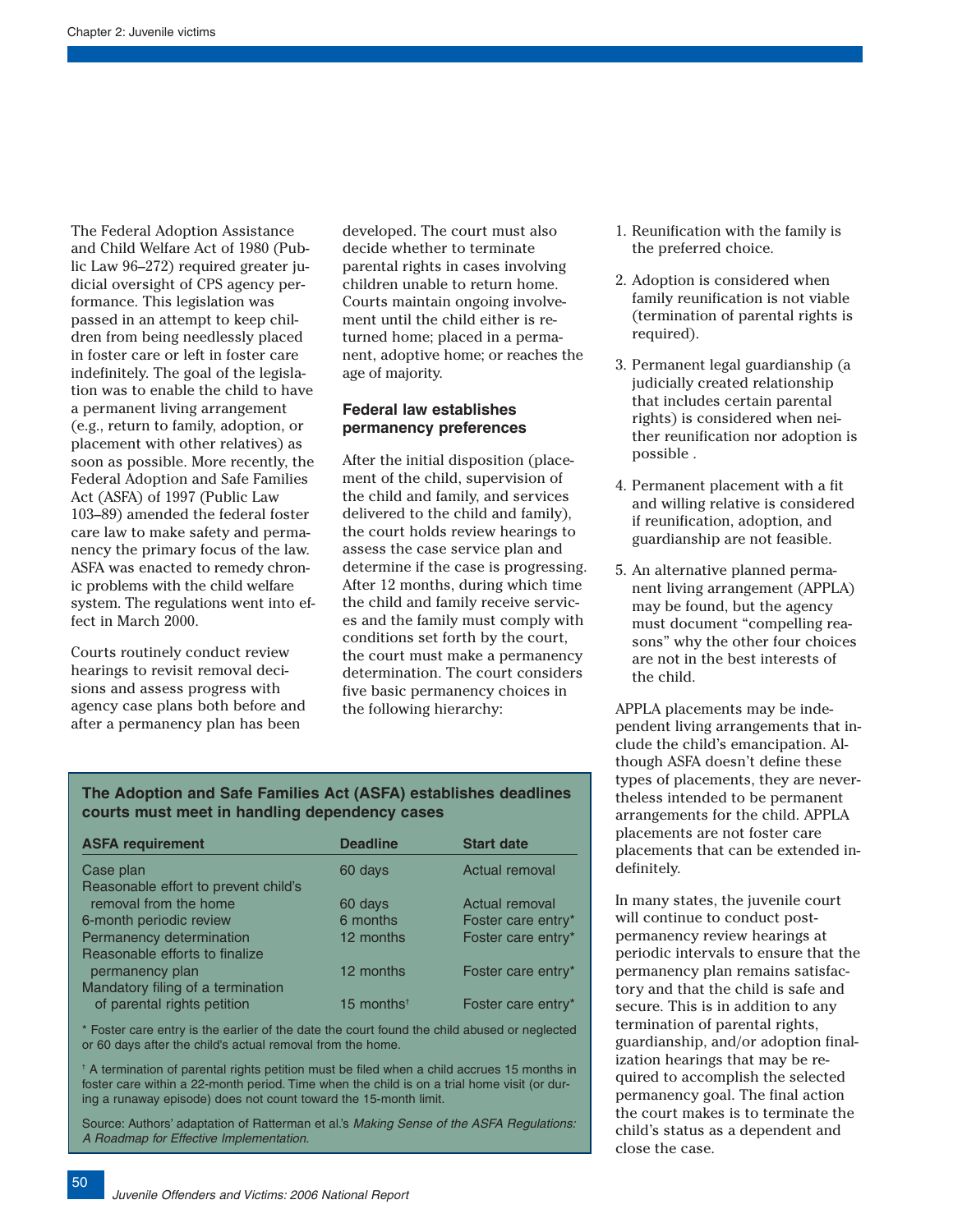# <span id="page-33-0"></span>**Child protective services agencies receive 50,000 maltreatment referrals weekly—18% are substantiated**

# **The National Child Abuse and Neglect Data System monitors the child protective services caseloads**

In response to the 1988 amendments to the Child Abuse Prevention and Treatment Act, the Children's Bureau in the U.S. Department of Health and Human Services developed the National Child Abuse and Neglect Data System (NCANDS) to collect child maltreatment data from state child protective services (CPS) agencies. The Children's Bureau annually collects and analyzes both summary and case-level data collected under NCANDS. For 2003, 43 states and the District of Columbia reported case-level data on all children who received an investigation or assessment by a CPS agency. These states accounted for 79% of the U.S. population younger than 18. The case-level data provide descriptive information on cases referred to CPS agencies during the year, including:

- Characteristics of the referral of abuse or neglect made to CPS.
- Characteristics of the victims.
- Alleged maltreatments.
- Disposition (or findings).
- Risk factors of the child and the caregivers.
- Services provided.
- Characteristics of the perpetrators.

The remaining seven states that are unable to provide case-level data submit aggregate counts of key indicators that are used with the case-level data to develop national estimates.

# **In 2003, referrals were made to CPS agencies at a rate of 39 per 1,000 children**

In 2003, CPS agencies in the U.S. received an estimated 2.9 million referrals alleging that children were abused or neglected. An estimated

5.5 million children were included in these referrals. This translates into a rate of 39 referrals for every 1,000 children younger than 18 in the U.S. population. The referral rate for 2003 was up slightly from the 2002 referral rate of 36 per 1,000.

# **The National Child Abuse and Neglect Data System counts several different aspects of child maltreatment**

**Referral:** Notification to the CPS agency of suspected child maltreatment. This can include one or more children. It is a measure of "flow" into the CPS system.

**Report:** A referral of child maltreatment that was accepted for an investigation or assessment by a CPS agency.

**Investigation:** The gathering and assessment of objective information to determine if a child has been or is at risk of being maltreated. It results in a disposition as to whether the alleged report is substantiated.

**Assessment:** The process by which CPS determines if a child or other person involved in a report of alleged maltreatment needs services.

**Alleged victim:** Child about whom a report regarding child maltreatment has been made to a CPS agency.

**Victim:** Child having a maltreatment disposition of substantiated, indicated, or alternate response.

**Substantiated:** Investigation disposition that concludes that the allegation of maltreatment (or risk of maltreatment) was supported by or founded on state law or state policy. This is the highest level of finding by a CPS agency.

**Indicated:** Investigation disposition that concludes that maltreatment cannot be substantiated under state law

or policy, but there is reason to suspect that the child may have been maltreated or was at risk of maltreatment. Only a few states distinguish between substantiated and indicated dispositions.

**Alternate response system:** A maltreatment disposition system used in some states that provides for responses other than substantiated, indicated, and unsubstantiated. In these systems, children may or may not be determined to be maltreatment victims. These systems are also referred to as "diversified" or "in need of services" systems.

**Unsubstantiated:** Investigation disposition that determines that there is not sufficient evidence under state law to conclude or suspect that the child has been maltreated or is at risk of maltreatment. Included in this category are intentionally false allegations.

**Court action:** Legal action initiated by the CPS agency on behalf of the child. This includes authorization to place the child in foster care, filing for temporary custody or dependency, or termination of parental rights. As used here, it does not include criminal proceedings against a perpetrator.

**Alleged perpetrator: Person who is** alleged to have caused or knowingly allowed the maltreatment of a child.

**Perpetrator:** Person who has been determined to have caused or knowingly allowed the maltreatment of a child.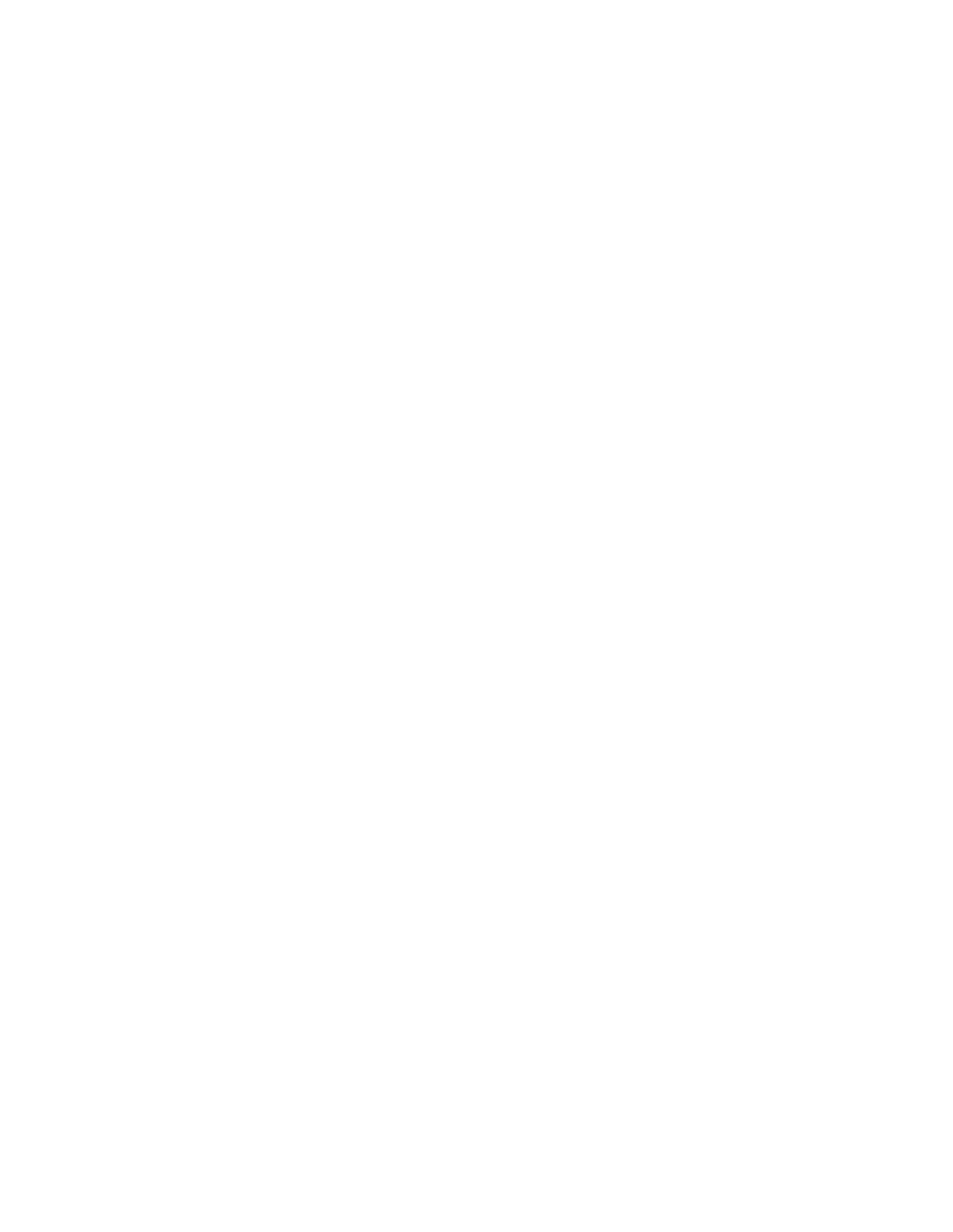

■ Half of states had child maltreatment victimization rates lower than 10.4 per 1,000 children ages 0–17.

Note: A child was counted as a victim each time he or she was found to be a victim of maltreatment.

Source: Authors' adaptation of Walter R. McDonald and Associates' Child Maltreatment 2003.

indicated, and 57% were unsubstantiated. Dispositions of alternate response victim accounted for less than 1% and dispositions of alternate response nonvictim were 6% of investigated reports.

Law enforcement or other legal/ justice personnel were the referral source for 27% of substantiated reports and 11% of unsubstantiated reports. Educators accounted for 14% of substantiated and 18% of unsubstantiated reports.

# **The average CPS investigator handled about 63 investigations in 2003**

In most sizable jurisdictions, different CPS personnel perform screening and investigation functions. In smaller agencies, one staff person may perform both functions. In 2003, the average yearly number of investigations or assessments per investigation worker was 63. Among states with specialized screening

and investigation workers, the investigation workers outnumbered the screening workers nearly 7 to 1. Even in locations with specialized personnel, CPS staff typically perform numerous other activities and some CPS workers may be responsible for more than one function.

# **Neglect was the most common form of maltreatment for victims in 2003**

Many children were the victims of more than one type of maltreatment, but if categories of maltreatment are considered independently, 61% of victims experienced neglect (including medical neglect), 19% were physically abused, 10% were sexually abused, 5% were emotionally or psychologically maltreated, and 17% experienced other forms of maltreatment such as threats of harm, abandonment, and congenital drug addiction. The rates of most types of abuse remained relatively stable from 1998 through 2003.

# **Different types of maltreatment have different source-of-referral patterns**

Nearly half of all physical abuse victims were reported by education (22%) or law enforcement/justice system (21%) personnel. Law enforcement/justice system personnel also accounted for substantial proportions of victims reported to CPS for neglect (26%), sexual abuse (26%), and psychological maltreatment (30%). Medical personnel reported 27% of medical neglect victims.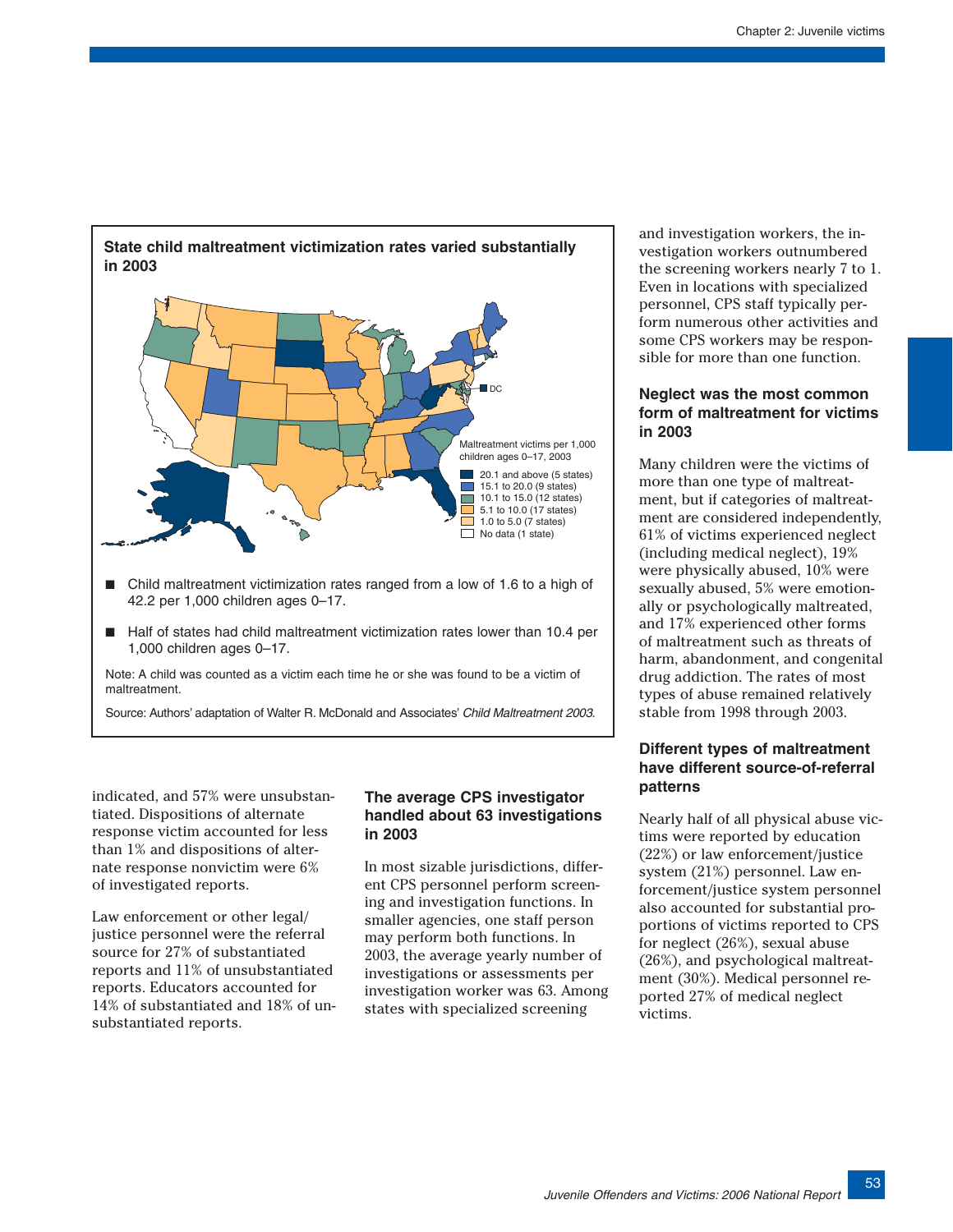# <span id="page-36-0"></span>**Rates of child maltreatment victimization varied across demographic groups**

### **Girls' victimization rate was higher than the rate for boys**

In 2003, girls made up a slightly greater share of maltreatment victims than did boys (52% vs. 48%). The victimization rate for girls was 13.1 per 1,000 girls younger than age 18, and the rate for boys was 11.6 per 1,000 boys younger than age 18.

# **More than half of all victims of child maltreatment were white**

In 2003, white children made up the largest share of child maltreatment victims (54%), followed by black children (26%) and Hispanic children (12%). American Indian/Alaska native children (2%) and Asian/ Pacific Islander children (1%) made up substantially smaller proportions of maltreatment victims.

Although they accounted for a small share of victims, Pacific Islanders and American Indians had higher child maltreatment victimization rates than other race/ethnicity groups—nearly double the rate for white children. Similarly, the rate for black children was well above the rate for white children.

#### Victim race/ethnicity



Note: Children of Hispanic ethnicity may be of any race.





- Infants younger than 1 accounted for 1 in 10 victims of maltreatment in 2003. One-year-olds accounted for 6% of victims, as did each age through age 7—about the proportion expected if victimization were spread evenly over all ages. The proportion of victims dropped off sharply for older teens; 17-year-olds accounted for just 2% of victims.
- Infants and toddlers were victimized at a rate of 16.4 per 1,000 children age 3 or younger. The victimization rate decreased steadily with age: 13.8 for ages 4–7, 11.7 for ages 8–11, 10.7 for ages 12–15, and 5.9 for ages 16–17.

Note: A child was counted as a victim each time he or she was found to be a victim of maltreatment.

Source: Authors' adaptation of Walter R. McDonald and Associates' Child Maltreatment 2003.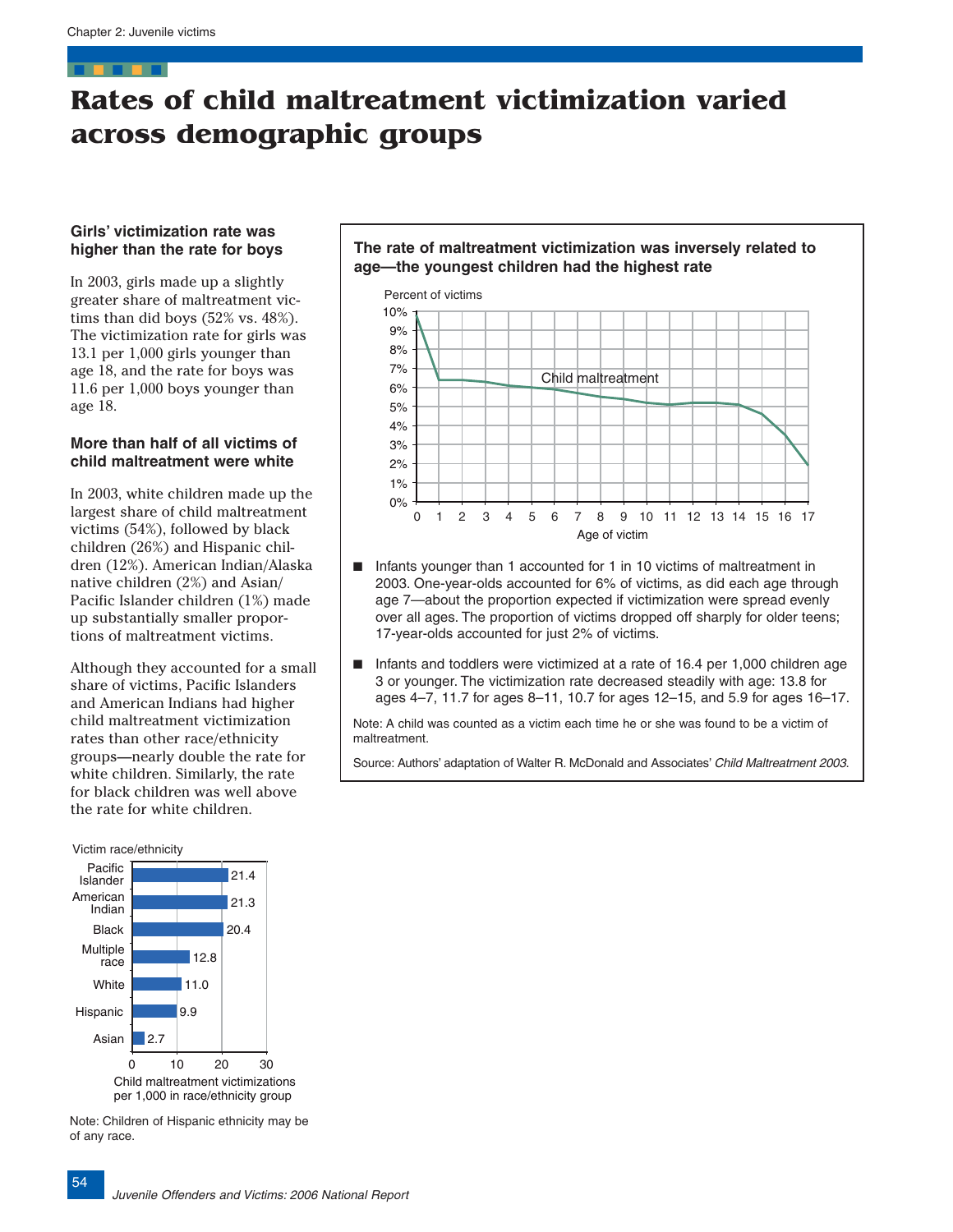# <span id="page-37-0"></span>**The overwhelming majority of child maltreatment perpetrators are parents of the victims**

# **Women are overrepresented among both caregivers and maltreatment perpetrators**

Child maltreatment is by definition an act or omission by a parent or other caregiver that results in harm or serious risk of harm to a child. Incidents where children are harmed by individuals who are not their parents or caregivers would generally not come to the attention of child protective services agencies, but rather would be handled by law enforcement.

Compared to their share of the population (51%), women are overrepresented among child caregivers. Within families, mothers usually are the primary caregivers, and women far outnumber men in caregiver occupations. Women account for more than 90% of childcare providers and early childhood teachers, more than 80% of nonphysician healthcare workers, and more than 70% of recreation workers and teachers below college level. In 2003, females made up more than half of maltreatment perpetrators (58%). This proportion is lower than their proportion among child caregivers

Among perpetrators, females tended to be younger than males. Half of all female perpetrators were younger than 31 years old; half of all male perpetrators were older than 34. A higher proportion of female than male perpetrators were in their 20s.

Perpetrator age profile:

|               | Perpetrator |      |        |  |  |
|---------------|-------------|------|--------|--|--|
| Age           | Total       | Male | Female |  |  |
| Total         | 100%        | 100% | 100%   |  |  |
| Younger       |             |      |        |  |  |
| than $20$     | 5           | 6    | 4      |  |  |
| Ages 20-29    | 34          | 27   | 40     |  |  |
| Ages 30-39    | 39          | 38   | 39     |  |  |
| Ages 40-49    | 17          | 22   | 14     |  |  |
| Older than 49 | 5           | 7    | 4      |  |  |
| Median age    | 32          | 34   | 31     |  |  |

# **The vast majority of perpetrators were parents (80%), including birth parents, adoptive parents, and stepparents**



■ Nonparental relatives, unmarried partners of parents, and daycare providers each made up small proportions of child maltreatment perpetrators in 2003. Foster parents, residential facility staff, and legal guardians each made up less than 1% of all maltreatment perpetrators.

Notes: A child was counted as a victim each time he or she was found to be a victim of maltreatment. A victim can have more than one perpetrator. "Other caregivers" are camp counselors, school employees, hospital staff, etc.

Source: Authors' adaptation of Walter R. McDonald and Associates' Child Maltreatment 2003.

#### **Parents were less likely to commit sexual abuse than were other types of perpetrators**

|                  |       | Perpetrator relationship to victim |          |                  |        |         |          |
|------------------|-------|------------------------------------|----------|------------------|--------|---------|----------|
| Types of         |       |                                    | Parent's | Other            | Foster |         | Facility |
| maltreatment     | Total | Parent                             |          | partner relative | parent | Davcare | staff    |
| Total            | 100%  | 100%                               | 100%     | 100%             | 100%   | 100%    | 100%     |
| <b>Neglect</b>   | 57    | 62                                 | 38       | 38               | 50     | 48      | 46       |
| Physical abuse   | 11    | 11                                 | 17       | 10               | 17     | 13      | 19       |
| Sexual abuse     | 7     | 3                                  | 11       | 30               | 6      | 23      | 11       |
| Psychological or |       |                                    |          |                  |        |         |          |
| other abuse      | 9     | 9                                  | 14       | 6                | 7      | 2       | 8        |
| Multiple types   | 16    | 15                                 | 20       | 16               | 20     | 13      | 15       |

■ Perpetrators who were nonparental relatives had the highest proportion of sexual abuse maltreatment (30%) and parents the lowest (3%).

Notes: A child was counted as a victim each time he or she was found to be a victim of maltreatment. A victim can have more than one perpetrator and can suffer more than one type of maltreatment. Total includes relationships not detailed. Detail may not total 100% because of rounding.

Source: Authors' adaptation of Walter R. McDonald and Associates' Child Maltreatment 2003.

55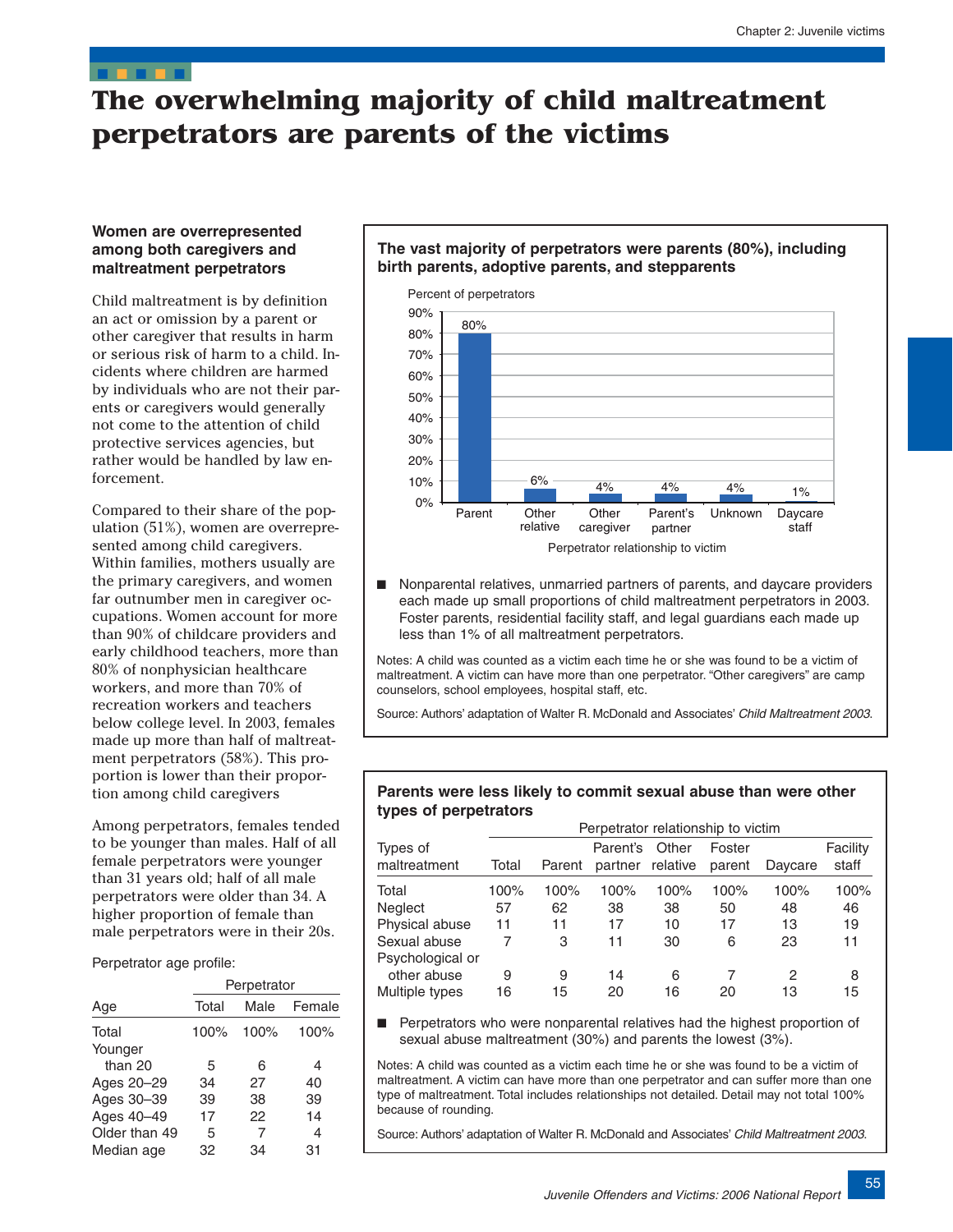# <span id="page-38-0"></span>**Reported child maltreatment fatalities typically involve infants and toddlers and result from neglect**

# **The youngest children are the most vulnerable child maltreatment victims**

Although children younger than 1 year old were just 10% of all maltreatment victims in 2003, they accounted for 44% of maltreatment fatalities. Similarly, children younger than 4 were 28% of all victims but 79% of maltreatment fatalities.

#### Maltreatment victim age profile:

| Victim age     |      | Fatalities All victims |
|----------------|------|------------------------|
| Total          | 100% | 100%                   |
| Younger than 1 | 44   | 10                     |
| 1              | 16   | 6                      |
| 2              | 13   | 6                      |
| 3              | 7    | 6                      |
| $4 - 7$        | 10   | 24                     |
| $8 - 11$       | 5    | 21                     |
| $12 - 17$      | 6    | 25                     |

Note: Detail may not total 100% because of rounding.

Several factors make infants and toddlers younger than 4 particularly vulnerable, including their dependency, small size, and inability to defend themselves.

# **Infant boys had the highest maltreatment fatality rate in 2003**

Boys younger than 1 year old had a maltreatment fatality rate of 17.7 deaths per 100,000 boys of the same age in the population. For infant girls, the rate was 14.1 per 100,000. For both males and females, fatality rates declined with children's age.

Maltreatment fatality rate per 100,000 children in age/gender group:

| Victim age     | Male | Female |
|----------------|------|--------|
| Total          | 2.2  | 1.9    |
| Younger than 1 | 17.7 | 14.1   |
| 1              | 5.8  | 5.7    |
| 2              | 5.2  | 4.0    |
| 3              | 2.4  | 2.9    |
| $4 - 7$        | 1.1  | 0.9    |
| $8 - 11$       | 0.6  | 0.4    |
| $12 - 17$      | 0.4  | 0.3    |

56

# **Mothers were the most common perpetrators in child maltreatment fatalities**

Nearly 4 in 10 maltreatment fatalities resulted from neglect alone. Physical abuse accounted for 3 in 10 fatalities, and about the same proportion resulted from multiple forms of maltreatment in combination.

Mothers were involved in 59% of maltreatment fatalities. Fathers were involved in 39% of maltreatment fatalities.

| <b>Fatality perpetrators</b>               | Percent |
|--------------------------------------------|---------|
| Total                                      | 100%    |
| Mother alone                               | 30      |
| Mother and other than father               | 8       |
| Mother and father                          | 20      |
| Father alone                               | 18      |
| Father and other than mother               |         |
| Nonparent                                  | 18      |
| Unknown                                    | 4       |
| Note: Detail may not total 100% because of |         |

Note: Detail may not total 100% because of rounding.

# **Most maltreatment fatality victims were previously unknown to the CPS agency**

Most child maltreatment fatalities involved families without a recent history with CPS. Of all child maltreatment fatalities, 11% involved children whose families had received family preservation services from a CPS agency in the previous 5 years and 3% involved children who had been in foster care and reunited with their families in the previous 5 years.

# **Is the child maltreatment fatality rate increasing?**

The rate of child maltreatment fatalities increased from 1.85 per 100,000 in 2000 to 2.00 in 2003. Estimates of maltreatment fatalities are based on data reported by CPS agencies and data from other sources such as health departments and child fatality review boards. Child maltreatment fatalities, particularly those resulting from neglect, are thought to be underreported. Some studies have estimated that as many as 50% of maltreatment deaths are not recorded. Some child fatalities recorded as "child homicides," accidents, or Sudden Infant Death Syndrome (SIDS) might be attributed to maltreatment if more comprehensive investigations were conducted and if coding of maltreatment on death certificates were more uniform.

An estimated 1,500 children died from abuse or neglect in 2003. In 2000, the figure was 1,300. It is not clear whether this increase represents an actual increase in maltreatment fatalities or is the result of improved reporting.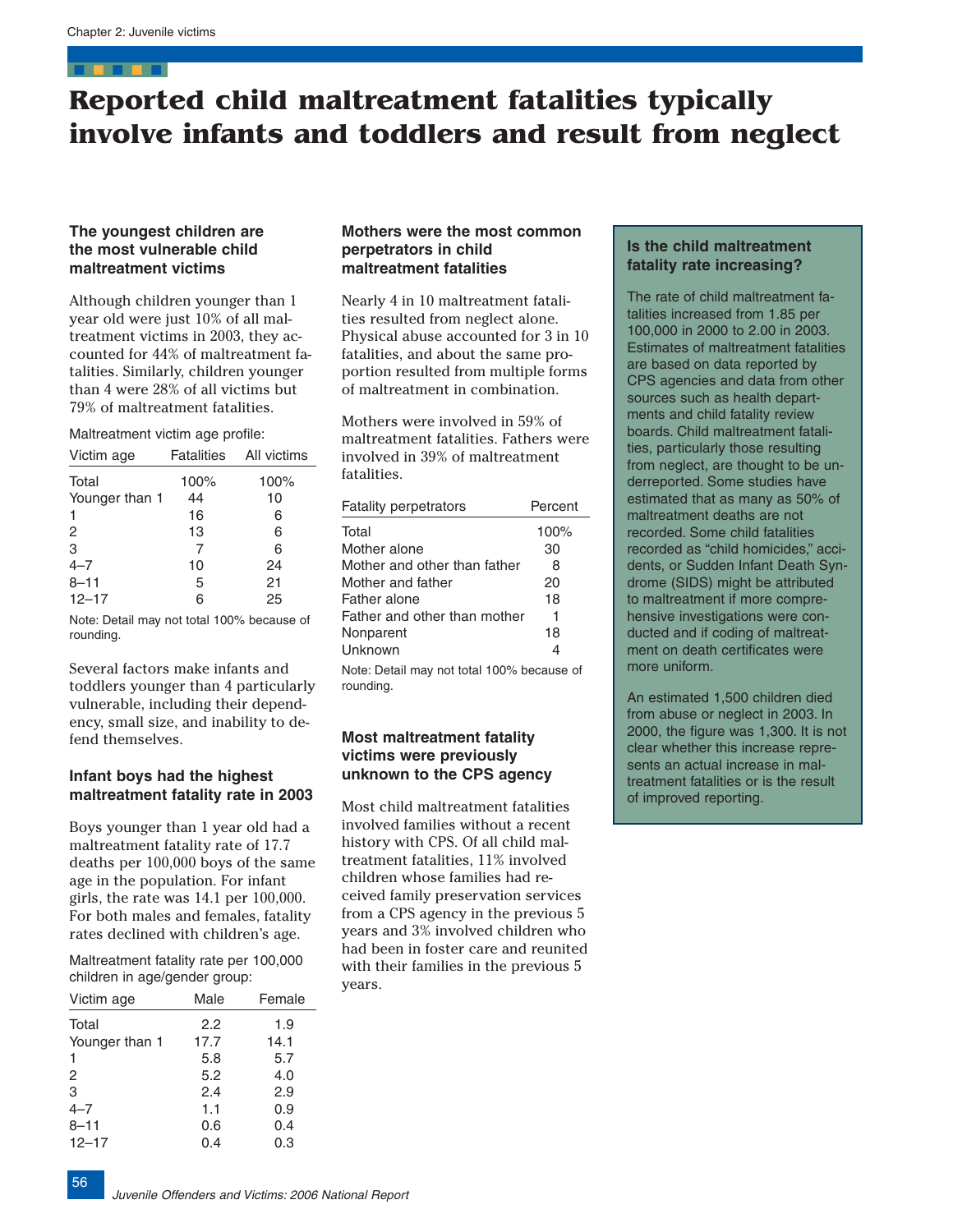# <span id="page-39-0"></span>**Increases in children exiting foster care led to a drop in the foster care rolls between 1998 and 2003**

# **AFCARS data track trends in foster care and adoption**

Foster care is defined in federal regulations as 24-hour substitute care for children outside their own homes. Foster care settings include, but are not limited to, family foster homes, relative foster homes (whether payments are being made or not), group homes, emergency shelters, residential facilities, childcare institutions, and preadoptive homes.

Under federal regulation, states are required to submit data to the Adoption and Foster Care Analysis and Reporting System (AFCARS), which collects case-level information on all children in foster care for whom state child welfare agencies have responsibility and on children who are adopted under the auspices of state public child welfare agencies. AFCARS also includes information on foster and adoptive parents. Data are reported for 12 months as of September 30th of each year.

# **Children ages 11–15 make up the largest share of foster care entries**

The median age of children who entered foster care in 2002 was 8.6 years. Logically, the average age of the standing foster care population is greater than the average age of children entering foster care. The average age of children in foster care in 2002 was 10.8 years.

Age profile of children entering foster care:

| Age            | 1998 | 2002 |
|----------------|------|------|
| Total          | 100% | 100% |
| Younger than 1 | 13   | 14   |
| $1 - 5$        | 25   | 26   |
| $6 - 10$       | 22   | 20   |
| $11 - 15$      | 29   | 29   |
| $16 - 18$      | 11   | 11   |
|                |      |      |

# **Between 1998 and 2003, entries into foster care remained relatively stable and exits increased slightly**



■ An estimated 297,000 children entered foster care in 2003. Between 1998 and 2003, foster care entries remained stable—around 300,000 per year. The number of children exiting foster care annually increased from an estimated 248,000 to roughly 278,000.

### **The number of children in foster care has decreased steadily since 1999**

Number on September 30th



- An estimated 523,000 children were in foster care on September 30, 2003, down 7% from the 1998 figure.
- Despite the drop in the number of children in foster care, child welfare agencies reported little change in the number of children served during the year. For every two children in foster care, three children received services. In 2003, child welfare agencies served an estimated 800,000 children.

Source: Authors' adaptation of the Children's Bureau's National adoption and foster care statistics.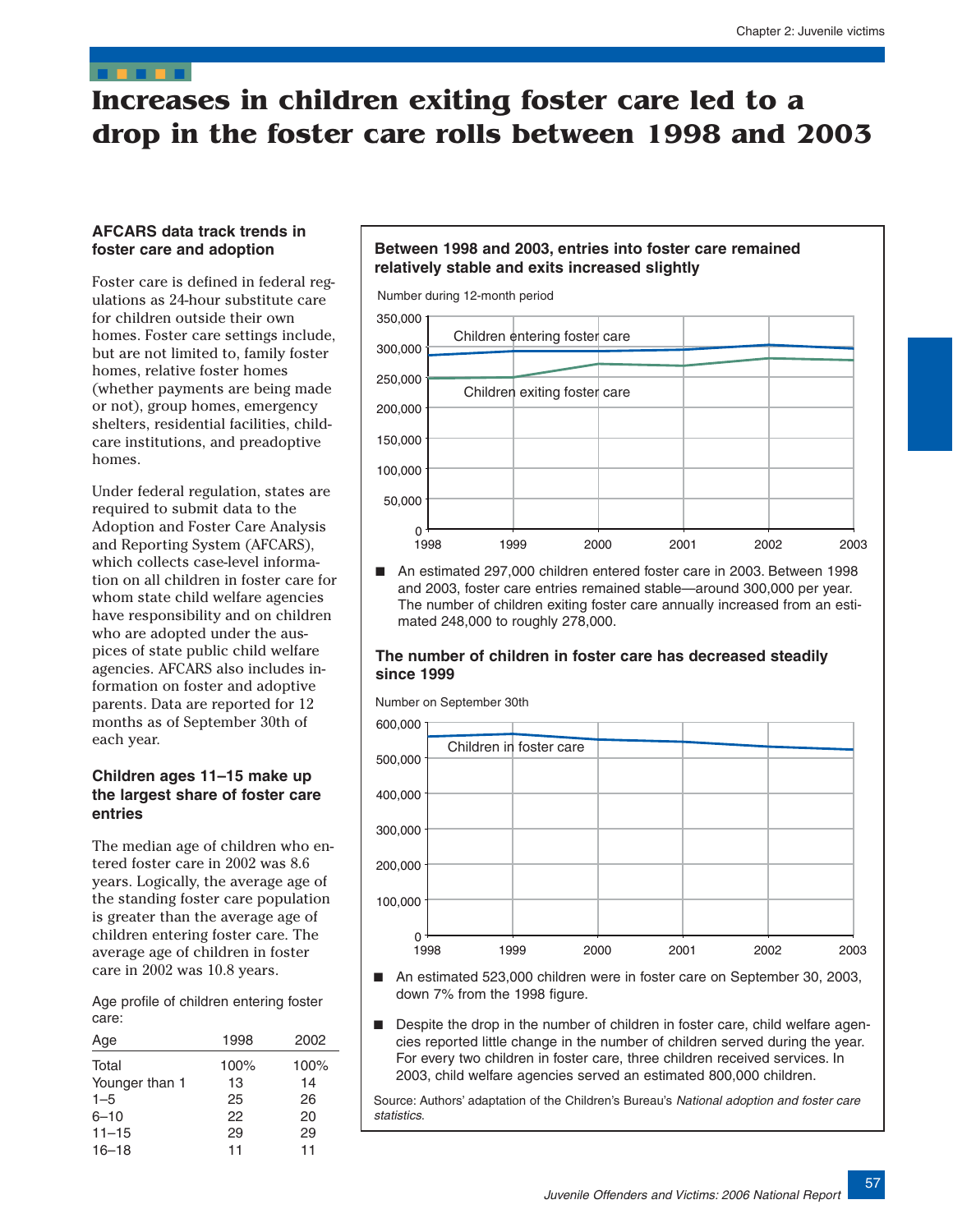# **Minority youth are overrepresented in foster care**

In 2002, minority youth were 22% of the U.S. population ages 0–17. In comparison, 60% of children in foster care in 2002 were minority youth.

Race/ethnicity profile of children in foster care:

| Race/ethnicity         | 1998 | 2002 |
|------------------------|------|------|
| Total                  | 100% | 100% |
| White                  | 36   | 40   |
| Minority               | 64   | 60   |
| <b>Black</b>           | 45   | 38   |
| Hispanic               | 16   | 17   |
| American Indian        | 2    | 2    |
| Asian/Pacific Islander | 1    | 1    |
| Two or more races      | NА   | 3    |

 $NA = data$  not available

Note: Youth of Hispanic ethnicity can be of any race.

# **Half of children in foster care on September 30, 2002, entered foster care before April 2001**

On September 30, 2002, half of children in foster care had been in foster care for 18 months. On September 30, 1998, the median time in foster care was 21 months.

Profile of children in foster care on September 30th:

| Median time in    |                |      |
|-------------------|----------------|------|
| foster care       | 1998           | 2002 |
| Total             | 100%           | 100% |
| Less than 1 month | 4              | 5    |
| $1-5$ months      | 15             | 18   |
| $6-11$ months     | 15             | 16   |
| $12-17$ months    | 11             | 12   |
| $18-23$ months    | 9              | 8    |
| $24 - 29$ months  | $\overline{7}$ | 7    |
| $30 - 35$ months  | 5              | 5    |
| 3-4 years         | 16             | 13   |
| 5 years or more   | 18             | 16   |

For children who exited foster care during 2002, the median time in foster care was 12 months. The figure for those who exited in 1998 was 11 months.

# **Reunification was the permanency goal for 45% of children in foster care in 2002**

|                             | Profile of children in foster care |      |      |      |      |
|-----------------------------|------------------------------------|------|------|------|------|
| Permanency goal             | 1998                               | 1999 | 2000 | 2001 | 2002 |
| Total                       | 100%                               | 100% | 100% | 100% | 100% |
| Reunify with parent(s)      | 40                                 | 42   | 43   | 44   | 45   |
| Adoption                    | 20                                 | 19   | 20   | 22   | 21   |
| Guardianship                | 3                                  | 3    | 3    | 3    | 3    |
| Live with other relative(s) | 3                                  | 5    | 5    | 5    | 5    |
| Long-term foster care       |                                    | 8    | 9    | 8    | 9    |
| Emancipation                | 5                                  | 6    | 6    | 6    | 6    |
| Goal not yet established    | 23                                 | 18   | 15   |      | 10   |

■ Reunification with parents was the most common permanency goal (45% in 2002); adoption was the second most common goal (21% in 2002). Other permanency goals together accounted for less than one-quarter of children in foster care in 2002.

■ The proportion of children in the "goal not yet established" category changed substantially from 1998 to 2002. In 1998, children without permanency goals were 23% of those in foster care. By 2002, the figure had dropped to 10%.

# **The most common placement setting for children in foster care in 2002 was the home of an unrelated foster family**

|                               |      | Profile of children in foster care |      |      |      |  |
|-------------------------------|------|------------------------------------|------|------|------|--|
| <b>Placement setting</b>      | 1998 | 1999                               | 2000 | 2001 | 2002 |  |
| Total                         | 100% | 100%                               | 100% | 100% | 100% |  |
| Foster family (nonrelative)   | 48   | 47                                 | 47   | 48   | 46   |  |
| Foster family (relative)      | 29   | 26                                 | 25   | 24   | 23   |  |
| Institution                   | 8    | 10                                 | 10   | 10   | 10   |  |
| Group home                    | 8    | 8                                  | 8    | 8    | 9    |  |
| Preadoptive home              | 3    | 4                                  | 4    | 4    | 5    |  |
| Trial home visit              | 3    | 3                                  | 3    | 3    | 4    |  |
| Runaway                       |      |                                    | 2    | 2    | 2    |  |
| Supervised independent living |      |                                    |      |      |      |  |

- Nearly half of all children in foster care on September 30, 2002, were living in the home of an unrelated foster family (46%). Relative foster families had 23% of children in foster care.
- Other placement settings were less common, each accounting for no more than 10% of children in foster care.

Note: Detail may not total 100% because of rounding.

Source: Authors' adaptation of the Children's Bureau's National adoption and foster care statistics.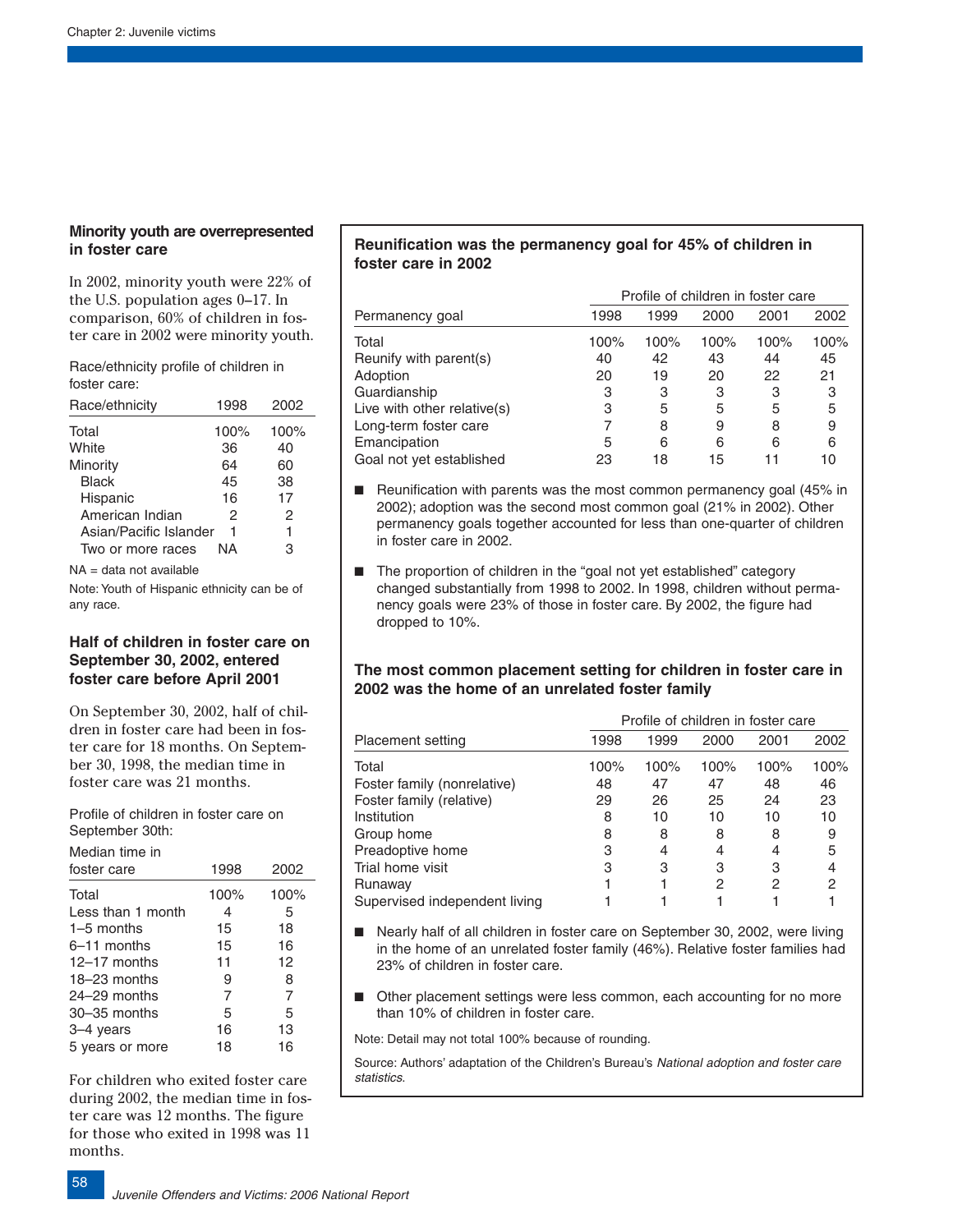# <span id="page-41-0"></span>**The number of children adopted from public foster care increased 40% from 1998 to 2003**

# **Most children adopted from foster care were adopted by their foster parents**

In 2002, foster parents adopted approximately 32,500 (61%) of the children adopted from foster care. Relatives accounted for 24% of adoptions, and the remaining 15% of adoptions involved nonrelatives. The proportion of children adopted by relatives in 2002 (24%) was greater than in 1998 (15%).

Married couples adopted the majority of children adopted out of foster care (66%), although many were adopted by single females (30%). Single males and unmarried couples each accounted for about 2% of children adopted out of foster care. The family structures of adoptive families showed a similar profile in 1998.

# **The race profile of adoptions changed between 1998 and 2002, but the median age did not**

Minority youth were about the same proportion of children adopted out of foster care (60%) as children in foster care (59%). Compared with 1998, adoptions in 2002 had a smaller proportion of black children and a larger proportion of Hispanic children. The median age of children adopted out of foster care was 6.3 years in 2002—the same as in 1998.

Race/ethnicity profile of children adopted:

| Race/ethnicity                | 1998 | 2002 |  |
|-------------------------------|------|------|--|
| Total                         | 100% | 100% |  |
| White                         | 38   | 41   |  |
| Minority                      | 62   | 59   |  |
| <b>Black</b>                  | 46   | 37   |  |
| Hispanic                      | 13   | 17   |  |
| American Indian               | 1    | 1    |  |
| Asian/Pacific Islander        | 1    | 1    |  |
| Two or more races             | ΝA   | 3    |  |
| والمادان ويتمسك والملوك الملك |      |      |  |

NA = data not available

Note: Youth of Hispanic ethnicity can be of any race.

# **Reunification was the most common outcome for children exiting foster care in 2002**

|                             |      | Profile of children exiting foster care |      |      |      |  |  |
|-----------------------------|------|-----------------------------------------|------|------|------|--|--|
| Outcome                     | 1998 | 1999                                    | 2000 | 2001 | 2002 |  |  |
| Total                       | 100% | 100%                                    | 100% | 100% | 100% |  |  |
| Reunify with parent(s)      | 62   | 59                                      | 57   | 57   | 56   |  |  |
| Adoption                    | 14   | 16                                      | 17   | 18   | 18   |  |  |
| Live with other relative(s) | 9    | 10                                      | 10   | 10   | 10   |  |  |
| Emancipation                |      |                                         |      |      |      |  |  |
| Transfer to another agency  | 3    | 3                                       | 3    | 3    | 4    |  |  |
| Runaway                     | 3    | 2                                       | 2    | 2    | 3    |  |  |
| Guardianship                | 2    | 3                                       |      | 3    | 2    |  |  |

■ In 2002, more than half (56%) of children exiting foster care were reunited with their parent(s) and 18% were adopted. Compared with 1998, a smaller proportion were reunited and a greater share were adopted in 2002.

Note: Detail may not total 100% because of rounding.

Source: Authors' adaptation of the Children's Bureau's National adoption and foster care statistics.

**An estimated 53,000 children were adopted from the public foster** 

**care system in 2002; in 2003, the figure was 49,000** 

# 1998 1999 2000 2001 2002 2003  $0 -$ <br>1998 10,000 20,000 30,000 40,000 50,000 60,000 Number of children Adopted

- Adoption requires termination of parental rights for the child's parents. In 2003, parental rights were terminated for the parents of an estimated 67,000 children in foster care.
- For half of all adopted children, less than 1 year passed between termination of parental rights and adoption.

Source: Authors' adaptation of the Children's Bureau's National adoption and foster care statistics.

59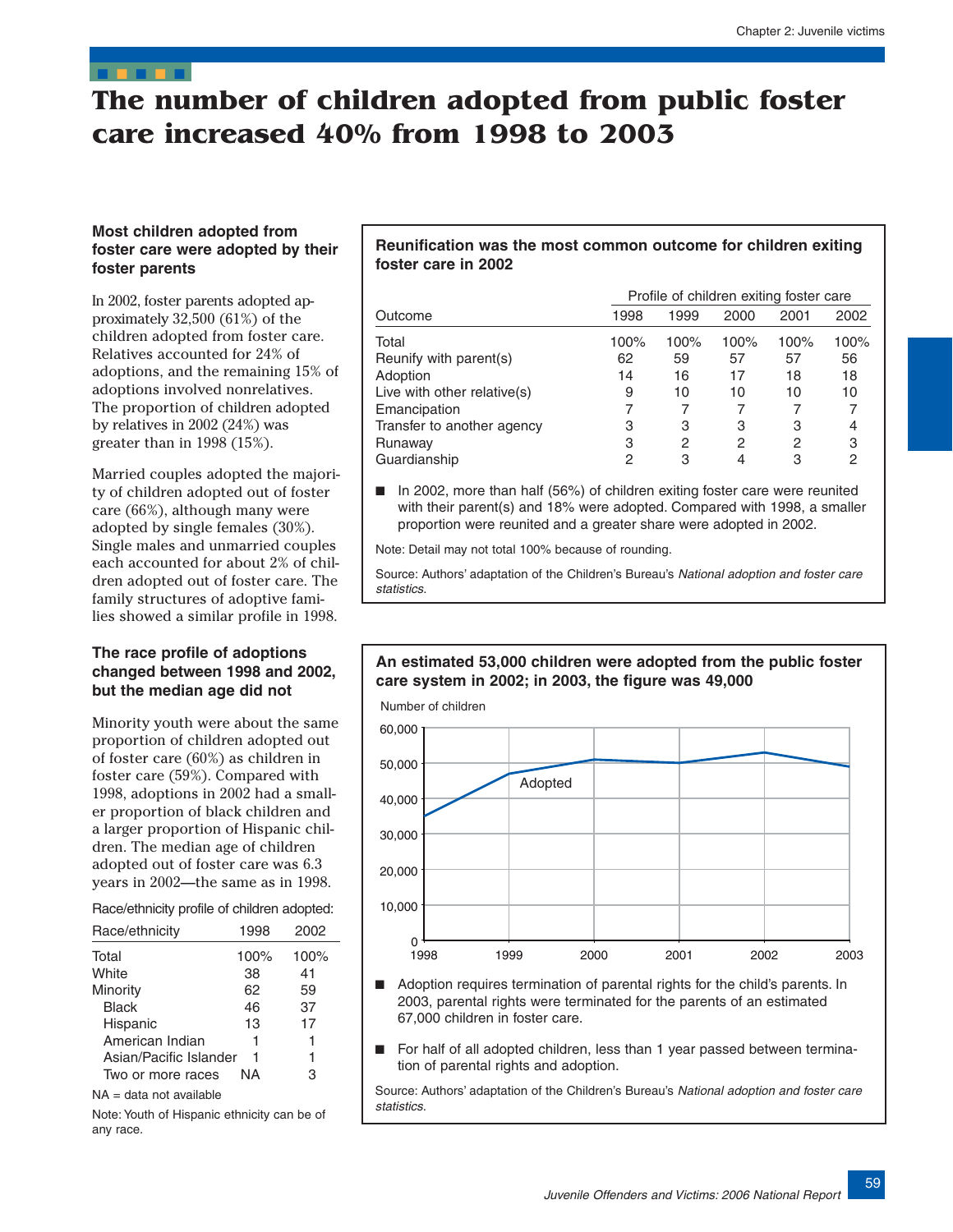<span id="page-42-0"></span>

Baum, K. 2005. Juvenile victimization and offending, 1993–2003. *Bureau of Justice Statistics Special Report*. Washington, DC: Bureau of Justice Statistics.

Bureau of Justice Statistics. Various years. *National Crime Victimization Survey* for the years 1992 through 2001 [machine-readable data files]. Washington, DC: U.S. Department of Justice, Office of Justice Programs, BJS.

Bureau of Labor Statistics. 2004. *Women in the Labor Force: A Databook*. Washington, DC: U.S. Department of Labor.

Children's Bureau. *National adoption and foster care statistics*. Updated December 6, 2004. <www.acf. hhs.gov/programs/cb/dis/afcars/ publications/afcars.htm>.

DeVoe, J., Peter, K., Ruddy, S., Miller, A., Planty, M., Snyder, T., and Rand, M. 2003. *Indicators of School Crime and Safety: 2003*. Washington, DC: National Center for Education Statistics and Bureau of Justice Statistics.

Federal Bureau of Investigation. Various years. *National Incident-Based Reporting System master files* for the years 1996 through 2001 [machinereadable data files]. Washington, DC: FBI.

Federal Bureau of Investigation. Various years. *Supplementary Homicide Reports* for the years 1980 through 2002 [machine-readable data files]. Washington, DC: FBI.

Federal Interagency Forum on Child and Family Statistics. *America's children: Key indicators of well-being, 2005.* Accessed September 2005. <www.childstats.gov/americaschildren/ xls/beh4a.xls>.

Federal Interagency Forum on Child and Family Statistics. 2005. *America's Children: Key Indicators of Well-Being, 2005.* Washington, DC: U.S. Government Printing Office.

Finkelhor, D., Hammer, H., and Sedlak, A. 2002. Nonfamily abducted children: National estimates and characteristics. *NISMART: National Incidence Studies of Missing, Abducted, Runaway, and Thrownaway Children*. Washington, DC: U.S. Department of Justice, Office of Justice Programs, Office of Juvenile Justice and Delinquency Prevention.

Finkelhor, D., Hotaling, G., and Sedlack, A. 1990. *Missing, Abducted, Runaway, and Thrownaway Children in America. First Report: Numbers and Characteristics, National Incidence Studies*. Washington, DC: U.S. Department of Justice, Office of Justice Programs, Office of Juvenile Justice and Delinquency Prevention.

Finkelhor, D., Mitchell, K., and Wolak, J. 2001. Highlights of the youth Internet safety survey. *OJJDP Fact Sheet*. Washington, DC: U.S. Department of Justice, Office of Justice Programs, Office of Juvenile Justice and Delinquency Prevention.

Finkelhor, D., Mitchell, K., and Wolak, J. 2000. *Online Victimization: A Report on the Nation's Youth*. Alexandria, VA: National Center for Missing and Exploited Children.

Hammer, H., Finkelhor, D. and Sedlak, A. 2002. Children abducted by family members: National estimates and characteristics. *NISMART: National Incidence Studies of Missing, Abducted, Runaway, and Thrownaway Children*. Washington, DC: U.S. Department of Justice, Office of Justice Programs, Office of Juvenile Justice and Delinquency Prevention. Hammer, H., Finkelhor, D. and Sedlak, A. 2002. Runaway/thrownaway children: National estimates and characteristics. *NISMART: National Incidence Studies of Missing, Abducted, Runaway, and Thrownaway Children*. Washington, DC: U.S. Department of Justice, Office of Justice Programs, Office of Juvenile Justice and Delinquency Prevention.

Hammer, H., Finkelhor, D., Sedlak, A., and Porcellini, L. 2004. National estimates of missing children: Selected trends, 1988–1999. *NISMART: National Incidence Studies of Missing, Abducted, Runaway, and Thrownaway Children*. Washington, DC: U.S. Department of Justice, Office of Justice Programs, Office of Juvenile Justice and Delinquency Prevention.

Klaus, P., and Rennison, C. 2002. *Age Patterns in Violent Crime Victimization, 1973–2000*. Washington, DC: U.S. Department of Justice, Office of Justice Programs, Bureau of Justice Statistics.

Lauritsen, J. 2003. How families and communities influence youth victimization. *OJJDP Juvenile Justice Bulletin*. Washington, DC: U.S. Department of Justice, Office of Justice Programs, Office of Juvenile Justice and Delinquency Prevention.

National Center for Health Statistics, National Center for Injury Prevention and Control. *WISQARS (Webbased Injury Statistics Query and Reporting System)* [interactive database system]. Accessed June 2004. <www.cdc.gov/ncipc/wisqars>.